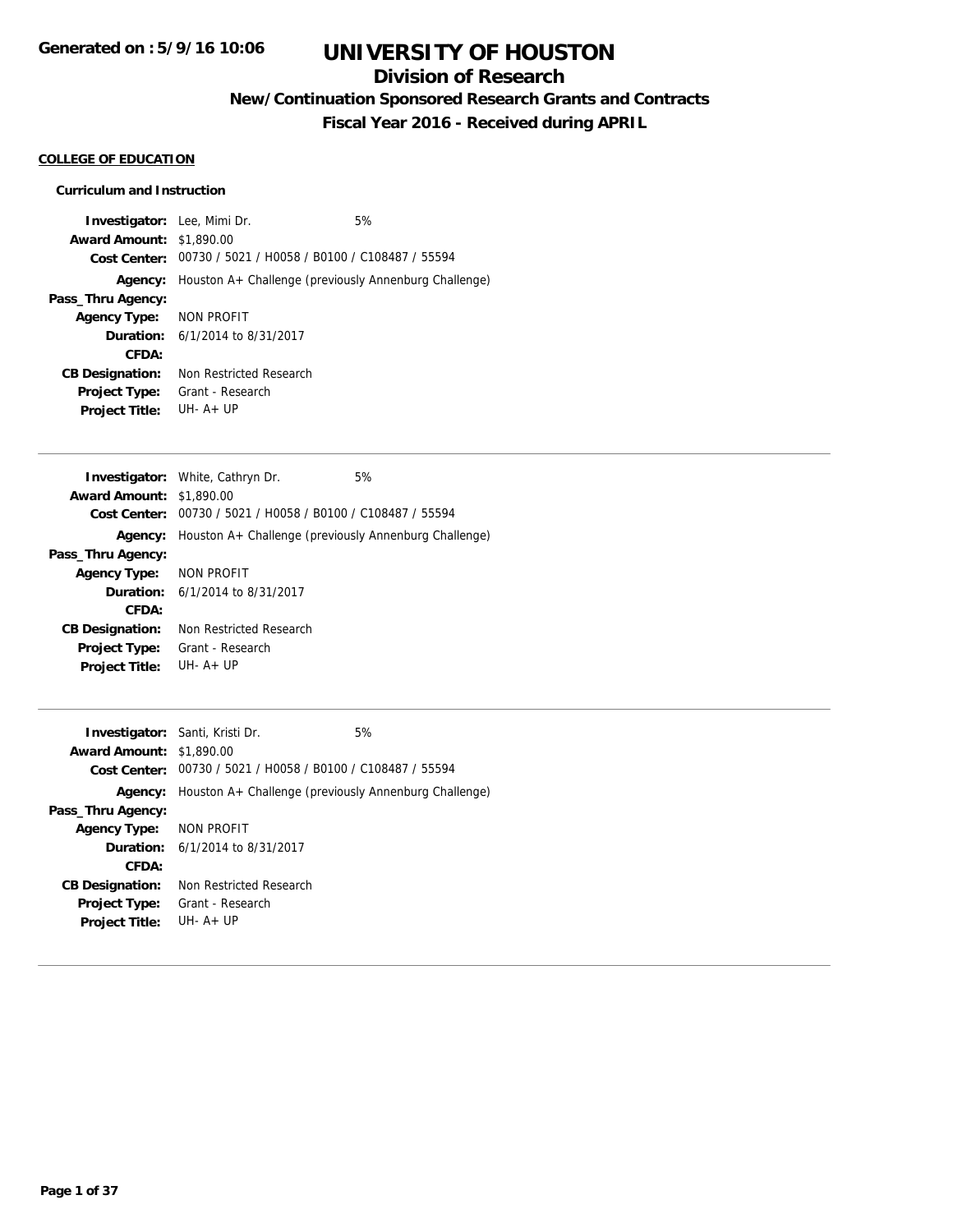## **Division of Research**

**New/Continuation Sponsored Research Grants and Contracts**

**Fiscal Year 2016 - Received during APRIL**

#### **COLLEGE OF EDUCATION**

#### **Dean, Education**

**Investigator:** McPherson, Robert H. Dr. 10% **Award Amount:** \$3,780.00 **Cost Center:** 00730 / 5021 / H0058 / B0100 / C108487 / 55594 **Agency:** Houston A+ Challenge (previously Annenburg Challenge) **Pass\_Thru Agency: Agency Type:** NON PROFIT **Duration:** 6/1/2014 to 8/31/2017 **CFDA: CB Designation:** Non Restricted Research **Project Type:** Grant - Research **Project Title:** UH- A+ UP

|                                  | <b>Investigator:</b> Hawkins, Jacqueline Dr.<br>45%           |  |
|----------------------------------|---------------------------------------------------------------|--|
| <b>Award Amount: \$17,010.00</b> |                                                               |  |
| Cost Center:                     | 00730 / 5021 / H0058 / B0100 / C108487 / 55594                |  |
|                                  | Agency: Houston A+ Challenge (previously Annenburg Challenge) |  |
| Pass_Thru Agency:                |                                                               |  |
| Agency Type: NON PROFIT          |                                                               |  |
|                                  | <b>Duration:</b> 6/1/2014 to 8/31/2017                        |  |
| CFDA:                            |                                                               |  |
| <b>CB Designation:</b>           | Non Restricted Research                                       |  |
| <b>Project Type:</b>             | Grant - Research                                              |  |
| <b>Project Title:</b>            | $I.H. A + IIP$                                                |  |
|                                  |                                                               |  |

#### **Psychological, Health, and Learning Sciences**

| <b>Award Amount: \$1,890.00</b> | <b>Investigator:</b> Tolar, Tammy Dr.<br>Cost Center: 00730 / 5021 / H0058 / B0100 / C108487 / 55594 | 5% |
|---------------------------------|------------------------------------------------------------------------------------------------------|----|
| Agency:                         | Houston A+ Challenge (previously Annenburg Challenge)                                                |    |
| Pass_Thru Agency:               |                                                                                                      |    |
| Agency Type: NON PROFIT         |                                                                                                      |    |
|                                 | <b>Duration:</b> $6/1/2014$ to $8/31/2017$                                                           |    |
| CFDA:                           |                                                                                                      |    |
| <b>CB Designation:</b>          | Non Restricted Research                                                                              |    |
| <b>Project Type:</b>            | Grant - Research                                                                                     |    |
| <b>Project Title:</b>           | $IJIH - A + IJP$                                                                                     |    |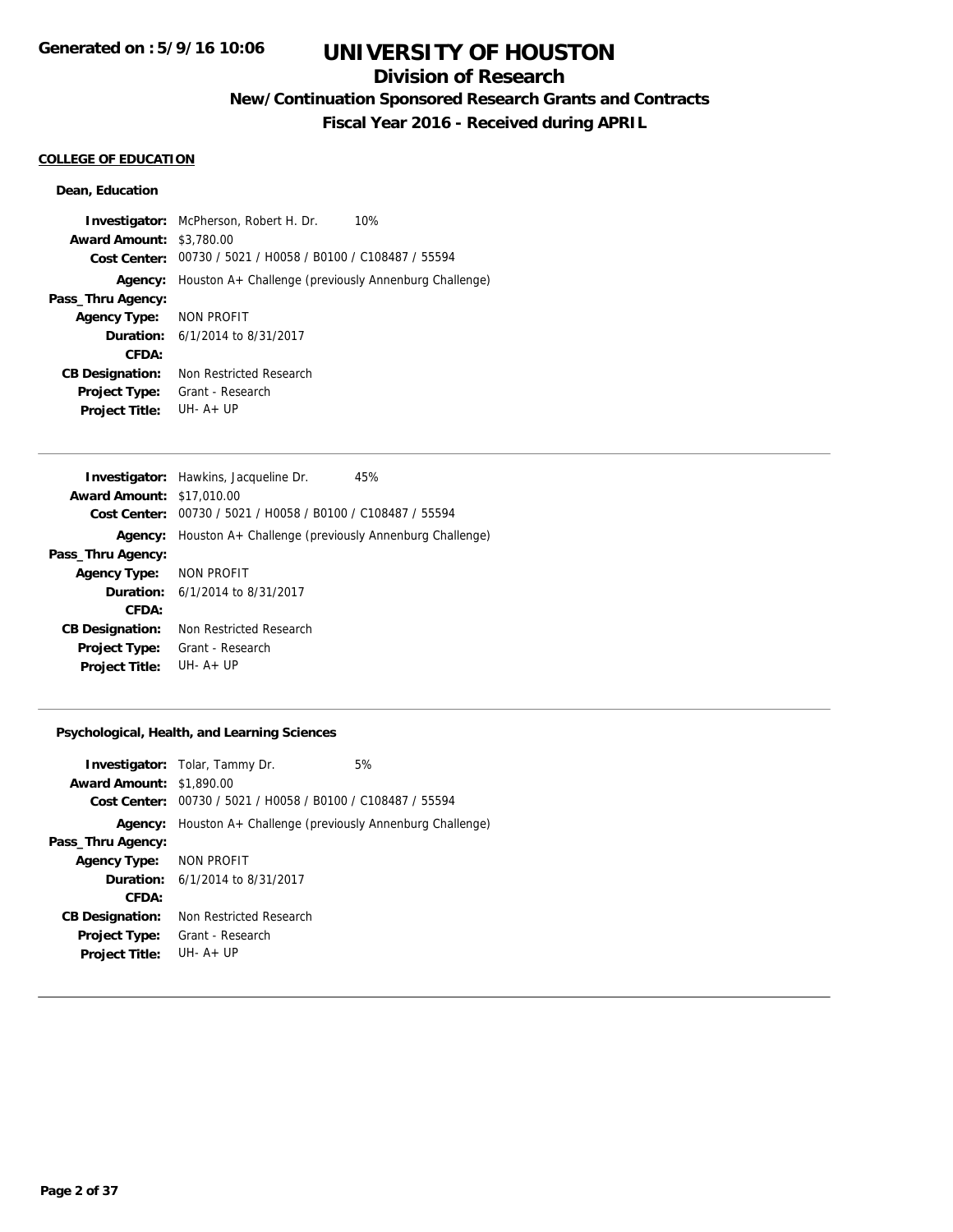## **Division of Research**

**New/Continuation Sponsored Research Grants and Contracts**

**Fiscal Year 2016 - Received during APRIL**

## **COLLEGE OF EDUCATION**

## **Psychological, Health, and Learning Sciences**

|                                 | <b>Investigator:</b> Jones, Sara Dr.                                    | 5% |
|---------------------------------|-------------------------------------------------------------------------|----|
|                                 |                                                                         |    |
| <b>Award Amount: \$1,890.00</b> |                                                                         |    |
|                                 | Cost Center: 00730 / 5021 / H0058 / B0100 / C108487 / 55594             |    |
|                                 | <b>Agency:</b> Houston $A$ + Challenge (previously Annenburg Challenge) |    |
| Pass_Thru Agency:               |                                                                         |    |
| Agency Type: NON PROFIT         |                                                                         |    |
|                                 | <b>Duration:</b> $6/1/2014$ to $8/31/2017$                              |    |
| CFDA:                           |                                                                         |    |
| <b>CB Designation:</b>          | Non Restricted Research                                                 |    |
| Project Type:                   | Grant - Research                                                        |    |
| <b>Project Title:</b>           | $I$ JH-A+IJP                                                            |    |

|                                 | Investigator: Burridge, Andrea Dr.                    | 5% |
|---------------------------------|-------------------------------------------------------|----|
| <b>Award Amount: \$1,890.00</b> |                                                       |    |
| Cost Center:                    | 00730 / 5021 / H0058 / B0100 / C108487 / 55594        |    |
| Agency:                         | Houston A+ Challenge (previously Annenburg Challenge) |    |
| Pass_Thru Agency:               |                                                       |    |
| Agency Type: NON PROFIT         |                                                       |    |
|                                 | <b>Duration:</b> 6/1/2014 to 8/31/2017                |    |
| CFDA:                           |                                                       |    |
| <b>CB Designation:</b>          | Non Restricted Research                               |    |
| <b>Project Type:</b>            | Grant - Research                                      |    |
| <b>Project Title:</b>           | $IJIH - A + IJP$                                      |    |

|                                 | <b>Investigator:</b> McQuillin, Samuel Dr.                    | 5% |
|---------------------------------|---------------------------------------------------------------|----|
| <b>Award Amount: \$1,890.00</b> |                                                               |    |
|                                 | Cost Center: 00730 / 5021 / H0058 / B0100 / C108487 / 55594   |    |
|                                 | Agency: Houston A+ Challenge (previously Annenburg Challenge) |    |
| Pass_Thru Agency:               |                                                               |    |
| <b>Agency Type:</b>             | NON PROFIT                                                    |    |
|                                 | <b>Duration:</b> $6/1/2014$ to $8/31/2017$                    |    |
| CFDA:                           |                                                               |    |
| <b>CB Designation:</b>          | Non Restricted Research                                       |    |
| <b>Project Type:</b>            | Grant - Research                                              |    |
| <b>Project Title:</b>           | $IJIH - A + IJP$                                              |    |
|                                 |                                                               |    |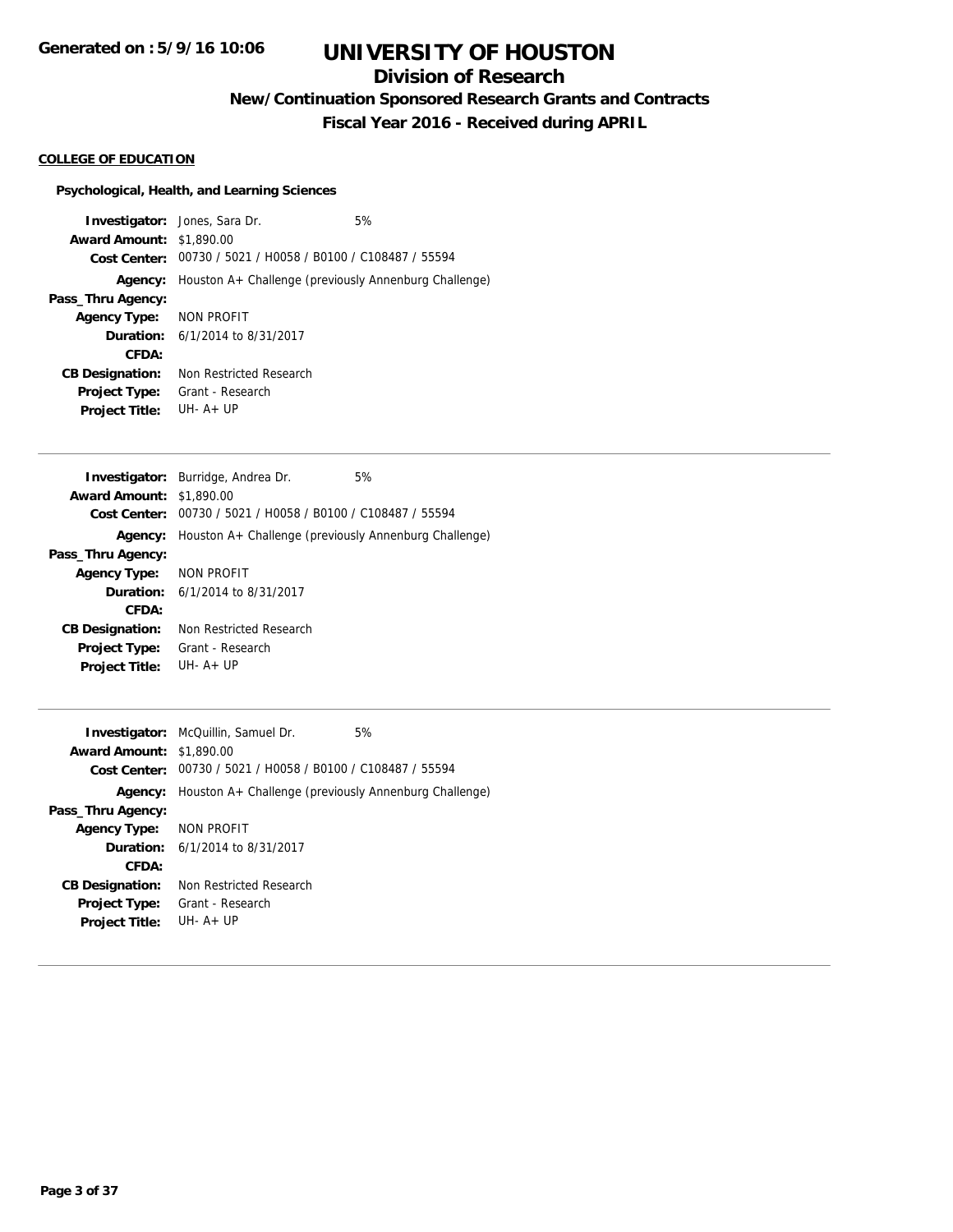## **Division of Research**

**New/Continuation Sponsored Research Grants and Contracts**

**Fiscal Year 2016 - Received during APRIL**

#### **COLLEGE OF EDUCATION**

## **Psychological, Health, and Learning Sciences**

|                                  | Investigator: Obasi, Ezemenari Dr.<br>100%                          |
|----------------------------------|---------------------------------------------------------------------|
| <b>Award Amount: \$97,957.00</b> |                                                                     |
|                                  | Cost Center: 00730 / 5013 / H0064 / B0001 / G106020 / 52816         |
| Agency:                          | National Institute on Drug Abuse                                    |
| Pass_Thru Agency:                |                                                                     |
| Agency Type: FEDERAL             |                                                                     |
|                                  | <b>Duration:</b> 4/1/2013 to 12/31/2017                             |
| CFDA:                            | Drug Abuse Research Programs<br>93.279                              |
| <b>CB Designation:</b>           | Restricted Research                                                 |
| <b>Project Type:</b>             | Grant - Research                                                    |
| <b>Project Title:</b>            | Stress and Drug Use Vulnerability in the African American Community |
|                                  |                                                                     |

|                         | 5%                                                                                                                                                                                                                                                                                   |
|-------------------------|--------------------------------------------------------------------------------------------------------------------------------------------------------------------------------------------------------------------------------------------------------------------------------------|
|                         |                                                                                                                                                                                                                                                                                      |
|                         |                                                                                                                                                                                                                                                                                      |
|                         |                                                                                                                                                                                                                                                                                      |
|                         |                                                                                                                                                                                                                                                                                      |
|                         |                                                                                                                                                                                                                                                                                      |
|                         |                                                                                                                                                                                                                                                                                      |
|                         |                                                                                                                                                                                                                                                                                      |
| Non Restricted Research |                                                                                                                                                                                                                                                                                      |
| Grant - Research        |                                                                                                                                                                                                                                                                                      |
| $IJIH - A + IJP$        |                                                                                                                                                                                                                                                                                      |
|                         | <b>Investigator:</b> Horn, Catherine Dr.<br><b>Award Amount: \$1,890.00</b><br>Cost Center: 00730 / 5021 / H0058 / B0100 / C108487 / 55594<br>Agency: Houston A+ Challenge (previously Annenburg Challenge)<br>Agency Type: NON PROFIT<br><b>Duration:</b> $6/1/2014$ to $8/31/2017$ |

## **COLLEGE OF LIBERAL ARTS AND SOCIAL SCIENCES**

#### **Arte Publico Press**

| <b>Investigator:</b> Kanellos, Nicolas Dr.<br><b>Award Amount: \$35,000.00</b> |                        |                                                | 100%<br>Cost Center: 00730 / 5013 / H0093 / C0001 / G109864 / 59053 |
|--------------------------------------------------------------------------------|------------------------|------------------------------------------------|---------------------------------------------------------------------|
|                                                                                |                        | <b>Agency:</b> National Endowment for the Arts |                                                                     |
| Pass_Thru Agency:                                                              |                        |                                                |                                                                     |
| Agency Type: FEDERAL                                                           |                        |                                                |                                                                     |
|                                                                                |                        | <b>Duration:</b> 1/1/2016 to 12/31/2017        |                                                                     |
| CFDA:                                                                          |                        | 45.024 Promotion of the Arts                   |                                                                     |
| <b>CB Designation:</b>                                                         | Non Research           |                                                |                                                                     |
| Project Type:                                                                  | Grant - Public Service |                                                |                                                                     |
| <b>Project Title:</b>                                                          |                        | NFA - Art Works FY 16                          |                                                                     |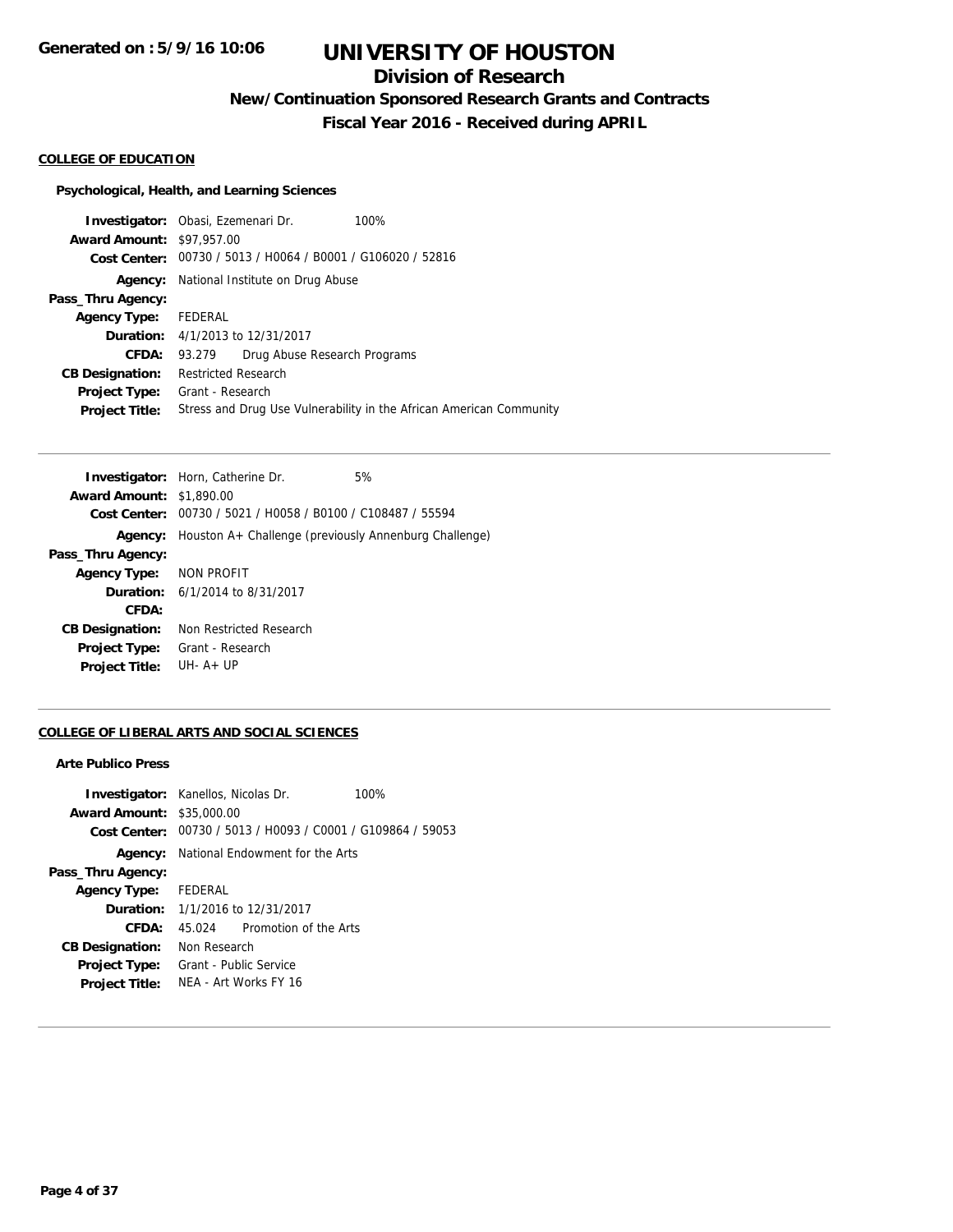**Generated on : 5/9/16 10:06**

# **UNIVERSITY OF HOUSTON**

## **Division of Research**

**New/Continuation Sponsored Research Grants and Contracts**

**Fiscal Year 2016 - Received during APRIL**

#### **COLLEGE OF LIBERAL ARTS AND SOCIAL SCIENCES**

#### **Health and Human Performance**

|                                  | Investigator: Layne, Charles S. Dr.<br>10%                                                                                                            |
|----------------------------------|-------------------------------------------------------------------------------------------------------------------------------------------------------|
| <b>Award Amount: \$1,600.00</b>  |                                                                                                                                                       |
|                                  | Cost Center: 00730 / 5013 / H0065 / B0001 / G110776 / 58580                                                                                           |
| Agency:                          | NASA - National Aeronautics and Space Administration - Stennis Space Center                                                                           |
| Pass_Thru Agency:                |                                                                                                                                                       |
| <b>Agency Type:</b>              | <b>FEDERAL</b>                                                                                                                                        |
| Duration:                        | 2/23/2016 to 2/22/2021                                                                                                                                |
| CFDA:                            | 43.003<br>Basic Research, Educational Outreach, or Training in the area of Exploration                                                                |
| <b>CB Designation:</b>           | <b>Restricted Research</b>                                                                                                                            |
| <b>Project Type:</b>             | Grant - Research                                                                                                                                      |
| <b>Project Title:</b>            | Assessment of the Time Courses of Leg Muscle Strength and Performance Losses During Prolonged Spaceflight using<br><b>MARES</b>                       |
|                                  | 10%<br><b>Investigator:</b> Ledoux, Tracey Dr.                                                                                                        |
| <b>Award Amount:</b>             | \$24,932.90                                                                                                                                           |
| <b>Cost Center:</b>              | 00730 / 5013 / H0509 / B0100 / G105861 / 56044                                                                                                        |
| Agency:                          | National Institute on Drug Abuse                                                                                                                      |
| Pass_Thru Agency:                |                                                                                                                                                       |
| <b>Agency Type:</b>              | <b>FEDERAL</b>                                                                                                                                        |
| Duration:                        | 8/1/2014 to 3/31/2017                                                                                                                                 |
| <b>CFDA:</b>                     | 93.279<br>Drug Abuse Research Programs                                                                                                                |
| <b>CB Designation:</b>           | <b>Restricted Research</b>                                                                                                                            |
| <b>Project Type:</b>             | Grant - Research                                                                                                                                      |
| <b>Project Title:</b>            | University of Houston Drug Abuse Research Development Program II (UHDARDP II)                                                                         |
|                                  | 40%<br><b>Investigator:</b> Simpson, Richard Dr.                                                                                                      |
| <b>Award Amount: \$50,000.00</b> |                                                                                                                                                       |
| <b>Cost Center:</b>              | 00730 / 5013 / H0288 / B0001 / G108758 / 56643                                                                                                        |
| Agency:                          | NASA - National Aeronautics and Space Administration - Johnson Space Center                                                                           |
| Pass_Thru Agency:                |                                                                                                                                                       |
| <b>Agency Type:</b>              | <b>FEDERAL</b>                                                                                                                                        |
| Duration:                        | 11/13/2014 to 11/12/2017                                                                                                                              |
| CFDA:                            | 43.003<br>Basic Research, Educational Outreach, or Training in the area of Exploration                                                                |
| <b>CB Designation:</b>           | <b>Restricted Research</b>                                                                                                                            |
| <b>Project Type:</b>             | Grant - Research                                                                                                                                      |
| <b>Project Title:</b>            | CHARACTERIZATION OF PSYCHOLOGICAL RISK, OVERLAP WITH PHYSICAL HEALTH, AND ASSOCIATED<br>PERFORMANCE IN ISOLATED, CONFINED, EXTREME (ICE) ENVIRONMENTS |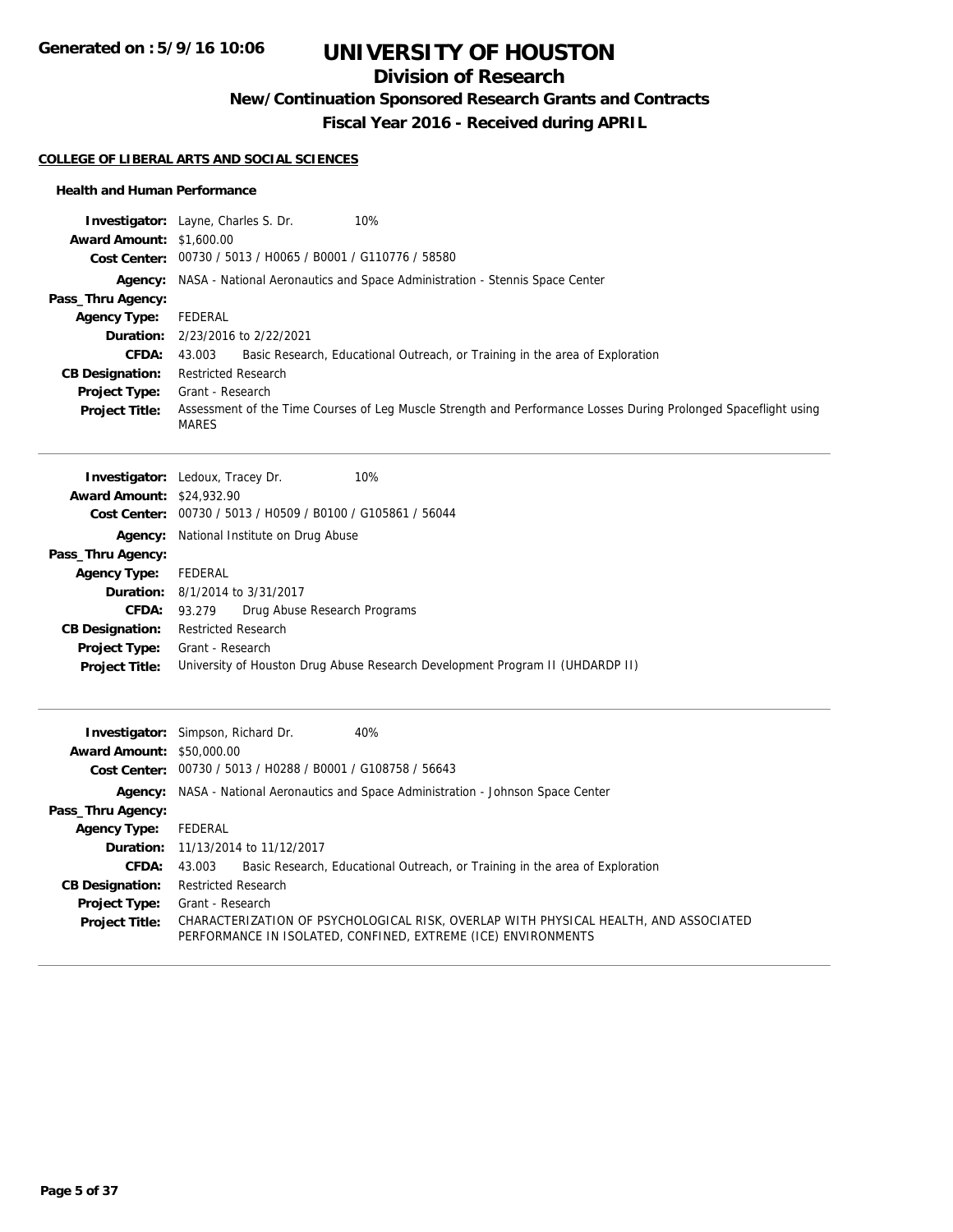## **Division of Research**

**New/Continuation Sponsored Research Grants and Contracts**

**Fiscal Year 2016 - Received during APRIL**

#### **COLLEGE OF LIBERAL ARTS AND SOCIAL SCIENCES**

#### **Health and Human Performance**

| <b>Award Amount: \$820,041.80</b><br><b>Agency Type:</b><br>Duration:<br>CFDA:<br><b>CB Designation:</b><br>Project Type:<br><b>Project Title:</b>                           | Investigator: Layne, Charles S. Dr.<br>100%<br>Cost Center: 00730 / 5043 / H0065 / B0001 / C110874 / 58368<br><b>Agency:</b> Wyle Science Technology and Engineering Group<br>Pass_Thru Agency: NASA - National Aeronautics and Space Administration - Johnson Space Center<br><b>FEDERAL</b><br>11/1/2015 to 9/30/2020<br>43.001<br>Aerospace Education Services Program<br><b>Restricted Research</b><br>Contract - Research<br>Enhanced Development of the Office of Scientific Data Review and Dissemination                        |
|------------------------------------------------------------------------------------------------------------------------------------------------------------------------------|-----------------------------------------------------------------------------------------------------------------------------------------------------------------------------------------------------------------------------------------------------------------------------------------------------------------------------------------------------------------------------------------------------------------------------------------------------------------------------------------------------------------------------------------|
| Award Amount: \$2,400.00<br>Pass_Thru Agency:<br><b>Agency Type:</b><br>CFDA:<br><b>CB Designation:</b><br><b>Project Type:</b><br><b>Project Title:</b>                     | 15%<br><b>Investigator:</b> Clarke, Mark Dr.<br>Cost Center: 00730 / 5013 / H0065 / B0001 / G110776 / 58580<br>Agency: NASA - National Aeronautics and Space Administration - Stennis Space Center<br><b>FEDERAL</b><br>Duration: 2/23/2016 to 2/22/2021<br>43.003<br>Basic Research, Educational Outreach, or Training in the area of Exploration<br><b>Restricted Research</b><br>Grant - Research<br>Assessment of the Time Courses of Leg Muscle Strength and Performance Losses During Prolonged Spaceflight using<br><b>MARES</b> |
| <b>Award Amount: \$4,986.58</b><br>Pass_Thru Agency:<br><b>Agency Type:</b><br>Duration:<br>CFDA:<br><b>CB Designation:</b><br><b>Project Type:</b><br><b>Project Title:</b> | 2%<br>Investigator: Lowder, Thomas Dr.<br>Cost Center: 00730 / 5013 / H0509 / B0100 / G105861 / 56044<br>Agency: National Institute on Drug Abuse<br>FEDERAL<br>8/1/2014 to 3/31/2017<br>93.279<br>Drug Abuse Research Programs<br><b>Restricted Research</b><br>Grant - Research<br>University of Houston Drug Abuse Research Development Program II (UHDARDP II)                                                                                                                                                                      |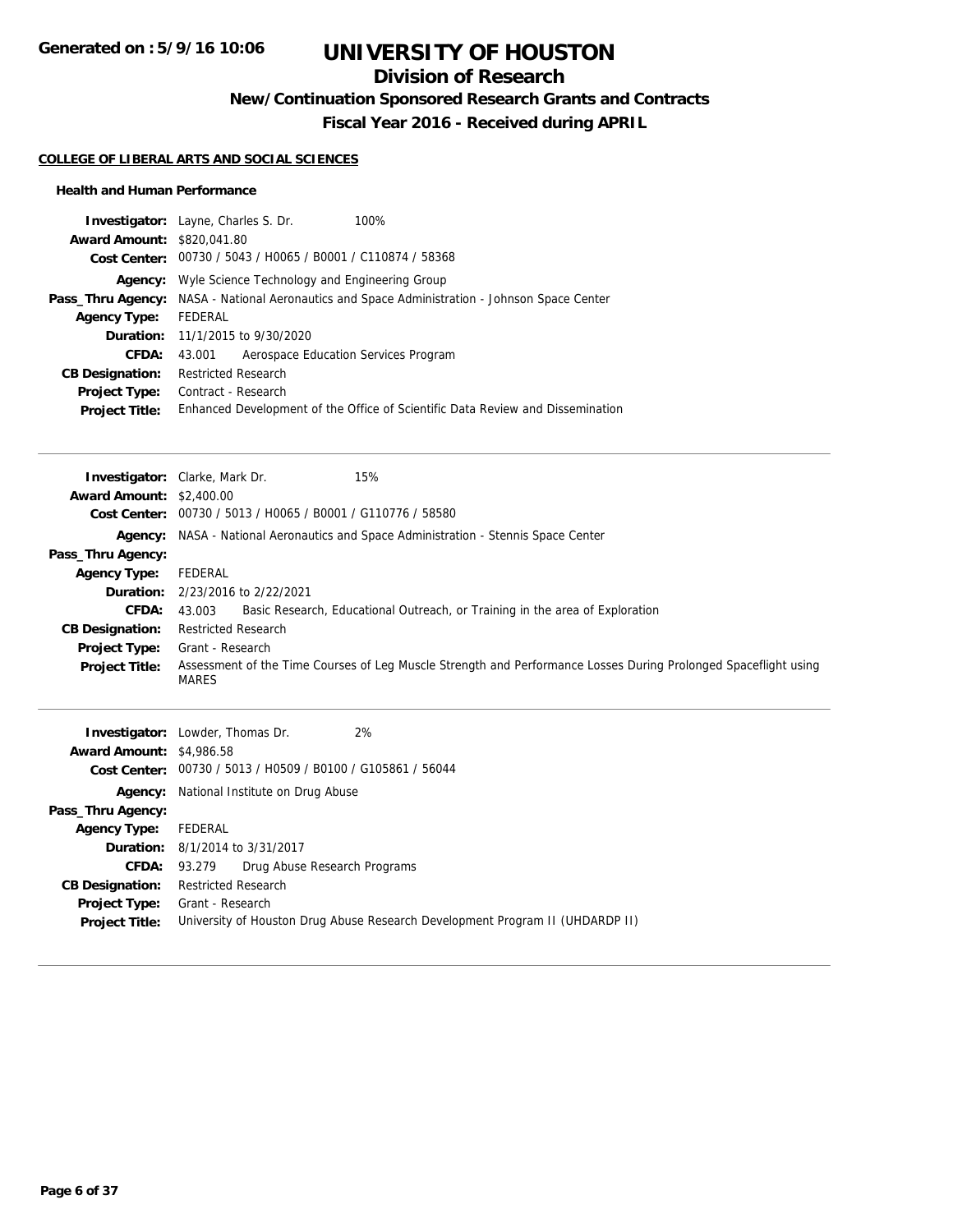**Generated on : 5/9/16 10:06**

# **UNIVERSITY OF HOUSTON**

## **Division of Research**

**New/Continuation Sponsored Research Grants and Contracts**

**Fiscal Year 2016 - Received during APRIL**

#### **COLLEGE OF LIBERAL ARTS AND SOCIAL SCIENCES**

#### **Health and Human Performance**

|                                   | <b>Investigator:</b> Simpson, Richard Dr.<br>100%                                                                          |  |
|-----------------------------------|----------------------------------------------------------------------------------------------------------------------------|--|
| <b>Award Amount: \$100,000.00</b> |                                                                                                                            |  |
|                                   | Cost Center: 00730 / 5013 / H0065 / B0001 / G109433 / 58540                                                                |  |
|                                   | Agency: NASA - National Aeronautics and Space Administration - Johnson Space Center                                        |  |
| Pass_Thru Agency:                 |                                                                                                                            |  |
| <b>Agency Type:</b>               | FEDERAL                                                                                                                    |  |
| Duration:                         | 10/21/2015 to 10/20/2017                                                                                                   |  |
| <b>CFDA:</b>                      | Basic Research, Educational Outreach, or Training in the area of Exploration<br>43.003                                     |  |
| <b>CB Designation:</b>            | <b>Restricted Research</b>                                                                                                 |  |
| <b>Project Type:</b>              | Grant - Research                                                                                                           |  |
| <b>Project Title:</b>             | The impact of modeled microgravity and prior radiation exposure on cytomegalovirus reactivation and host immune<br>evasion |  |
|                                   |                                                                                                                            |  |
|                                   | 7EQ<br>$l$ muse time term to unblin $M+1$ .                                                                                |  |

|                                  | <b>Investigator:</b> Laughlin, Mitzi Dr.                                                   | 75%                                                                                                             |  |
|----------------------------------|--------------------------------------------------------------------------------------------|-----------------------------------------------------------------------------------------------------------------|--|
| <b>Award Amount: \$12,000.00</b> |                                                                                            |                                                                                                                 |  |
|                                  | Cost Center: 00730 / 5013 / H0065 / B0001 / G110776 / 58580                                |                                                                                                                 |  |
|                                  | <b>Agency:</b> NASA - National Aeronautics and Space Administration - Stennis Space Center |                                                                                                                 |  |
| Pass_Thru Agency:                |                                                                                            |                                                                                                                 |  |
| <b>Agency Type:</b>              | FEDERAL                                                                                    |                                                                                                                 |  |
|                                  | <b>Duration:</b> 2/23/2016 to 2/22/2021                                                    |                                                                                                                 |  |
| <b>CFDA:</b>                     | 43.003                                                                                     | Basic Research, Educational Outreach, or Training in the area of Exploration                                    |  |
| <b>CB Designation:</b>           | <b>Restricted Research</b>                                                                 |                                                                                                                 |  |
| <b>Project Type:</b>             | Grant - Research                                                                           |                                                                                                                 |  |
| <b>Project Title:</b>            | <b>MARES</b>                                                                               | Assessment of the Time Courses of Leg Muscle Strength and Performance Losses During Prolonged Spaceflight using |  |

## **Psychology**

| <b>Award Amount: \$24,260.00</b> | <b>Investigator:</b> Sharp, Carla Dr.<br>Cost Center: 00730 / 5021 / H0125 / B0001 / G110602 / 57948 | 100%                                                                                   |
|----------------------------------|------------------------------------------------------------------------------------------------------|----------------------------------------------------------------------------------------|
|                                  |                                                                                                      |                                                                                        |
|                                  | <b>Agency:</b> Baylor College of Medicine                                                            |                                                                                        |
| Pass_Thru Agency:                |                                                                                                      |                                                                                        |
| <b>Agency Type:</b>              | UNIVERSITY                                                                                           |                                                                                        |
|                                  | <b>Duration:</b> $6/1/2015$ to $5/31/2016$                                                           |                                                                                        |
| CFDA:                            |                                                                                                      |                                                                                        |
| <b>CB Designation:</b>           | <b>Restricted Research</b>                                                                           |                                                                                        |
| <b>Project Type:</b>             | Grant - Research                                                                                     |                                                                                        |
| <b>Project Title:</b>            | MINORITY COMMUNITIES                                                                                 | SRA H-35754 CALMER LIFE: TREATING WORRY AMONG OLDER ADULTS IN UNDERSERVED, LOW-INCOME, |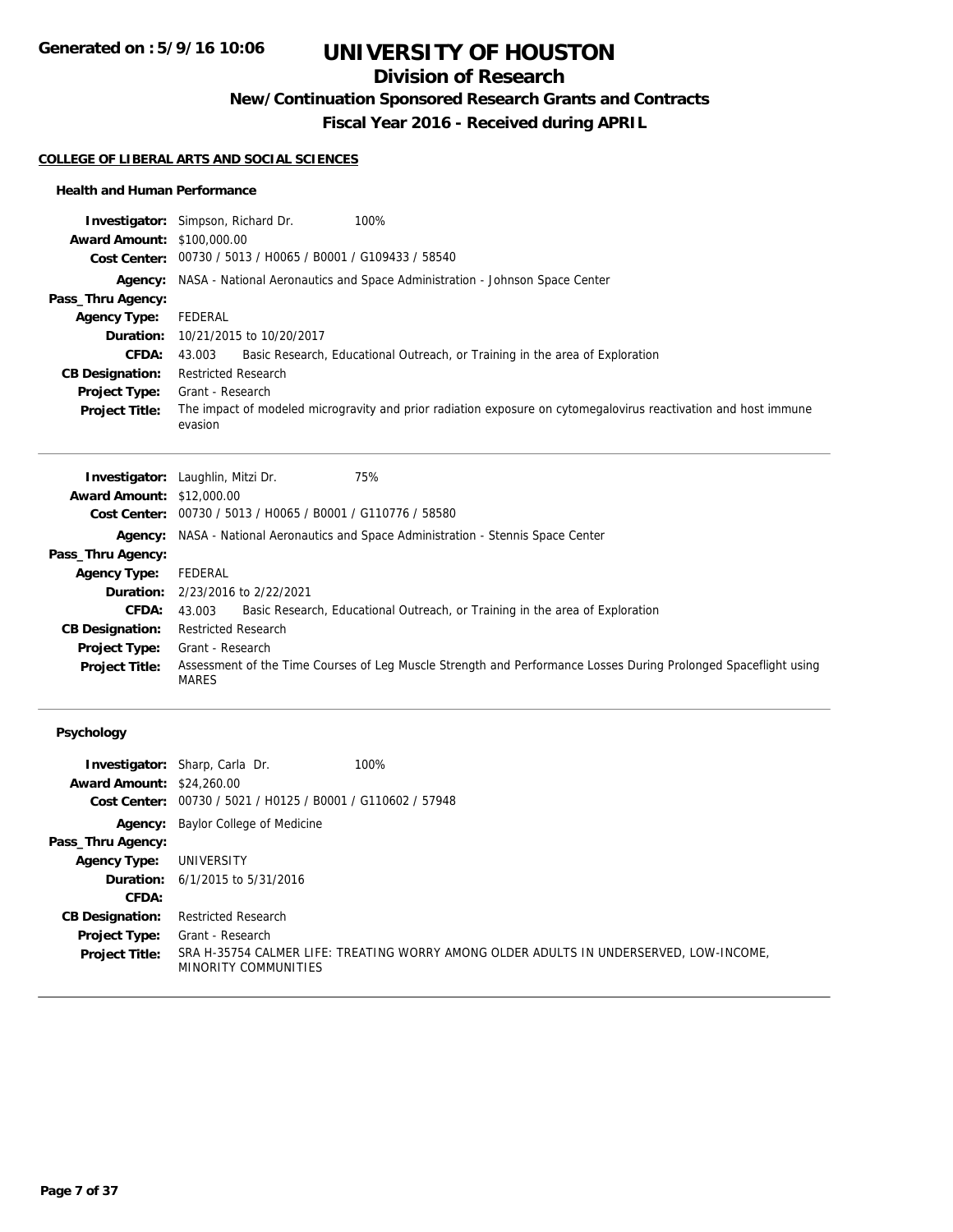**Generated on : 5/9/16 10:06**

# **UNIVERSITY OF HOUSTON**

## **Division of Research**

**New/Continuation Sponsored Research Grants and Contracts**

**Fiscal Year 2016 - Received during APRIL**

#### **COLLEGE OF LIBERAL ARTS AND SOCIAL SCIENCES**

## **Psychology**

|                                   | Investigator: Alfano, Candice Dr.<br>18%                                                                   |  |  |
|-----------------------------------|------------------------------------------------------------------------------------------------------------|--|--|
| <b>Award Amount: \$22,500.00</b>  |                                                                                                            |  |  |
|                                   | Cost Center: 00730 / 5013 / H0288 / B0001 / G108758 / 56643                                                |  |  |
| Agency:                           | NASA - National Aeronautics and Space Administration - Johnson Space Center                                |  |  |
| Pass_Thru Agency:                 |                                                                                                            |  |  |
| <b>Agency Type:</b>               | <b>FEDERAL</b>                                                                                             |  |  |
| Duration:<br>CFDA:                | 11/13/2014 to 11/12/2017<br>43.003                                                                         |  |  |
| <b>CB Designation:</b>            | Basic Research, Educational Outreach, or Training in the area of Exploration<br><b>Restricted Research</b> |  |  |
| <b>Project Type:</b>              | Grant - Research                                                                                           |  |  |
| <b>Project Title:</b>             | CHARACTERIZATION OF PSYCHOLOGICAL RISK, OVERLAP WITH PHYSICAL HEALTH, AND ASSOCIATED                       |  |  |
|                                   | PERFORMANCE IN ISOLATED, CONFINED, EXTREME (ICE) ENVIRONMENTS                                              |  |  |
|                                   |                                                                                                            |  |  |
|                                   | 15%<br>Investigator: Fletcher, Jack Dr.                                                                    |  |  |
| <b>Award Amount: \$150,000.00</b> |                                                                                                            |  |  |
| <b>Cost Center:</b>               | 00730 / 5022 / H0288 / B0001 / C111623 / 59130                                                             |  |  |
|                                   | <b>Agency:</b> Enterprise Products Company                                                                 |  |  |
| Pass_Thru Agency:                 |                                                                                                            |  |  |
| <b>Agency Type:</b>               | <b>PROFIT</b>                                                                                              |  |  |
| Duration:                         | 12/1/2015 to 11/30/2021                                                                                    |  |  |
| CFDA:                             |                                                                                                            |  |  |
| <b>CB Designation:</b>            | <b>Restricted Research</b>                                                                                 |  |  |
| <b>Project Type:</b>              | Grant - Research                                                                                           |  |  |
| <b>Project Title:</b>             | UH Texas Consortium High Risk Children                                                                     |  |  |
|                                   |                                                                                                            |  |  |
|                                   | <b>Investigator:</b> Francis, David Dr.<br>15%                                                             |  |  |
| Award Amount: \$150,000.00        |                                                                                                            |  |  |
|                                   | Cost Center: 00730 / 5022 / H0288 / B0001 / C111623 / 59130                                                |  |  |
| Agency:                           | <b>Enterprise Products Company</b>                                                                         |  |  |
| Pass_Thru Agency:                 |                                                                                                            |  |  |
| <b>Agency Type:</b>               | <b>PROFIT</b>                                                                                              |  |  |
| Duration:                         | 12/1/2015 to 11/30/2021                                                                                    |  |  |
| CFDA:                             |                                                                                                            |  |  |
| <b>CB Designation:</b>            | <b>Restricted Research</b>                                                                                 |  |  |
| <b>Project Type:</b>              | Grant - Research                                                                                           |  |  |
| <b>Project Title:</b>             | UH Texas Consortium High Risk Children                                                                     |  |  |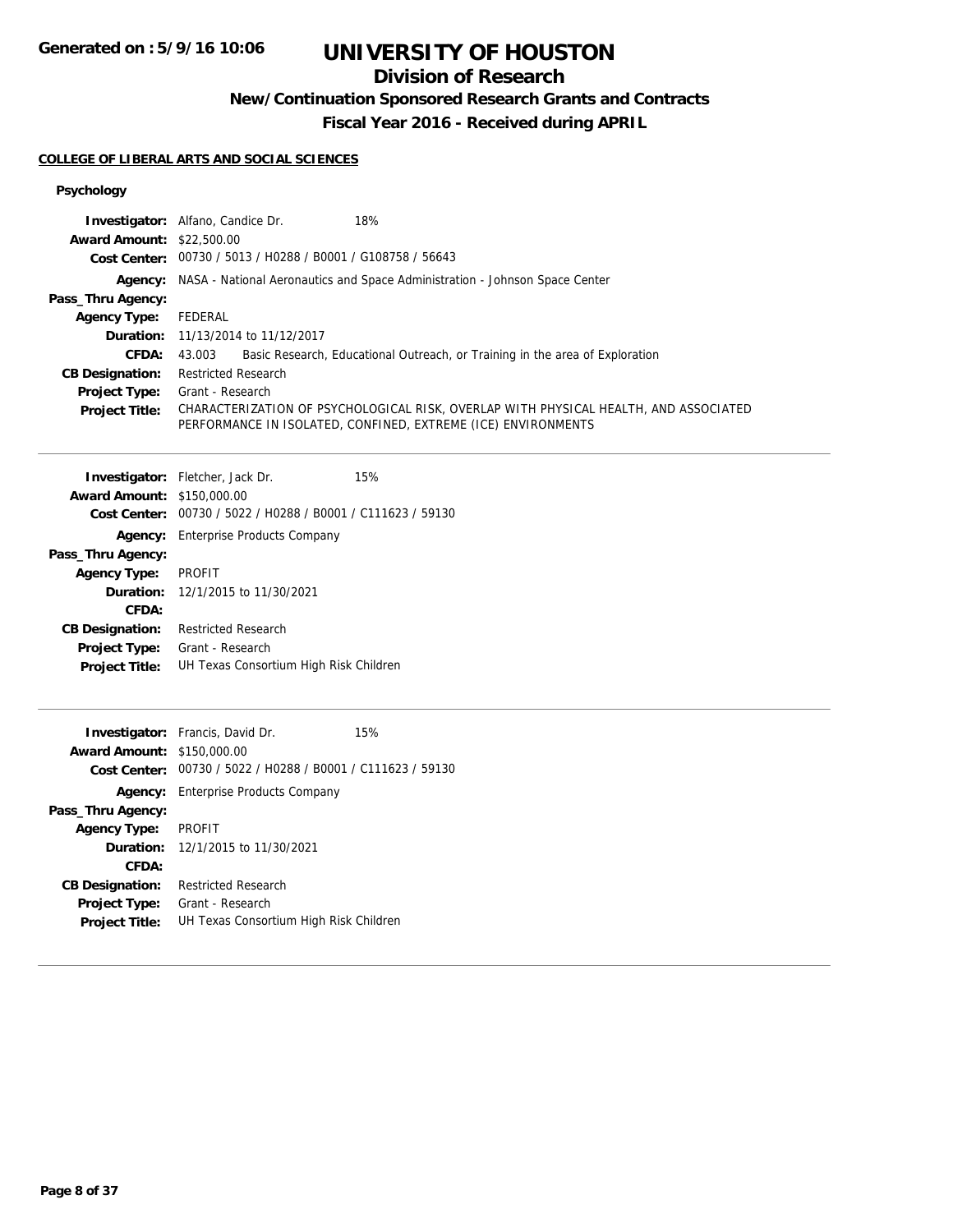## **Division of Research**

**New/Continuation Sponsored Research Grants and Contracts**

**Fiscal Year 2016 - Received during APRIL**

## **COLLEGE OF LIBERAL ARTS AND SOCIAL SCIENCES**

## **Psychology**

|                                  | 15%<br><b>Investigator:</b> Alcantara, Adriana Dr.                            |  |
|----------------------------------|-------------------------------------------------------------------------------|--|
| <b>Award Amount: \$37,399.35</b> |                                                                               |  |
|                                  | Cost Center: 00730 / 5013 / H0509 / B0100 / G105861 / 56044                   |  |
|                                  | <b>Agency:</b> National Institute on Drug Abuse                               |  |
| Pass_Thru Agency:                |                                                                               |  |
| Agency Type: FEDERAL             |                                                                               |  |
|                                  | <b>Duration:</b> 8/1/2014 to 3/31/2017                                        |  |
|                                  | Drug Abuse Research Programs<br><b>CFDA:</b> 93.279                           |  |
| <b>CB Designation:</b>           | <b>Restricted Research</b>                                                    |  |
| <b>Project Type:</b>             | Grant - Research                                                              |  |
| <b>Project Title:</b>            | University of Houston Drug Abuse Research Development Program II (UHDARDP II) |  |

|                                  | <b>Investigator:</b> Neighbors, Clayton Dr.<br>100%           |  |  |
|----------------------------------|---------------------------------------------------------------|--|--|
| <b>Award Amount: \$18,600.00</b> |                                                               |  |  |
| Cost Center:                     | 00730 / 5013 / H0125 / B0001 / G104869 / 53978                |  |  |
| Agency:                          | University of Washington                                      |  |  |
| Pass_Thru Agency:                | NIH/Division of Research Grants                               |  |  |
| <b>Agency Type:</b>              | FEDERAL                                                       |  |  |
|                                  | Duration: 12/15/2012 to 11/30/2016                            |  |  |
| CFDA:                            | Alcohol Research Programs<br>93.273                           |  |  |
| <b>CB Designation:</b>           | <b>Restricted Research</b>                                    |  |  |
| <b>Project Type:</b>             | Grant - Research                                              |  |  |
| <b>Project Title:</b>            | Implicit Measures to Improve Prediction of Hazarding Drinking |  |  |

|                               | <b>Investigator:</b> Alfano, Candice Dr.                    | 100%                                                                           |
|-------------------------------|-------------------------------------------------------------|--------------------------------------------------------------------------------|
| <b>Award Amount: \$500.00</b> |                                                             |                                                                                |
|                               | Cost Center: 00730 / 5021 / H0125 / B0001 / C111320 / 59031 |                                                                                |
|                               | <b>Agency:</b> Society for a Science of Clinical Psychology |                                                                                |
| Pass_Thru Agency:             |                                                             |                                                                                |
| <b>Agency Type:</b>           | NON PROFIT                                                  |                                                                                |
|                               | <b>Duration:</b> 1/1/2016 to 12/31/2016                     |                                                                                |
| CFDA:                         |                                                             |                                                                                |
| <b>CB Designation:</b>        | <b>Restricted Research</b>                                  |                                                                                |
| <b>Project Type:</b>          | Grant - Research                                            |                                                                                |
| <b>Project Title:</b>         |                                                             | Impact of Experimental Sleep Extension on Adolescent Social Emotion Regulation |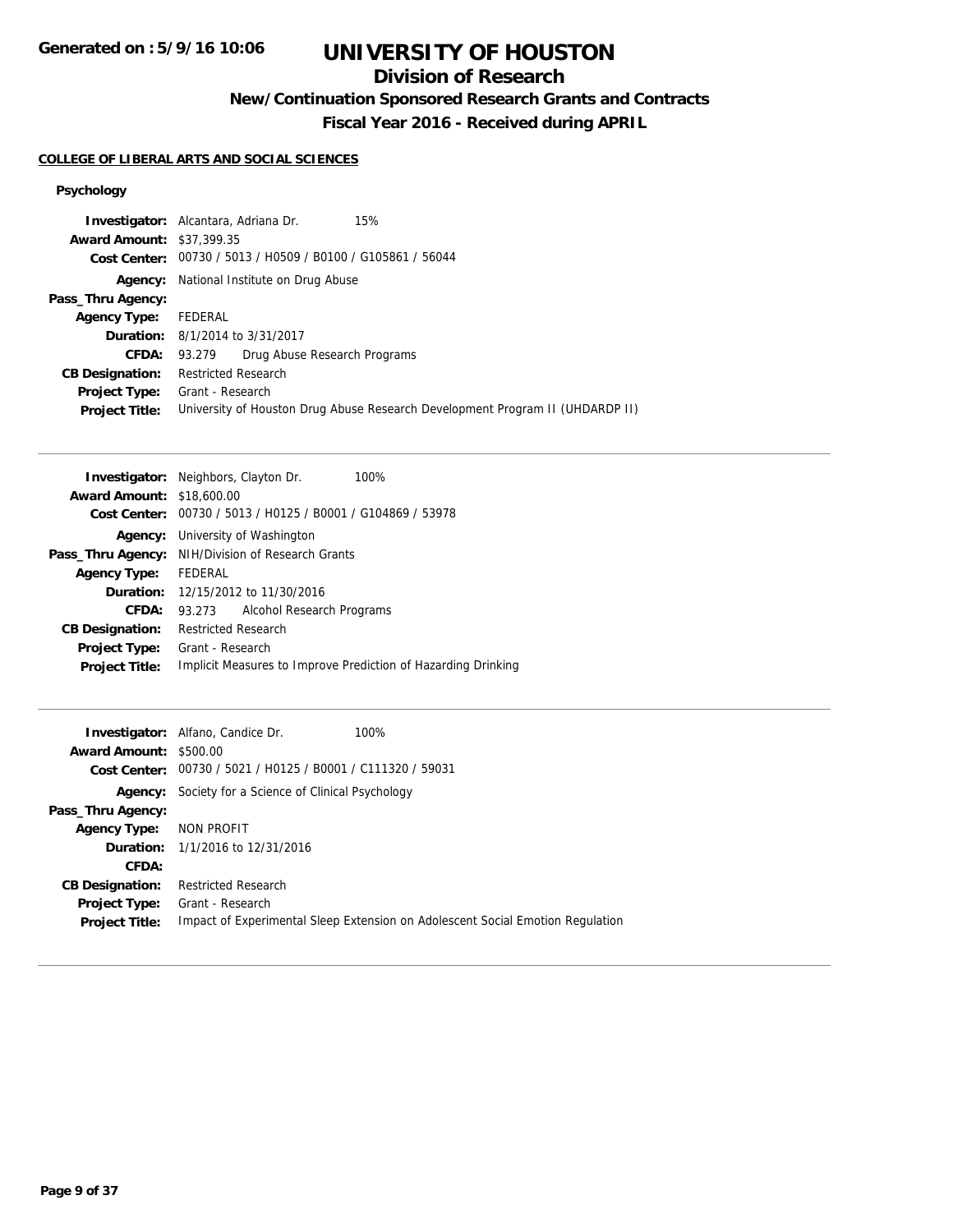## **Division of Research**

**New/Continuation Sponsored Research Grants and Contracts**

**Fiscal Year 2016 - Received during APRIL**

## **COLLEGE OF LIBERAL ARTS AND SOCIAL SCIENCES**

## **Psychology**

|                             | <b>Investigator:</b> Grigorenko, Elena Dr.<br>30%                                 |  |  |
|-----------------------------|-----------------------------------------------------------------------------------|--|--|
| <b>Award Amount: \$0.37</b> |                                                                                   |  |  |
|                             | Cost Center: 00730 / 5013 / H0288 / B0001 / G111023 / 58589                       |  |  |
|                             | <b>Agency:</b> National Institute of Child Health and Human Development           |  |  |
| Pass_Thru Agency:           |                                                                                   |  |  |
| <b>Agency Type:</b>         | FEDERAL                                                                           |  |  |
|                             | <b>Duration:</b> 9/1/2015 to 5/31/2020                                            |  |  |
| CFDA:                       | 93.865 Center for Research for Mothers and Children                               |  |  |
| <b>CB Designation:</b>      | <b>Restricted Research</b>                                                        |  |  |
|                             | <b>Project Type:</b> Grant - Research                                             |  |  |
| <b>Project Title:</b>       | A Community-Based Evaluation of Interventions for Orphans and Vulnerable Children |  |  |
|                             |                                                                                   |  |  |

|                                  | <b>Investigator:</b> Zvolensky, Michael Dr.                 | 100% |  |
|----------------------------------|-------------------------------------------------------------|------|--|
| <b>Award Amount: \$25,617,00</b> |                                                             |      |  |
|                                  | Cost Center: 00730 / 5013 / H0125 / B0100 / G106591 / 57268 |      |  |
|                                  | <b>Agency:</b> CUNY Research Foundation                     |      |  |
| Pass_Thru Agency:                | National Institute on Drug Abuse                            |      |  |
| <b>Agency Type:</b>              | FEDERAL                                                     |      |  |
|                                  | <b>Duration:</b> 9/15/2014 to 6/30/2016                     |      |  |
| CFDA:                            | Drug Abuse Research Programs<br>93.279                      |      |  |
| <b>CB Designation:</b>           | <b>Restricted Research</b>                                  |      |  |
| Project Type:                    | Grant - Research                                            |      |  |
| <b>Project Title:</b>            | Role of Depression and Anxiety in the Tobacco Epidemic      |      |  |

## **COLLEGE OF NATURAL SCIENCES AND MATHEMATICS**

#### **Biology/Biochemistry**

|                                   | <b>Investigator:</b> Ostrowski, Elizabeth Dr.<br>100%                        |
|-----------------------------------|------------------------------------------------------------------------------|
| <b>Award Amount: \$696.634.00</b> |                                                                              |
|                                   | Cost Center: 00730 / 5013 / H0104 / B0001 / G110457 / 59069                  |
|                                   | <b>Agency:</b> National Science Foundation                                   |
| Pass_Thru Agency:                 |                                                                              |
| <b>Agency Type:</b>               | FEDERAL                                                                      |
|                                   | <b>Duration:</b> 4/1/2016 to 3/31/2020                                       |
| <b>CFDA: 47.074</b>               | <b>Biological Sciences</b>                                                   |
| <b>CB Designation:</b>            | <b>Restricted Research</b>                                                   |
| <b>Project Type:</b>              | Grant - Research                                                             |
| <b>Project Title:</b>             | Coevolutionary Arms Races Driven by Social Conflict: a Test in Social Amoeba |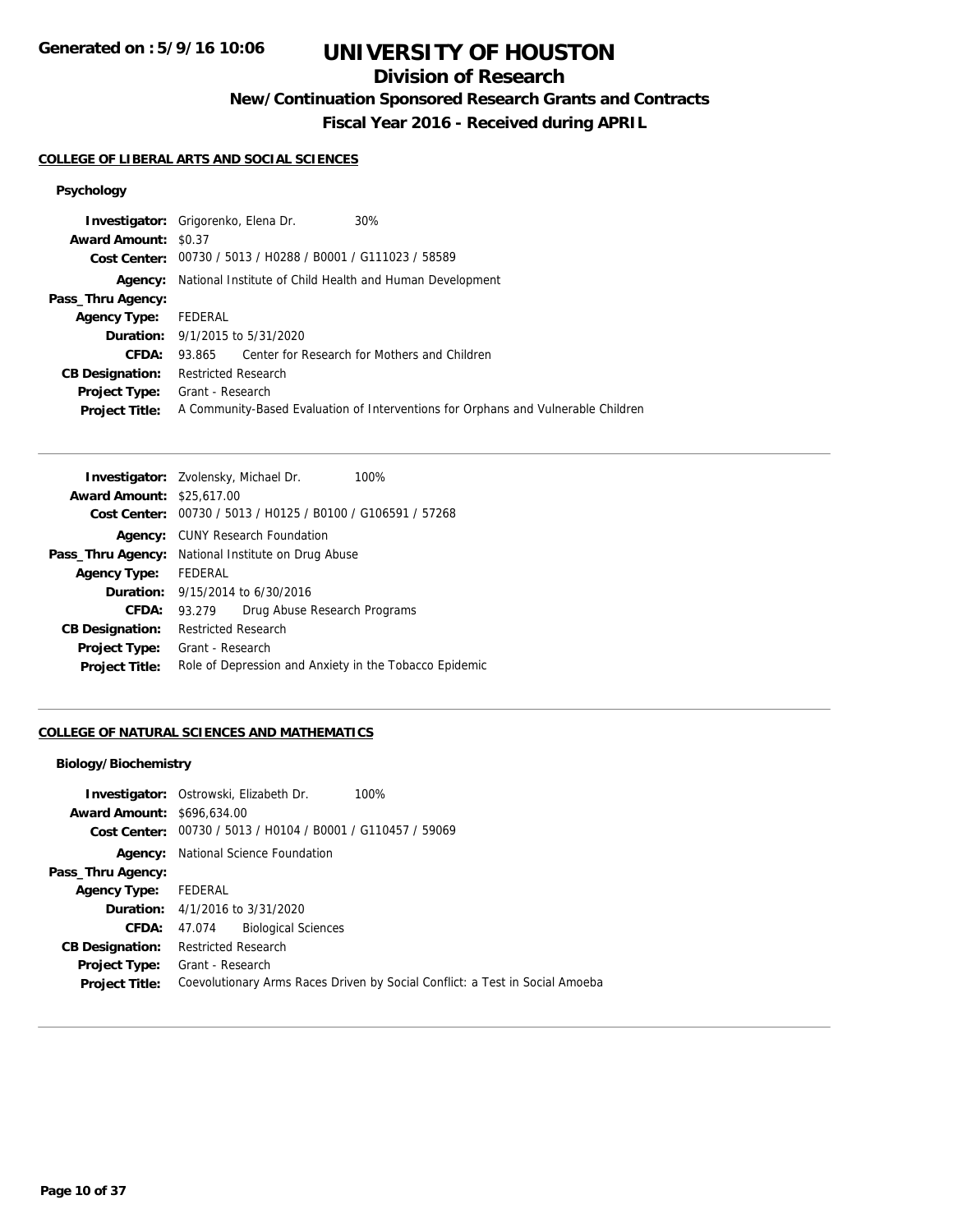## **Division of Research**

**New/Continuation Sponsored Research Grants and Contracts**

**Fiscal Year 2016 - Received during APRIL**

#### **COLLEGE OF NATURAL SCIENCES AND MATHEMATICS**

## **Biology/Biochemistry**

|                                  | <b>Investigator:</b> Willson, Richard Dr.                        | 10%                                                                                              |
|----------------------------------|------------------------------------------------------------------|--------------------------------------------------------------------------------------------------|
| <b>Award Amount: \$47,896.70</b> |                                                                  |                                                                                                  |
|                                  | Cost Center: 00730 / 5016 / H0067 / B0001 / G108656 / 57360      |                                                                                                  |
|                                  | <b>Agency:</b> Cancer Prevention and Research Institute of Texas |                                                                                                  |
| Pass_Thru Agency:                |                                                                  |                                                                                                  |
| <b>Agency Type:</b>              | STATE                                                            |                                                                                                  |
|                                  | <b>Duration:</b> 3/1/2015 to 2/28/2017                           |                                                                                                  |
| CFDA:                            |                                                                  |                                                                                                  |
| <b>CB Designation:</b>           | <b>Restricted Research</b>                                       |                                                                                                  |
| <b>Project Type:</b>             | Grant - Research                                                 |                                                                                                  |
| <b>Project Title:</b>            |                                                                  | An ultra-sensitive nanomagnetic sensor for the early detection of anaplastic large cell lymphoma |

|                                  | <b>Investigator:</b> Wang, Yuhong Dr.                       | 100%                                                                                                 |
|----------------------------------|-------------------------------------------------------------|------------------------------------------------------------------------------------------------------|
| <b>Award Amount: \$65,000.00</b> |                                                             |                                                                                                      |
|                                  | Cost Center: 00730 / 5021 / H0104 / B0001 / C111682 / 59133 |                                                                                                      |
|                                  | <b>Agency:</b> The Welch Foundation                         |                                                                                                      |
| Pass_Thru Agency:                |                                                             |                                                                                                      |
| <b>Agency Type:</b>              | FOUNDATION                                                  |                                                                                                      |
|                                  | <b>Duration:</b> 6/1/2016 to 5/31/2017                      |                                                                                                      |
| CFDA:                            |                                                             |                                                                                                      |
| <b>CB Designation:</b>           | <b>Restricted Research</b>                                  |                                                                                                      |
| <b>Project Type:</b>             | Grant - Research                                            |                                                                                                      |
| <b>Project Title:</b>            |                                                             | The kinetics and conformational changes during the peptidyl transferase reaction in single ribosomes |

|                                  | <b>Investigator:</b> Yeo, Hye-Jeong Dr.                     | 100% |
|----------------------------------|-------------------------------------------------------------|------|
| <b>Award Amount: \$75,000.00</b> |                                                             |      |
|                                  | Cost Center: 00730 / 5021 / H0104 / B0001 / C111696 / 59139 |      |
|                                  | <b>Agency:</b> The Welch Foundation                         |      |
| Pass_Thru Agency:                |                                                             |      |
| Agency Type: FOUNDATION          |                                                             |      |
|                                  | <b>Duration:</b> $6/1/2016$ to $5/31/2017$                  |      |
| CFDA:                            |                                                             |      |
| <b>CB Designation:</b>           | Restricted Research                                         |      |
| <b>Project Type:</b>             | Grant - Research                                            |      |
| <b>Project Title:</b>            | Structural Studies of Novel Lipoproteins                    |      |
|                                  |                                                             |      |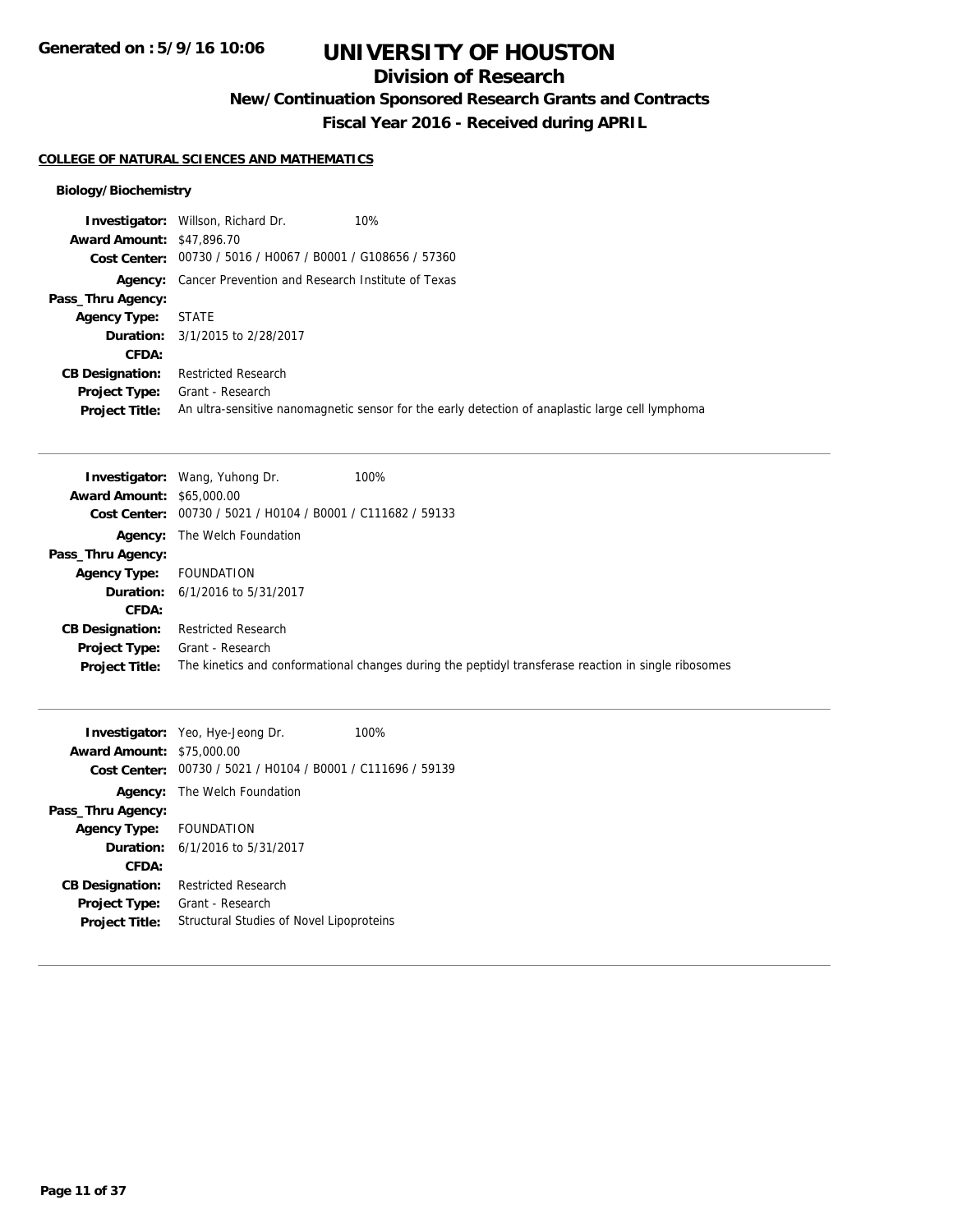## **Division of Research**

**New/Continuation Sponsored Research Grants and Contracts**

**Fiscal Year 2016 - Received during APRIL**

## **COLLEGE OF NATURAL SCIENCES AND MATHEMATICS**

## **Biology/Biochemistry**

| <b>Investigator:</b> Zhang, Xiaoliu Dr. |                                        |                                                             | 50%                                                                          |
|-----------------------------------------|----------------------------------------|-------------------------------------------------------------|------------------------------------------------------------------------------|
| <b>Award Amount: \$174,654.00</b>       |                                        |                                                             |                                                                              |
|                                         |                                        | Cost Center: 00730 / 5013 / H0515 / B0001 / G108705 / 57216 |                                                                              |
| Agency:                                 |                                        | National Cancer Institute                                   |                                                                              |
| Pass_Thru Agency:                       |                                        |                                                             |                                                                              |
| Agency Type: FEDERAL                    |                                        |                                                             |                                                                              |
|                                         | <b>Duration:</b> 4/1/2015 to 3/31/2020 |                                                             |                                                                              |
| CFDA:                                   |                                        | 93.395 Cancer Treatment Research                            |                                                                              |
| <b>CB Designation:</b>                  | <b>Restricted Research</b>             |                                                             |                                                                              |
| <b>Project Type:</b>                    | Grant - Research                       |                                                             |                                                                              |
| <b>Project Title:</b>                   |                                        |                                                             | Novel Strategies to Potentiate a Ras-targeted Oncolytic Herpes Simplex Virus |
|                                         |                                        |                                                             |                                                                              |

|                                  | <b>Investigator:</b> Frigo, Daniel Dr.                      | 50%                                                                                 |
|----------------------------------|-------------------------------------------------------------|-------------------------------------------------------------------------------------|
| <b>Award Amount: \$14,000.00</b> |                                                             |                                                                                     |
|                                  | Cost Center: 00730 / 5021 / H0515 / B0001 / C111596 / 59075 |                                                                                     |
| <b>Agency:</b>                   | <b>Golfers Against Cancer</b>                               |                                                                                     |
| Pass_Thru Agency:                |                                                             |                                                                                     |
| <b>Agency Type:</b>              | NON PROFIT                                                  |                                                                                     |
|                                  | <b>Duration:</b> $3/4/2016$ to $3/31/2017$                  |                                                                                     |
| CFDA:                            |                                                             |                                                                                     |
| <b>CB Designation:</b>           | <b>Restricted Research</b>                                  |                                                                                     |
| Project Type:                    | Grant - Research                                            |                                                                                     |
| <b>Project Title:</b>            |                                                             | Engineering Next-Generation Immunotherapies Using Cell Surface-Linked Nanoparticles |

|                                  | <b>Investigator:</b> Lin, Chin-Yo Dr.                       | 50% |
|----------------------------------|-------------------------------------------------------------|-----|
| <b>Award Amount: \$16,000.00</b> |                                                             |     |
|                                  | Cost Center: 00730 / 5021 / H0515 / B0001 / C111597 / 59087 |     |
|                                  | <b>Agency:</b> Golfers Against Cancer                       |     |
| Pass_Thru Agency:                |                                                             |     |
| Agency Type: NON PROFIT          |                                                             |     |
|                                  | <b>Duration:</b> $4/1/2016$ to $3/31/2017$                  |     |
| CFDA:                            |                                                             |     |
| <b>CB Designation:</b>           | <b>Restricted Research</b>                                  |     |
| <b>Project Type:</b>             | Grant - Research                                            |     |
| <b>Project Title:</b>            | Targeting Liver X Receptors in Pancreatic Cancer            |     |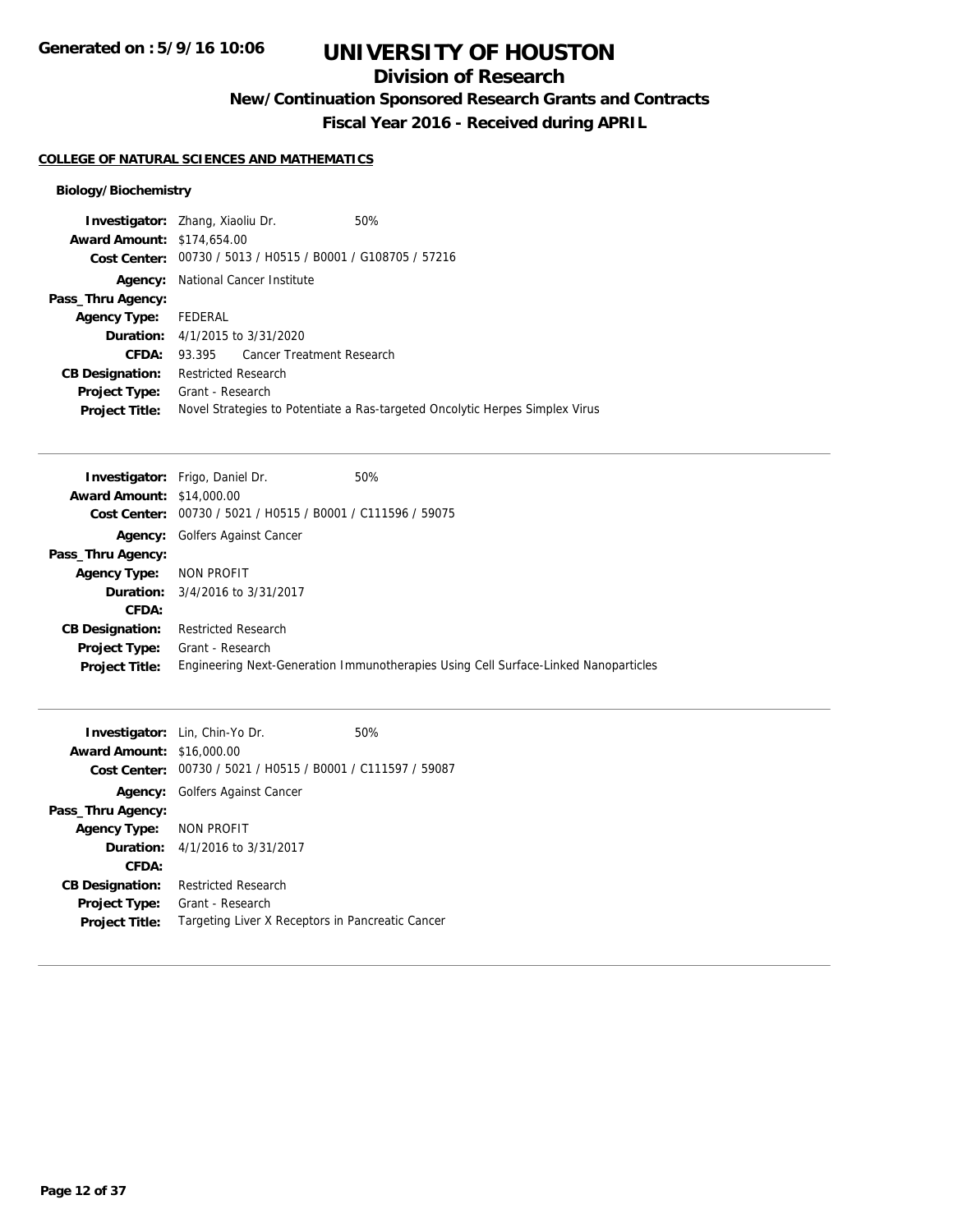## **Division of Research**

**New/Continuation Sponsored Research Grants and Contracts**

**Fiscal Year 2016 - Received during APRIL**

## **COLLEGE OF NATURAL SCIENCES AND MATHEMATICS**

## **Center for Nuclear Receptors and Cell Signaling**

| <b>Award Amount: \$16,000.00</b> | <b>Investigator:</b> Lin, Chin-Yo Dr.                       | 50% |
|----------------------------------|-------------------------------------------------------------|-----|
|                                  | Cost Center: 00730 / 5021 / H0515 / B0001 / C111597 / 59087 |     |
|                                  | <b>Agency:</b> Golfers Against Cancer                       |     |
| Pass_Thru Agency:                |                                                             |     |
| Agency Type: NON PROFIT          |                                                             |     |
|                                  | <b>Duration:</b> $4/1/2016$ to $3/31/2017$                  |     |
| CFDA:                            |                                                             |     |
| <b>CB Designation:</b>           | Restricted Research                                         |     |
| <b>Project Type:</b>             | Grant - Research                                            |     |
| <b>Project Title:</b>            | Targeting Liver X Receptors in Pancreatic Cancer            |     |

| <b>Award Amount: \$14,000.00</b><br>00730 / 5021 / H0515 / B0001 / C111596 / 59075<br><b>Cost Center:</b><br><b>Agency:</b> Golfers Against Cancer<br>Pass_Thru Agency:<br>NON PROFIT<br><b>Agency Type:</b><br>3/4/2016 to 3/31/2017<br>Duration:<br>CFDA:<br><b>Restricted Research</b><br><b>CB Designation:</b><br>Grant - Research<br>Project Type:<br>Engineering Next-Generation Immunotherapies Using Cell Surface-Linked Nanoparticles<br><b>Project Title:</b> | <b>Investigator:</b> Frigo, Daniel Dr. | 50% |
|--------------------------------------------------------------------------------------------------------------------------------------------------------------------------------------------------------------------------------------------------------------------------------------------------------------------------------------------------------------------------------------------------------------------------------------------------------------------------|----------------------------------------|-----|
|                                                                                                                                                                                                                                                                                                                                                                                                                                                                          |                                        |     |
|                                                                                                                                                                                                                                                                                                                                                                                                                                                                          |                                        |     |
|                                                                                                                                                                                                                                                                                                                                                                                                                                                                          |                                        |     |
|                                                                                                                                                                                                                                                                                                                                                                                                                                                                          |                                        |     |
|                                                                                                                                                                                                                                                                                                                                                                                                                                                                          |                                        |     |
|                                                                                                                                                                                                                                                                                                                                                                                                                                                                          |                                        |     |
|                                                                                                                                                                                                                                                                                                                                                                                                                                                                          |                                        |     |
|                                                                                                                                                                                                                                                                                                                                                                                                                                                                          |                                        |     |
|                                                                                                                                                                                                                                                                                                                                                                                                                                                                          |                                        |     |
|                                                                                                                                                                                                                                                                                                                                                                                                                                                                          |                                        |     |

| <b>Award Amount: \$174,654.00</b> | <b>Investigator:</b> Zhang, Xiaoliu Dr.        | 50%                                                                          |
|-----------------------------------|------------------------------------------------|------------------------------------------------------------------------------|
| Cost Center:                      | 00730 / 5013 / H0515 / B0001 / G108705 / 57216 |                                                                              |
| Agency:                           | National Cancer Institute                      |                                                                              |
| Pass_Thru Agency:                 |                                                |                                                                              |
| <b>Agency Type:</b>               | FEDERAL                                        |                                                                              |
|                                   | <b>Duration:</b> $4/1/2015$ to $3/31/2020$     |                                                                              |
| CFDA:                             | 93.395 Cancer Treatment Research               |                                                                              |
| <b>CB Designation:</b>            | Restricted Research                            |                                                                              |
| <b>Project Type:</b>              | Grant - Research                               |                                                                              |
| <b>Project Title:</b>             |                                                | Novel Strategies to Potentiate a Ras-targeted Oncolytic Herpes Simplex Virus |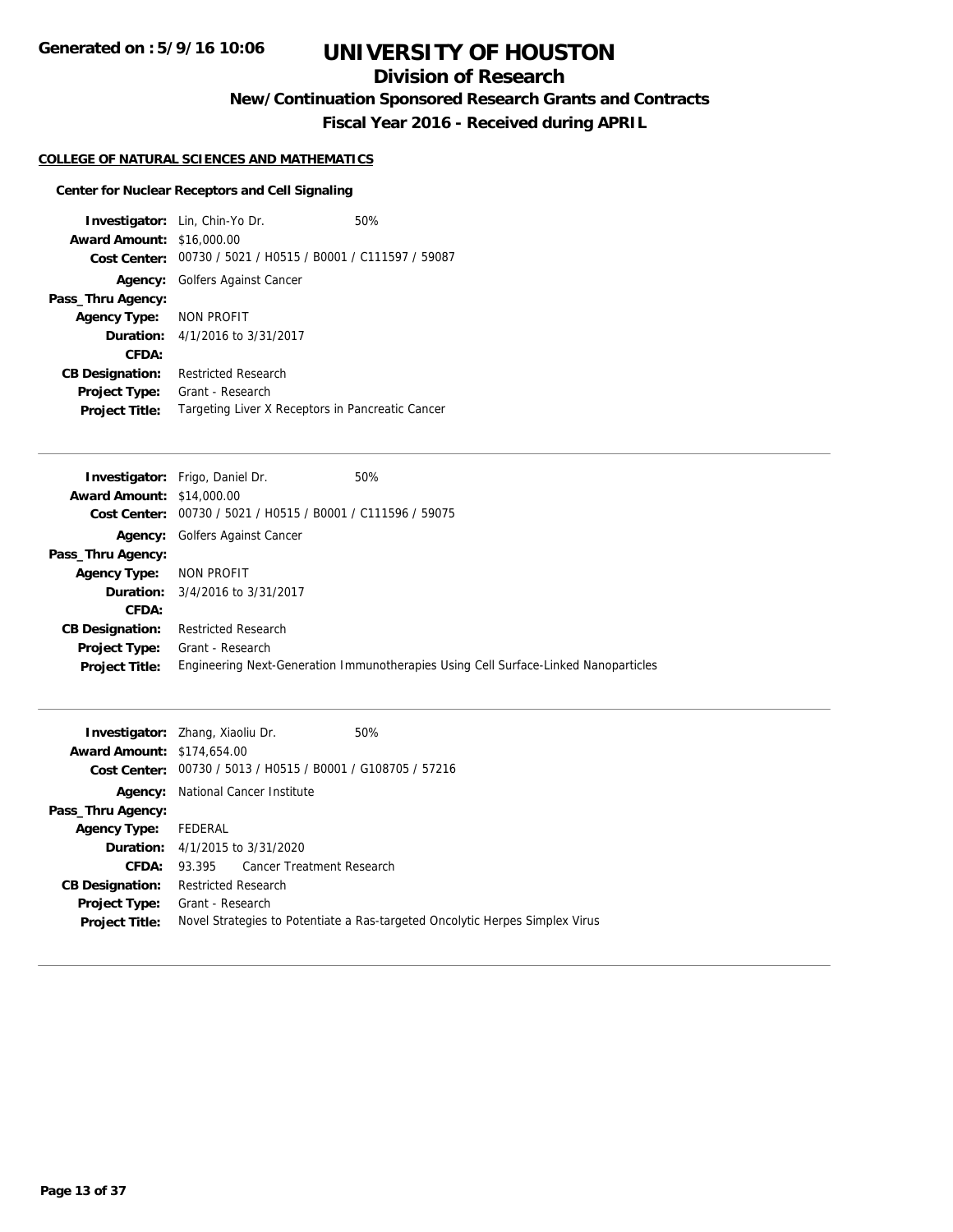## **Division of Research**

**New/Continuation Sponsored Research Grants and Contracts**

**Fiscal Year 2016 - Received during APRIL**

## **COLLEGE OF NATURAL SCIENCES AND MATHEMATICS**

## **Chemistry**

| <b>Award Amount: \$60,000.00</b> | <b>Investigator:</b> Lubchenko, Vassiliy Dr.<br>100%<br>Cost Center: 00730 / 5021 / H0107 / B0001 / C111693 / 59121 |
|----------------------------------|---------------------------------------------------------------------------------------------------------------------|
|                                  | <b>Agency:</b> The Welch Foundation                                                                                 |
| Pass_Thru Agency:                |                                                                                                                     |
| Agency Type: FOUNDATION          |                                                                                                                     |
|                                  | <b>Duration:</b> $6/1/2016$ to $5/31/2017$                                                                          |
| CFDA:                            |                                                                                                                     |
| <b>CB Designation:</b>           | <b>Restricted Research</b>                                                                                          |
| Project Type:                    | Grant - Research                                                                                                    |
| <b>Project Title:</b>            | Predicting the Structure of Complex Inorganic Solids                                                                |

|                                  | 100%<br><b>Investigator:</b> Bittner, Eric R. Dr.           |                                                                                                          |
|----------------------------------|-------------------------------------------------------------|----------------------------------------------------------------------------------------------------------|
| <b>Award Amount: \$80,000.00</b> |                                                             |                                                                                                          |
|                                  | Cost Center: 00730 / 5021 / H0107 / B0001 / C111685 / 59129 |                                                                                                          |
|                                  | <b>Agency:</b> The Welch Foundation                         |                                                                                                          |
| Pass_Thru Agency:                |                                                             |                                                                                                          |
| <b>Agency Type:</b>              | FOUNDATION                                                  |                                                                                                          |
|                                  | <b>Duration:</b> 6/1/2016 to 5/31/2017                      |                                                                                                          |
| <b>CFDA:</b>                     |                                                             |                                                                                                          |
| <b>CB Designation:</b>           | <b>Restricted Research</b>                                  |                                                                                                          |
| Project Type:                    | Grant - Research                                            |                                                                                                          |
| <b>Project Title:</b>            |                                                             | Theoretical studies of ultrafast and coherent charge-separation dynamics in organic photovoltaic systems |

| <b>Award Amount: \$75,000.00</b> | <b>Investigator:</b> Lee, T. Randall Dr.<br>Cost Center: 00730 / 5021 / H0107 / B0001 / C111692 / 59122 | 100%                                                                            |
|----------------------------------|---------------------------------------------------------------------------------------------------------|---------------------------------------------------------------------------------|
|                                  | <b>Agency:</b> The Welch Foundation                                                                     |                                                                                 |
| Pass_Thru Agency:                |                                                                                                         |                                                                                 |
| <b>Agency Type:</b>              | FOUNDATION                                                                                              |                                                                                 |
|                                  | <b>Duration:</b> $6/1/2016$ to $5/31/2017$                                                              |                                                                                 |
| CFDA:                            |                                                                                                         |                                                                                 |
| <b>CB Designation:</b>           | <b>Restricted Research</b>                                                                              |                                                                                 |
| <b>Project Type:</b>             | Grant - Research                                                                                        |                                                                                 |
| <b>Project Title:</b>            |                                                                                                         | Aliphatic Xanthates and Analogs for Tailored Surfaces and Nanoparticle Coatings |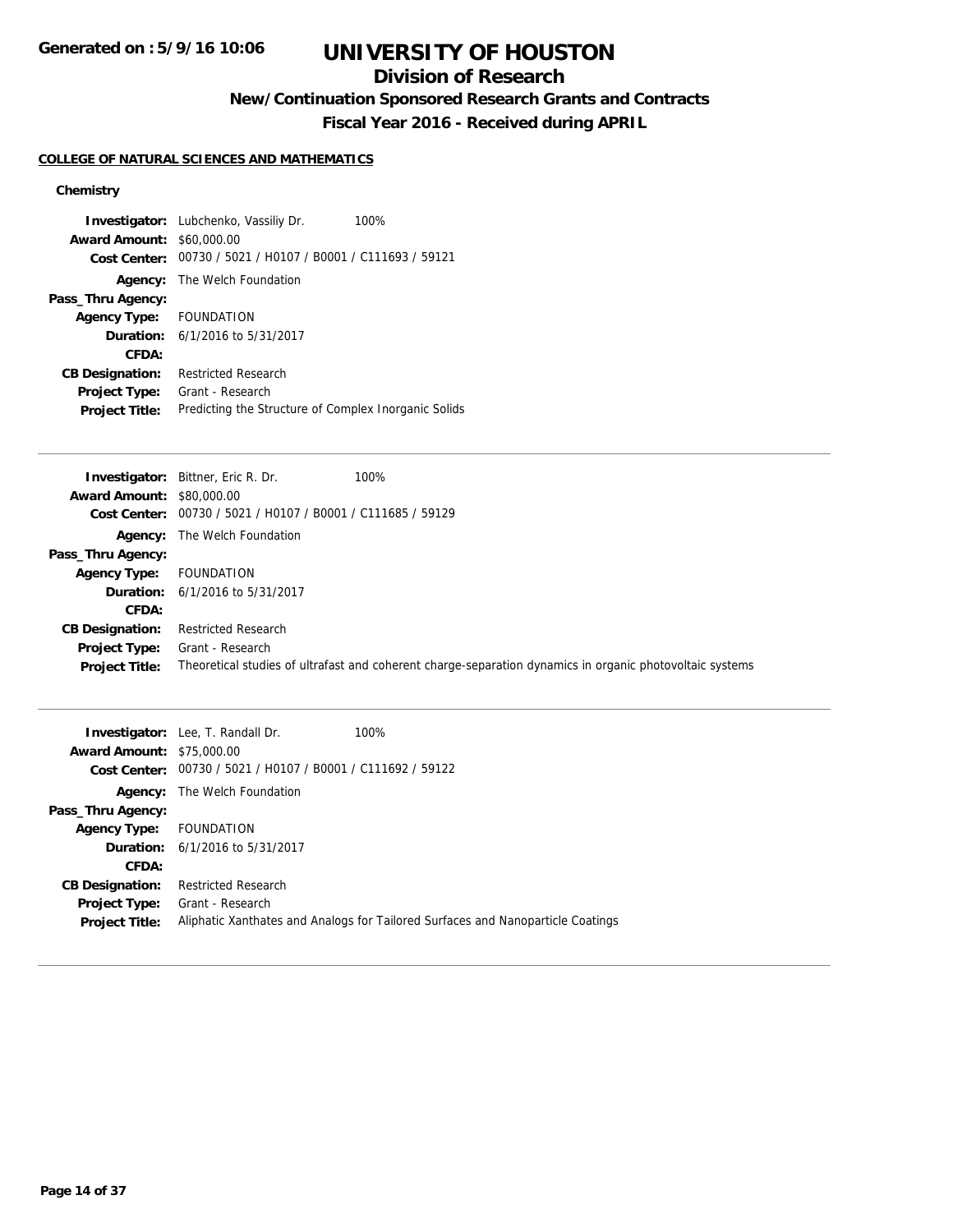## **Division of Research**

**New/Continuation Sponsored Research Grants and Contracts**

**Fiscal Year 2016 - Received during APRIL**

## **COLLEGE OF NATURAL SCIENCES AND MATHEMATICS**

## **Chemistry**

|                                  | <b>Investigator:</b> Thummel, Randolph P. Dr.<br>100%       |
|----------------------------------|-------------------------------------------------------------|
| <b>Award Amount: \$75,000.00</b> |                                                             |
|                                  | Cost Center: 00730 / 5021 / H0107 / B0001 / C111695 / 59119 |
|                                  | <b>Agency:</b> The Welch Foundation                         |
| Pass_Thru Agency:                |                                                             |
| Agency Type: FOUNDATION          |                                                             |
|                                  | <b>Duration:</b> 6/1/2016 to 5/31/2017                      |
| CFDA:                            |                                                             |
| <b>CB Designation:</b>           | <b>Restricted Research</b>                                  |
| <b>Project Type:</b>             | Grant - Research                                            |
| <b>Project Title:</b>            | 6-5 Chelators: A New Paradigm in Polypyridine Chemistry     |

|                                   | <b>Investigator:</b> Kadish, Karl M. Dr.                    | 100%                                                                                  |
|-----------------------------------|-------------------------------------------------------------|---------------------------------------------------------------------------------------|
| <b>Award Amount: \$110,000.00</b> |                                                             |                                                                                       |
|                                   | Cost Center: 00730 / 5021 / H0107 / B0001 / C111484 / 59110 |                                                                                       |
|                                   | <b>Agency:</b> The Welch Foundation                         |                                                                                       |
| Pass_Thru Agency:                 |                                                             |                                                                                       |
| <b>Agency Type:</b>               | FOUNDATION                                                  |                                                                                       |
|                                   | <b>Duration:</b> 6/1/2016 to 5/31/2017                      |                                                                                       |
| CFDA:                             |                                                             |                                                                                       |
| <b>CB Designation:</b>            | <b>Restricted Research</b>                                  |                                                                                       |
| <b>Project Type:</b>              | Grant - Research                                            |                                                                                       |
| <b>Project Title:</b>             |                                                             | Electrochemistry and Spectroelectrochemistry of Compounds with Multiple Redox Centers |

| <b>Award Amount: \$65,000.00</b> | <b>Investigator:</b> Teets, Thomas Dr.         | 100%                                                                            |
|----------------------------------|------------------------------------------------|---------------------------------------------------------------------------------|
| Cost Center:                     | 00730 / 5021 / H0107 / B0001 / C111691 / 59123 |                                                                                 |
| Agency:                          | The Welch Foundation                           |                                                                                 |
| Pass_Thru Agency:                |                                                |                                                                                 |
| <b>Agency Type:</b>              | FOUNDATION                                     |                                                                                 |
|                                  | <b>Duration:</b> $6/1/2016$ to $5/31/2017$     |                                                                                 |
| CFDA:                            |                                                |                                                                                 |
| <b>CB Designation:</b>           | Restricted Research                            |                                                                                 |
| <b>Project Type:</b>             | Grant - Research                               |                                                                                 |
| <b>Project Title:</b>            |                                                | Fine Tuning of Molecular Catalysts and Photosensitizers via Synthetic Allostery |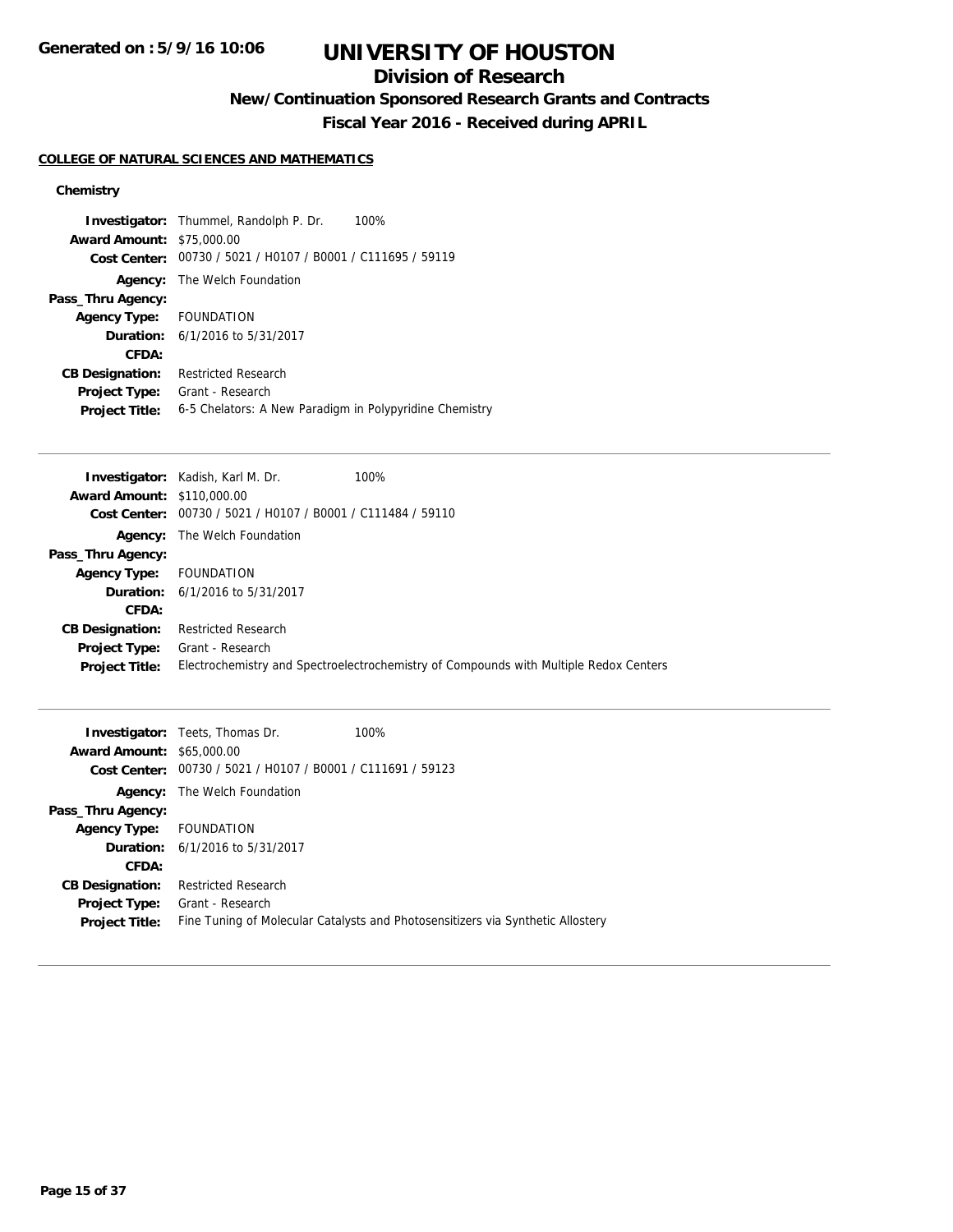## **Division of Research**

## **New/Continuation Sponsored Research Grants and Contracts**

**Fiscal Year 2016 - Received during APRIL**

#### **COLLEGE OF NATURAL SCIENCES AND MATHEMATICS**

**Cost Center:** 00730 / 5021 / H0107 / B0001 / C111697 / 59118

**Project Title:** Ultrafast Structural Dynamics of Molecular Assemblies at Interfaces

**Agency:** The Welch Foundation

**Duration:** 6/1/2016 to 5/31/2017

**Agency Type:** FOUNDATION

**CB Designation:** Restricted Research **Project Type:** Grant - Research

**CFDA:**

#### **Chemistry**

|                                   | Investigator: Halasyamani, P. Shiv Dr.<br>100%                                                                                                   |
|-----------------------------------|--------------------------------------------------------------------------------------------------------------------------------------------------|
| <b>Award Amount: \$80,000.00</b>  | Cost Center: 00730 / 5021 / H0107 / B0001 / C111689 / 59125                                                                                      |
|                                   | Agency: The Welch Foundation                                                                                                                     |
| Pass_Thru Agency:                 |                                                                                                                                                  |
| <b>Agency Type:</b>               | <b>FOUNDATION</b>                                                                                                                                |
| Duration:                         | 6/1/2016 to 5/31/2017                                                                                                                            |
| CFDA:                             |                                                                                                                                                  |
| <b>CB Designation:</b>            | <b>Restricted Research</b>                                                                                                                       |
| <b>Project Type:</b>              | Grant - Research                                                                                                                                 |
| <b>Project Title:</b>             | Synthesis, Crystal Growth, Characterization, and Structure-Property Relationships in New Deep Ultraviolet Non-linear<br><b>Optical Materials</b> |
|                                   | 100%<br><b>Investigator:</b> Lubchenko, Vassiliy Dr.                                                                                             |
| <b>Award Amount: \$280,001,00</b> |                                                                                                                                                  |
| <b>Cost Center:</b>               | 00730 / 5013 / H0107 / B0001 / G109161 / 57056                                                                                                   |
|                                   | National Science Foundation                                                                                                                      |
| Agency:<br>Pass_Thru Agency:      |                                                                                                                                                  |
|                                   | FEDERAL                                                                                                                                          |
| <b>Agency Type:</b><br>Duration:  | 4/1/2015 to 3/31/2018                                                                                                                            |
| <b>CFDA:</b>                      | Mathematical and Physical Sciences<br>47.049                                                                                                     |
| <b>CB Designation:</b>            | <b>Restricted Research</b>                                                                                                                       |
| Project Type:                     | Grant - Research                                                                                                                                 |
| <b>Project Title:</b>             | Structure and Electronic Anomalies of Amorphous Chalcogenides                                                                                    |
|                                   |                                                                                                                                                  |
|                                   | Investigator: Yang, Ding-Shyue Dr.<br>100%                                                                                                       |
| <b>Award Amount: \$60,000.00</b>  |                                                                                                                                                  |

**Pass\_Thru Agency:**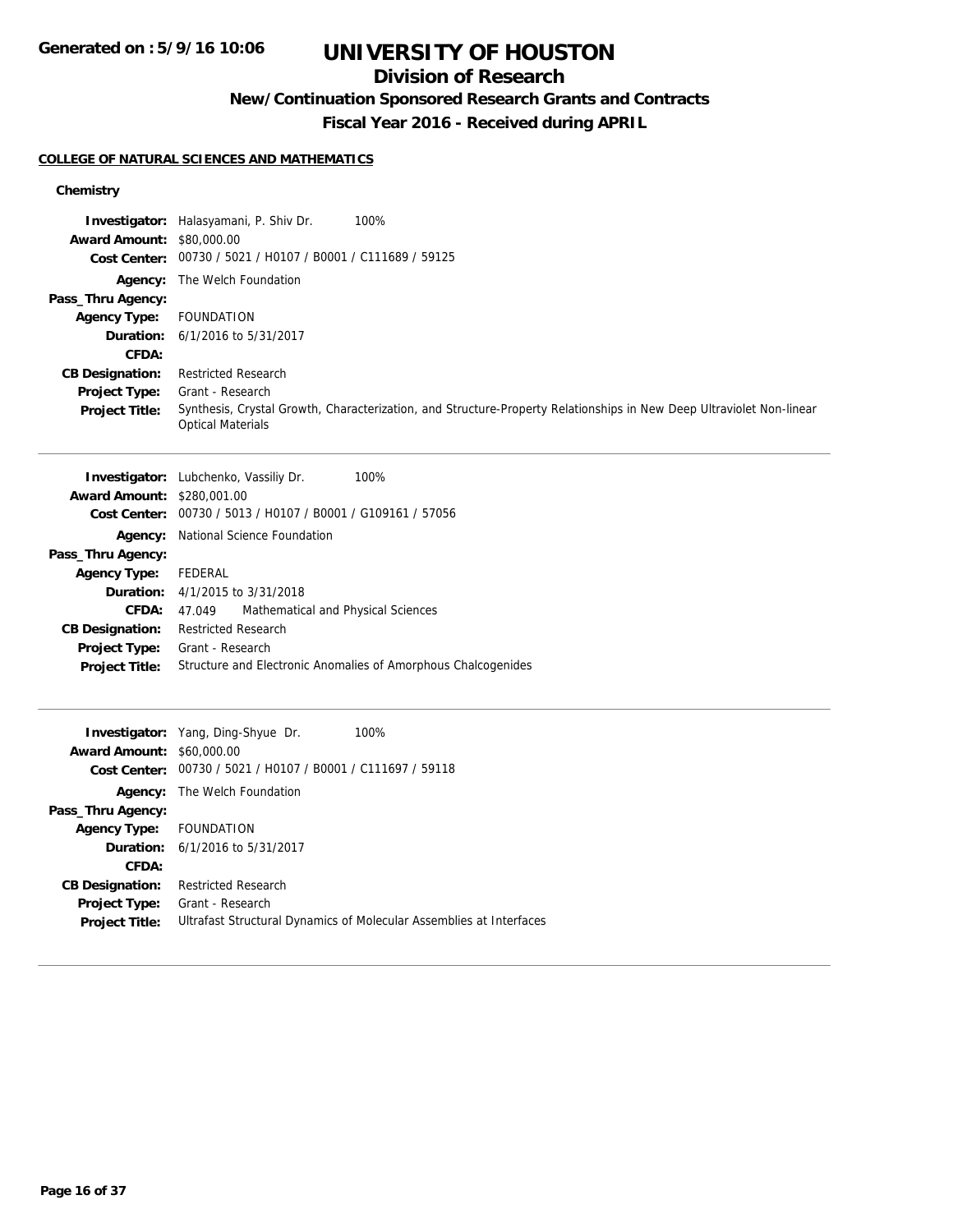## **Division of Research**

## **New/Continuation Sponsored Research Grants and Contracts**

**Fiscal Year 2016 - Received during APRIL**

#### **COLLEGE OF NATURAL SCIENCES AND MATHEMATICS**

## **Chemistry**

|                                  | <b>Investigator:</b> May, Jeremy Dr.           | 100%                                                                               |
|----------------------------------|------------------------------------------------|------------------------------------------------------------------------------------|
| <b>Award Amount: \$65,000.00</b> |                                                |                                                                                    |
| Cost Center:                     | 00730 / 5021 / H0107 / B0001 / C111485 / 59111 |                                                                                    |
| Agency:                          | The Welch Foundation                           |                                                                                    |
| Pass_Thru Agency:                |                                                |                                                                                    |
| <b>Agency Type:</b>              | FOUNDATION                                     |                                                                                    |
|                                  | <b>Duration:</b> 6/1/2016 to 5/31/2017         |                                                                                    |
| CFDA:                            |                                                |                                                                                    |
| <b>CB Designation:</b>           | <b>Restricted Research</b>                     |                                                                                    |
| <b>Project Type:</b>             | Grant - Research                               |                                                                                    |
| <b>Project Title:</b>            |                                                | The Total Synthesis of Bioactive Natural Products via Novel Methods and Strategies |

|                                  | 100%<br><b>Investigator:</b> Guloy, Arnold M. Dr.                                                     |
|----------------------------------|-------------------------------------------------------------------------------------------------------|
| <b>Award Amount: \$80,000.00</b> |                                                                                                       |
|                                  | Cost Center: 00730 / 5021 / H0107 / B0001 / C111483 / 59115                                           |
| Agency:                          | The Welch Foundation                                                                                  |
| Pass_Thru Agency:                |                                                                                                       |
| <b>Agency Type:</b>              | FOUNDATION                                                                                            |
|                                  | <b>Duration:</b> 6/1/2016 to 5/31/2017                                                                |
| CFDA:                            |                                                                                                       |
| <b>CB Designation:</b>           | <b>Restricted Research</b>                                                                            |
| <b>Project Type:</b>             | Grant - Research                                                                                      |
| <b>Project Title:</b>            | Chemical Bonding and Properties of Polar Intermetallics along the Border between Metals and Nonmetals |

| <b>Award Amount: \$65,000.00</b><br>Cost Center: | <b>Investigator:</b> Coltart, Don Dr.<br>00730 / 5021 / H0107 / B0001 / C111482 / 59109 | 100%                                                                   |
|--------------------------------------------------|-----------------------------------------------------------------------------------------|------------------------------------------------------------------------|
| Agency:                                          | The Welch Foundation                                                                    |                                                                        |
| Pass_Thru Agency:                                |                                                                                         |                                                                        |
| Agency Type: FOUNDATION                          |                                                                                         |                                                                        |
|                                                  | <b>Duration:</b> 6/1/2016 to 5/31/2017                                                  |                                                                        |
| CFDA:                                            |                                                                                         |                                                                        |
| <b>CB Designation:</b>                           | <b>Restricted Research</b>                                                              |                                                                        |
| <b>Project Type:</b>                             | Grant - Research                                                                        |                                                                        |
| <b>Project Title:</b>                            |                                                                                         | Asymmetric Carbon-Carbon Bond Formation from Functionalized Azoalkenes |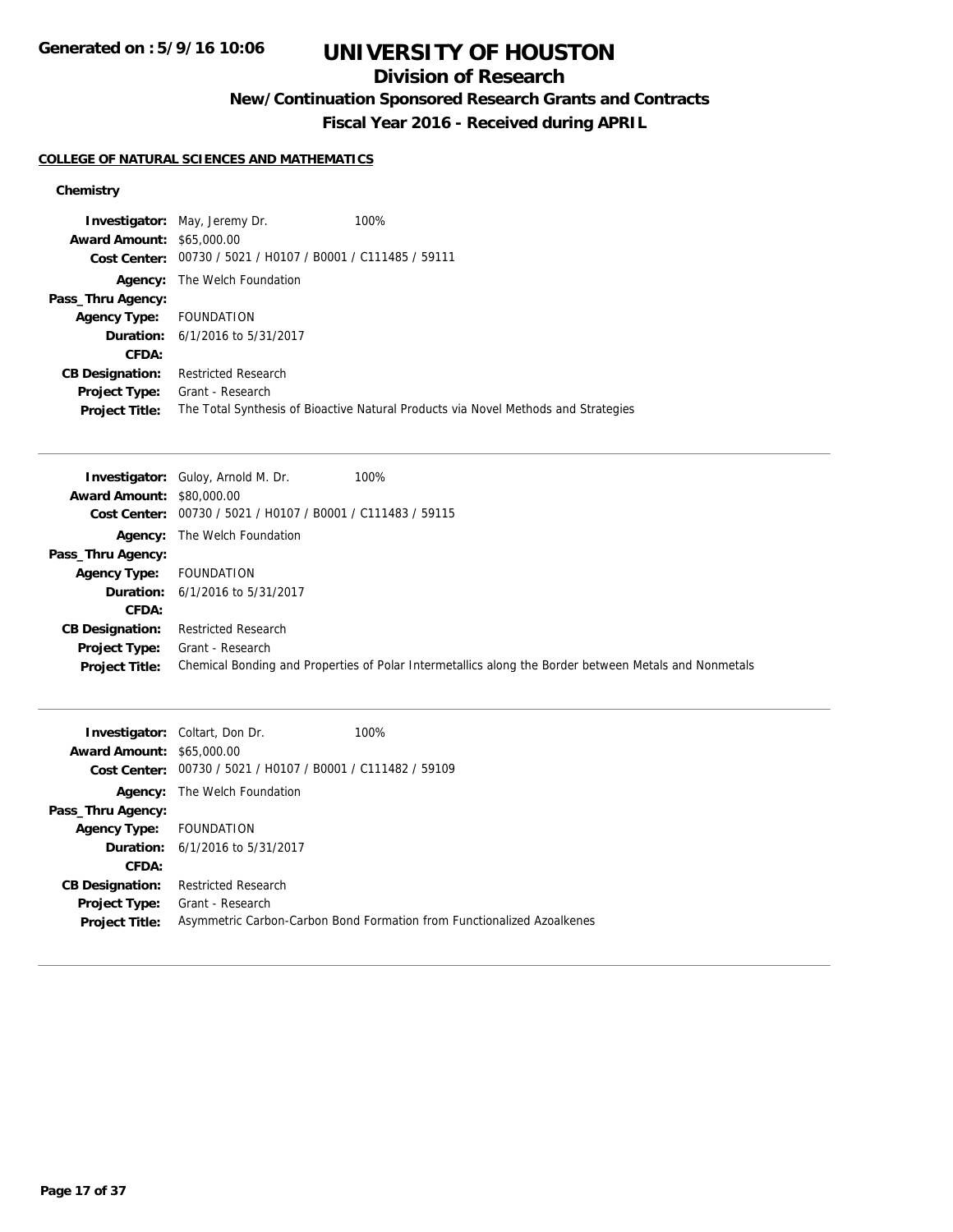## **Division of Research**

**New/Continuation Sponsored Research Grants and Contracts**

**Fiscal Year 2016 - Received during APRIL**

## **COLLEGE OF NATURAL SCIENCES AND MATHEMATICS**

## **Chemistry**

| <b>Investigator:</b> Do, Loi Dr.<br><b>Award Amount: \$65,000.00</b> |                                                             | 100%                                                              |
|----------------------------------------------------------------------|-------------------------------------------------------------|-------------------------------------------------------------------|
|                                                                      | Cost Center: 00730 / 5021 / H0107 / B0001 / C111481 / 59107 |                                                                   |
|                                                                      | <b>Agency:</b> The Welch Foundation                         |                                                                   |
| Pass_Thru Agency:                                                    |                                                             |                                                                   |
| Agency Type: FOUNDATION                                              |                                                             |                                                                   |
|                                                                      | <b>Duration:</b> $6/1/2016$ to $5/31/2017$                  |                                                                   |
| CFDA:                                                                |                                                             |                                                                   |
| <b>CB Designation:</b>                                               | <b>Restricted Research</b>                                  |                                                                   |
| Project Type:                                                        | Grant - Research                                            |                                                                   |
| <b>Project Title:</b>                                                |                                                             | Site-Differentiated Platforms for Olefin Polymerization Catalysis |

|                                  | <b>Investigator:</b> Hoffman, David M. Dr.<br>100%                                |
|----------------------------------|-----------------------------------------------------------------------------------|
| <b>Award Amount: \$65,000.00</b> |                                                                                   |
| Cost Center:                     | 00730 / 5021 / H0107 / B0001 / C111690 / 59124                                    |
| Agency:                          | The Welch Foundation                                                              |
| Pass_Thru Agency:                |                                                                                   |
| <b>Agency Type:</b>              | FOUNDATION                                                                        |
|                                  | <b>Duration:</b> 6/1/2016 to 5/31/2017                                            |
| CFDA:                            |                                                                                   |
| <b>CB Designation:</b>           | <b>Restricted Research</b>                                                        |
| <b>Project Type:</b>             | Grant - Research                                                                  |
| <b>Project Title:</b>            | Synthesis of Transition Metal Complexes with Di-Anionic Tridentate Pincer Ligands |
|                                  |                                                                                   |

|                                  | <b>Investigator:</b> Brookhart, Maurice Dr.    | 100%                                                                             |
|----------------------------------|------------------------------------------------|----------------------------------------------------------------------------------|
| <b>Award Amount: \$65,000.00</b> |                                                |                                                                                  |
| Cost Center:                     | 00730 / 5021 / H0107 / B0001 / C111328 / 59108 |                                                                                  |
| Agency:                          | The Welch Foundation                           |                                                                                  |
| Pass_Thru Agency:                |                                                |                                                                                  |
| <b>Agency Type:</b>              | FOUNDATION                                     |                                                                                  |
|                                  | <b>Duration:</b> 6/1/2016 to 5/31/2017         |                                                                                  |
| CFDA:                            |                                                |                                                                                  |
| <b>CB Designation:</b>           | <b>Restricted Research</b>                     |                                                                                  |
| <b>Project Type:</b>             | Grant - Research                               |                                                                                  |
| <b>Project Title:</b>            |                                                | New Pd(II) and Ni(II) Catalysts for Olefin Polymerizations and Copolymerizations |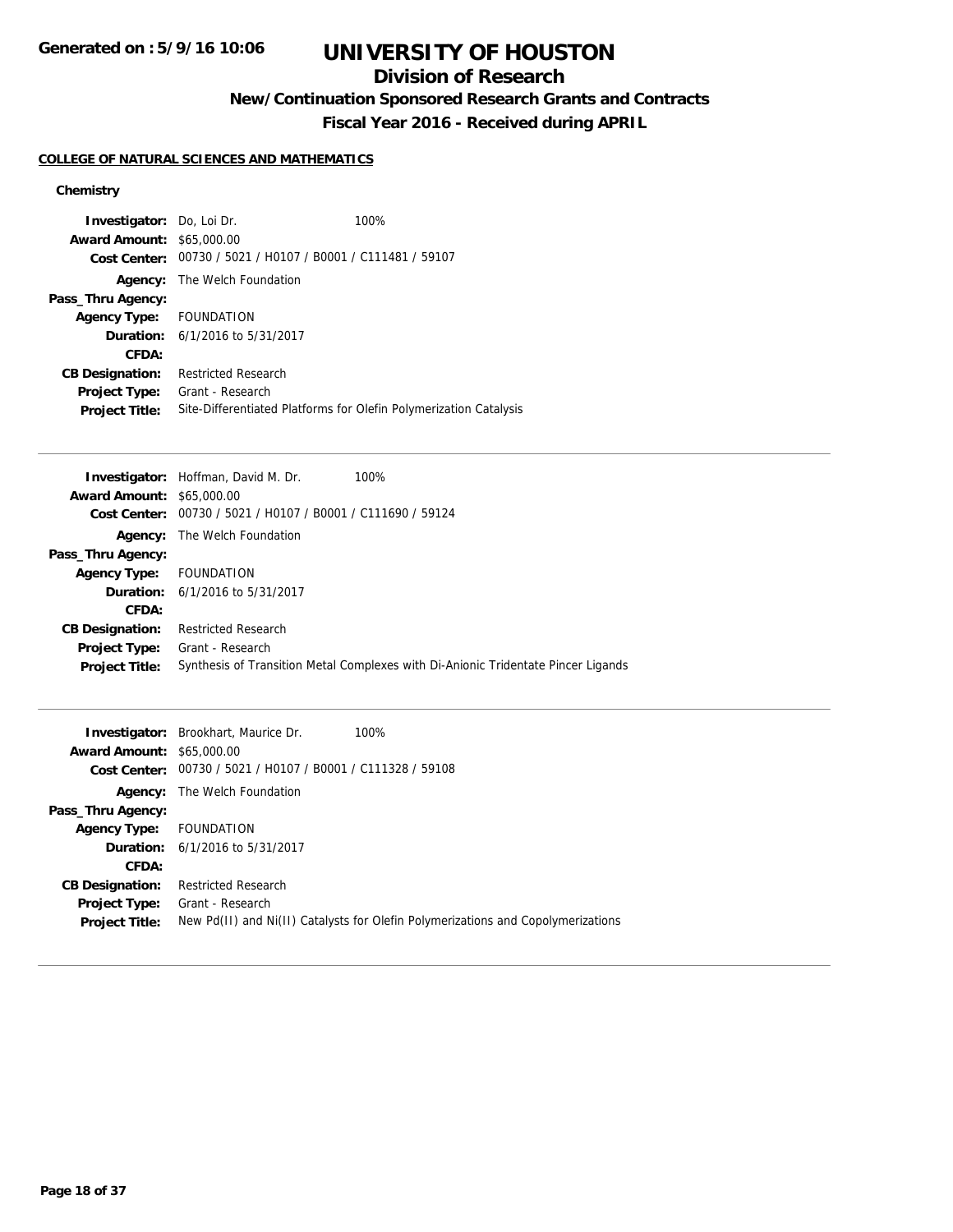## **Division of Research**

**New/Continuation Sponsored Research Grants and Contracts**

**Fiscal Year 2016 - Received during APRIL**

#### **COLLEGE OF NATURAL SCIENCES AND MATHEMATICS**

#### **Chemistry**

**Investigator:** Miljanic, Ognjen Dr. 100% **Award Amount:** \$60,000.00 **Cost Center:** 00730 / 5021 / H0107 / B0001 / C111699 / 59116 **Agency:** The Welch Foundation **Pass\_Thru Agency: Agency Type:** FOUNDATION **Duration:** 6/1/2016 to 5/31/2017 **CFDA: CB Designation:** Restricted Research **Project Type:** Grant - Research **Project Title:** Shape-Persistent Fluorophores Based on Benzimidazoles and Tetrasubstituted Silanes

#### **Computer Science**

|                                  | <b>Investigator:</b> Pavlidis, Ioannis Dr.                  | 50% |
|----------------------------------|-------------------------------------------------------------|-----|
| <b>Award Amount: \$68,152.01</b> |                                                             |     |
|                                  | Cost Center: 00730 / 5022 / H0288 / B0001 / G106793 / 55148 |     |
| Agency:                          | Toyota Motor Corporation                                    |     |
| Pass_Thru Agency:                | <b>Texas Transportation Institute</b>                       |     |
| <b>Agency Type:</b>              | <b>STATE</b>                                                |     |
|                                  | <b>Duration:</b> 1/17/2014 to 12/31/2016                    |     |
| CFDA:                            |                                                             |     |
| <b>CB Designation:</b>           | <b>Restricted Research</b>                                  |     |
| <b>Project Type:</b>             | Contract - Research                                         |     |
| <b>Project Title:</b>            | Toyota Economic Loss Settlement Safety Research             |     |

|                                  | 100%<br><b>Investigator:</b> Solorio, Thamar Dr.                                                |
|----------------------------------|-------------------------------------------------------------------------------------------------|
| <b>Award Amount: \$16,000.00</b> |                                                                                                 |
|                                  | Cost Center: 00730 / 5013 / H0108 / B0001 / G109034 / 56331                                     |
|                                  | <b>Agency:</b> National Science Foundation                                                      |
| Pass_Thru Agency:                |                                                                                                 |
| Agency Type:                     | FEDERAL                                                                                         |
|                                  | <b>Duration:</b> 8/31/2014 to 8/31/2016                                                         |
| <b>CFDA:</b>                     | 47.070 Computer and Information Science and Engineering (CISE)                                  |
| <b>CB Designation:</b>           | <b>Restricted Research</b>                                                                      |
| Project Type:                    | Grant - Research                                                                                |
| <b>Project Title:</b>            | Collaborative Research CI-ADDO NEW: A repository for annotating multilingual code-switched data |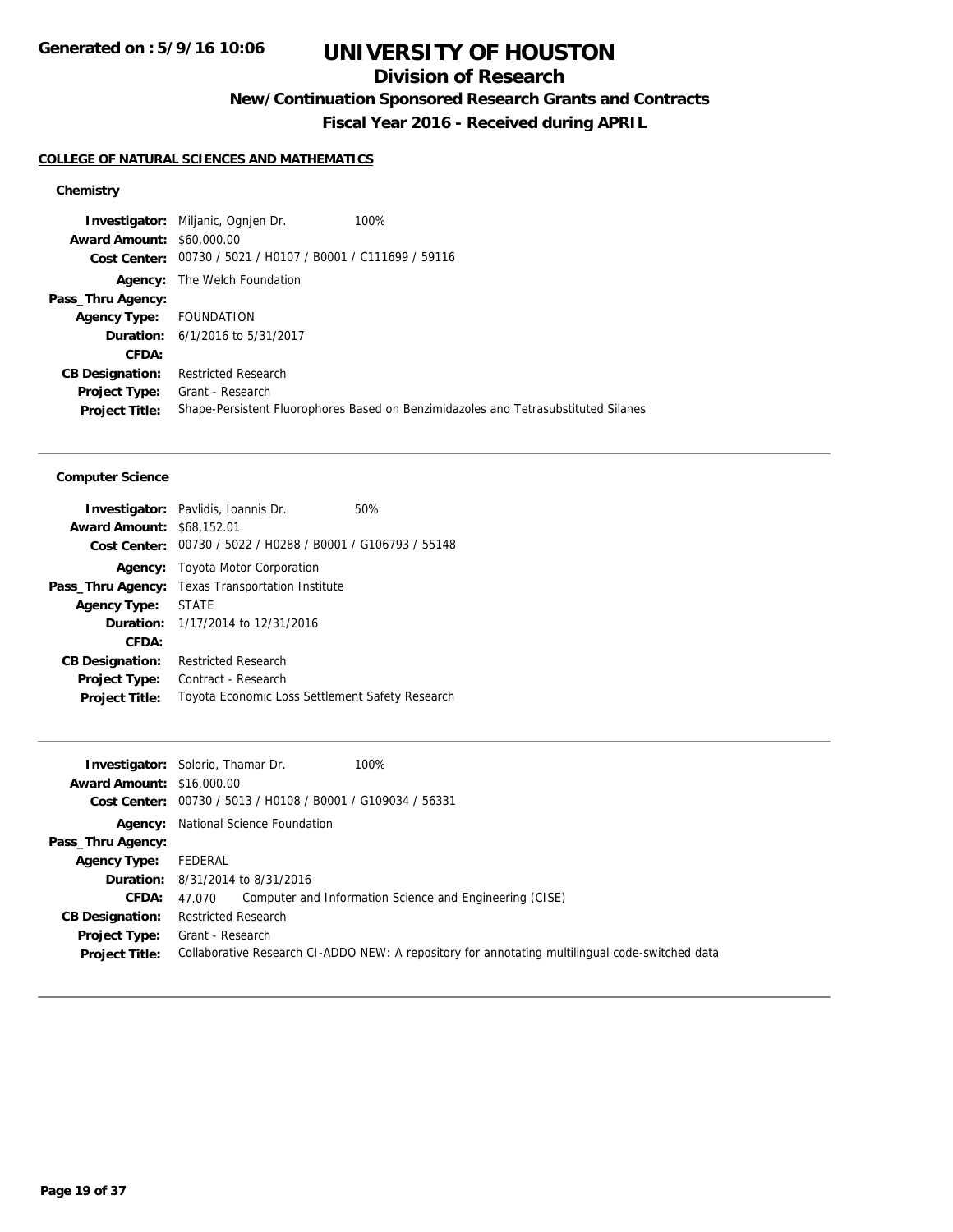## **Division of Research**

**New/Continuation Sponsored Research Grants and Contracts**

**Fiscal Year 2016 - Received during APRIL**

#### **COLLEGE OF NATURAL SCIENCES AND MATHEMATICS**

## **Earth & Atmospheric Sciences**

|                                   | 100%<br><b>Investigator:</b> Saylor, Joel Dr.                                                                           |
|-----------------------------------|-------------------------------------------------------------------------------------------------------------------------|
| <b>Award Amount: \$131,410.00</b> |                                                                                                                         |
|                                   | Cost Center: 00730 / 5013 / H0109 / B0001 / G110271 / 58676                                                             |
|                                   | <b>Agency:</b> National Science Foundation                                                                              |
| Pass_Thru Agency:                 |                                                                                                                         |
| <b>Agency Type:</b>               | FEDERAL                                                                                                                 |
|                                   | <b>Duration:</b> 2/1/2016 to 1/31/2019                                                                                  |
| <b>CFDA:</b>                      | Geosciences<br>47.050                                                                                                   |
| <b>CB Designation:</b>            | <b>Restricted Research</b>                                                                                              |
| <b>Project Type:</b>              | Grant - Research                                                                                                        |
| <b>Project Title:</b>             | Cenozoic Basin Development and Environmental Change in the Peruvian Altiplano and Implications for Uplift<br>Mechanisms |

|                                  | <b>Investigator:</b> Han, De-Hua Dr.                        | 100% |
|----------------------------------|-------------------------------------------------------------|------|
| <b>Award Amount: \$80,000.00</b> |                                                             |      |
|                                  | Cost Center: 00730 / 5022 / H0109 / B0001 / C106965 / 53599 |      |
| Agency:                          | Consortium Members - For Profit                             |      |
| Pass_Thru Agency:                |                                                             |      |
| <b>Agency Type:</b>              | <b>PROFIT</b>                                               |      |
|                                  | <b>Duration:</b> 5/30/2013 to 12/31/2020                    |      |
| CFDA:                            |                                                             |      |
| <b>CB Designation:</b>           | <b>Restricted Research</b>                                  |      |
| <b>Project Type:</b>             | Contract - Research                                         |      |
| <b>Project Title:</b>            | Fluid & Rock Properties and Seismic Hydrocarbon Indicators  |      |
|                                  |                                                             |      |

## **Mathematics**

|                                  | <b>Investigator:</b> Olshanskiy, Maxim Dr.<br>100%                |
|----------------------------------|-------------------------------------------------------------------|
| <b>Award Amount: \$25,779.00</b> |                                                                   |
| <b>Cost Center:</b>              | 00730 / 5013 / H0110 / B0001 / G108214 / 56043                    |
|                                  | <b>Agency:</b> Clemson University                                 |
|                                  | <b>Pass_Thru Agency:</b> U.S. Army Research Office                |
| Agency Type:                     | FEDERAL                                                           |
|                                  | <b>Duration:</b> $8/1/2014$ to $12/31/2016$                       |
| CFDA:                            | <b>Basic Scientific Research</b><br>12.431                        |
| <b>CB Designation:</b>           | <b>Restricted Research</b>                                        |
|                                  | <b>Project Type:</b> Grant - Research                             |
| <b>Project Title:</b>            | Long-term stable conservative multiscale methods for vortex flows |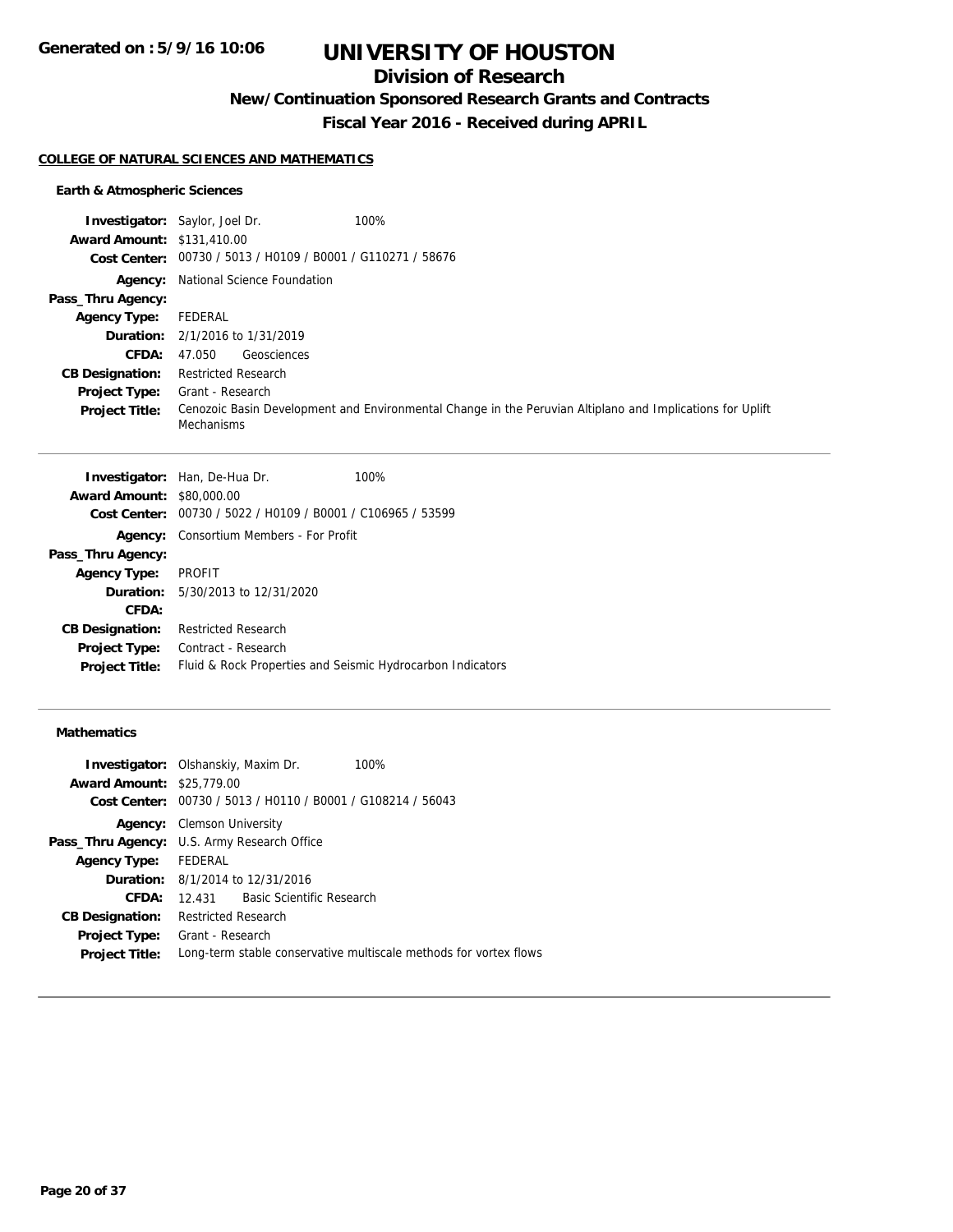## **Division of Research**

**New/Continuation Sponsored Research Grants and Contracts**

**Fiscal Year 2016 - Received during APRIL**

## **COLLEGE OF NATURAL SCIENCES AND MATHEMATICS**

#### **Physics**

|                                  | <b>Investigator:</b> Kouri, Donald J. Dr.                   | 100%                                                                   |
|----------------------------------|-------------------------------------------------------------|------------------------------------------------------------------------|
| <b>Award Amount: \$75,000.00</b> |                                                             |                                                                        |
|                                  | Cost Center: 00730 / 5021 / H0112 / B0001 / C111698 / 59117 |                                                                        |
|                                  | <b>Agency:</b> The Welch Foundation                         |                                                                        |
| Pass_Thru Agency:                |                                                             |                                                                        |
| Agency Type: FOUNDATION          |                                                             |                                                                        |
|                                  | <b>Duration:</b> 6/1/2016 to 5/31/2017                      |                                                                        |
| CFDA:                            |                                                             |                                                                        |
| <b>CB Designation:</b>           | <b>Restricted Research</b>                                  |                                                                        |
| <b>Project Type:</b>             | Grant - Research                                            |                                                                        |
| <b>Project Title:</b>            |                                                             | Fundamental Theory of Inverting Scattering Data: Chemical Interactions |

| <b>Investigator:</b> Su, Wu-Pei Dr. |                                                  | 100% |
|-------------------------------------|--------------------------------------------------|------|
| <b>Award Amount: \$60,000.00</b>    |                                                  |      |
| <b>Cost Center:</b>                 | 00730 / 5021 / H0112 / B0001 / C111694 / 59120   |      |
| Agency:                             | The Welch Foundation                             |      |
| Pass_Thru Agency:                   |                                                  |      |
| <b>Agency Type:</b>                 | <b>FOUNDATION</b>                                |      |
|                                     | <b>Duration:</b> $6/1/2016$ to $5/31/2017$       |      |
| CFDA:                               |                                                  |      |
| <b>CB Designation:</b>              | Restricted Research                              |      |
| <b>Project Type:</b>                | Grant - Research                                 |      |
| <b>Project Title:</b>               | Direct Phasing in Macromolecular Crystallography |      |

|                                  | <b>Investigator:</b> Ting, Chin-Sen Dr.                     | 50%                                                                       |
|----------------------------------|-------------------------------------------------------------|---------------------------------------------------------------------------|
| <b>Award Amount: \$55,000.00</b> |                                                             |                                                                           |
|                                  | Cost Center: 00730 / 5021 / H0112 / B0001 / C111683 / 59132 |                                                                           |
|                                  | <b>Agency:</b> The Welch Foundation                         |                                                                           |
| Pass_Thru Agency:                |                                                             |                                                                           |
| Agency Type: FOUNDATION          |                                                             |                                                                           |
|                                  | <b>Duration:</b> 6/1/2016 to 5/31/2017                      |                                                                           |
| CFDA:                            |                                                             |                                                                           |
| <b>CB Designation:</b>           | <b>Restricted Research</b>                                  |                                                                           |
|                                  | <b>Project Type:</b> Grant - Research                       |                                                                           |
| <b>Project Title:</b>            |                                                             | Superconductivity in Fe-Pnictides and Other Electron-Correlated Materials |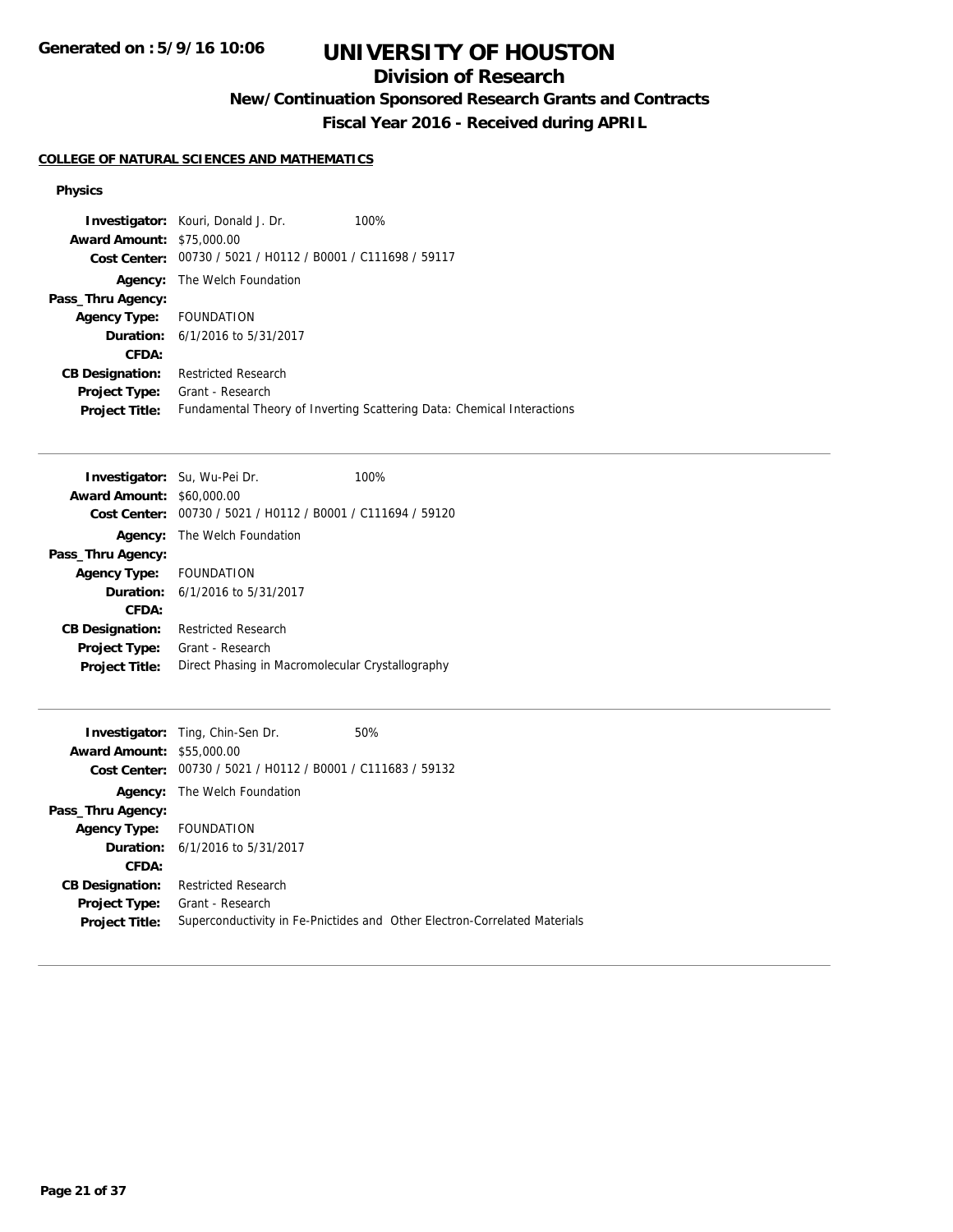## **Division of Research**

**New/Continuation Sponsored Research Grants and Contracts**

**Fiscal Year 2016 - Received during APRIL**

#### **COLLEGE OF OPTOMETRY**

#### **Optometry Vision Sciences**

**Investigator:** Smith III, Earl L. Dr. 100% **Award Amount:** \$34,940.00 **Cost Center:** 00730 / 5021 / H0114 / B0001 / C108818 / 55752 **Agency:** Brien Holden Vision Institute **Pass\_Thru Agency: Agency Type:** UNIVERSITY **Duration:** 7/1/2014 to 6/30/2020 **CFDA: CB Designation:** Restricted Research **Project Type:** Special Research Agreement - Research **Project Title:** Optical Intervention

#### **COLLEGE OF PHARMACY**

#### **Clinical Pharmacy & Administration**

| <b>Award Amount: \$1,700.00</b>  | <b>Investigator:</b> Garey, Kevin Dr.              | 100%                                                                                                         |
|----------------------------------|----------------------------------------------------|--------------------------------------------------------------------------------------------------------------|
| Cost Center:                     | 00730 / 5022 / H0118 / B0001 / C109094 / 59104     |                                                                                                              |
| Agency:                          | Mapi USA, Inc                                      |                                                                                                              |
| Pass_Thru Agency:                | <b>Cubist Pharmaceuticals</b>                      |                                                                                                              |
| <b>Agency Type:</b>              | <b>PROFIT</b>                                      |                                                                                                              |
| Duration:                        | 11/24/2014 to 4/26/2016                            |                                                                                                              |
| CFDA:                            |                                                    |                                                                                                              |
| <b>CB Designation:</b>           | <b>Restricted Research</b>                         |                                                                                                              |
| <b>Project Type:</b>             | Grant - Research                                   |                                                                                                              |
| <b>Project Title:</b>            | Difficile Associated Diarrhea                      | A Multicenter, Prospective, Obervational Study of Clinical and Economic Outcomes in Patient with Clostridium |
|                                  |                                                    |                                                                                                              |
|                                  | <b>Investigator:</b> Hatfield, Catherine Dr.       | 100%                                                                                                         |
| <b>Award Amount: \$34,067.00</b> |                                                    |                                                                                                              |
| <b>Cost Center:</b>              | 00730 / 5013 / H0118 / B0001 / G111650 / 59068     |                                                                                                              |
| Agency:                          | Michael E. DeBakey Veterans Affairs Medical Center |                                                                                                              |
| Pass_Thru Agency:                |                                                    |                                                                                                              |
| <b>Agency Type:</b>              | <b>FEDERAL</b>                                     |                                                                                                              |
| Duration:                        | 10/1/2015 to 9/30/2016                             |                                                                                                              |
| <b>CFDA:</b>                     | 64.000<br>Department of Veterans Affairs           |                                                                                                              |
| <b>CB Designation:</b>           | <b>Restricted Research</b>                         |                                                                                                              |

**Project Title:** Center of Excellence in Primary Care Education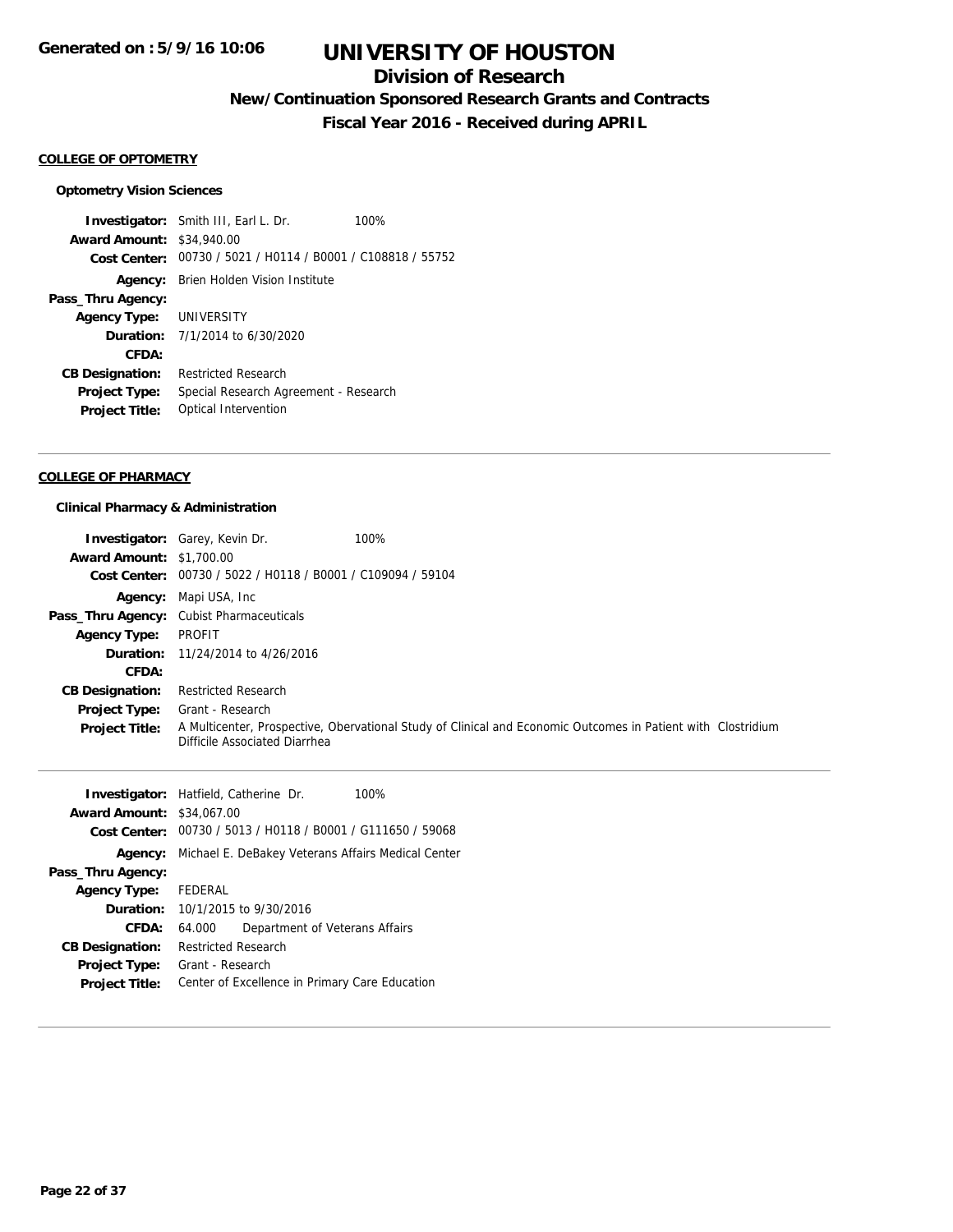## **Division of Research**

**New/Continuation Sponsored Research Grants and Contracts**

**Fiscal Year 2016 - Received during APRIL**

#### **COLLEGE OF PHARMACY**

## **Clinical Pharmacy & Administration**

| <b>Award Amount: \$4,000.00</b>               | Investigator: Alam, Mohammad Dr.                              | 40%                                                                                                       |
|-----------------------------------------------|---------------------------------------------------------------|-----------------------------------------------------------------------------------------------------------|
|                                               | Cost Center: 00730 / 5022 / H0118 / B0001 / C111353 / 59047   |                                                                                                           |
|                                               | Agency: HealthySole, LLC                                      |                                                                                                           |
| Pass_Thru Agency:                             |                                                               |                                                                                                           |
| <b>Agency Type:</b>                           | <b>PROFIT</b>                                                 |                                                                                                           |
| Duration:                                     | 3/1/2016 to 3/1/2017                                          |                                                                                                           |
| CFDA:                                         |                                                               |                                                                                                           |
| <b>CB Designation:</b>                        | <b>Restricted Research</b><br>Grant - Research                |                                                                                                           |
| <b>Project Type:</b><br><b>Project Title:</b> |                                                               | Simulation Study to Assess the Effect of Healthy Sole to Reduce Environmental Contamination of Healthcare |
|                                               | Associated Pathogens Via Shoe Bottoms                         |                                                                                                           |
|                                               |                                                               |                                                                                                           |
|                                               | Investigator: Garey, Kevin Dr.                                | 60%                                                                                                       |
| <b>Award Amount: \$6,000.00</b>               |                                                               |                                                                                                           |
|                                               | Cost Center: 00730 / 5022 / H0118 / B0001 / C111353 / 59047   |                                                                                                           |
| Agency:                                       | HealthySole, LLC                                              |                                                                                                           |
| Pass_Thru Agency:                             |                                                               |                                                                                                           |
| <b>Agency Type:</b>                           | <b>PROFIT</b>                                                 |                                                                                                           |
| Duration:<br>CFDA:                            | 3/1/2016 to 3/1/2017                                          |                                                                                                           |
| <b>CB Designation:</b>                        | <b>Restricted Research</b>                                    |                                                                                                           |
| <b>Project Type:</b>                          | Grant - Research                                              |                                                                                                           |
| Project Title:                                | Associated Pathogens Via Shoe Bottoms                         | Simulation Study to Assess the Effect of Healthy Sole to Reduce Environmental Contamination of Healthcare |
|                                               |                                                               |                                                                                                           |
|                                               | Investigator: Beyda, Nicholas Dr.                             | 100%                                                                                                      |
| <b>Award Amount: \$7,000.00</b>               |                                                               |                                                                                                           |
|                                               | Cost Center: 00730 / 5021 / H0118 / B0001 / G111254 / 59086   |                                                                                                           |
|                                               | Agency: State University of New York - Buffalo                |                                                                                                           |
|                                               | Pass_Thru Agency: Astellas Pharma US, Inc.                    |                                                                                                           |
| <b>Agency Type:</b>                           | <b>PROFIT</b>                                                 |                                                                                                           |
| Duration:<br>CFDA:                            | 3/24/2016 to 9/30/2016                                        |                                                                                                           |
| <b>CB Designation:</b>                        | <b>Restricted Research</b>                                    |                                                                                                           |
| Project Type:                                 | Grant - Research                                              |                                                                                                           |
| <b>Project Title:</b>                         | A Multicenter Characterization of the Treatment of Candiduria |                                                                                                           |
|                                               |                                                               |                                                                                                           |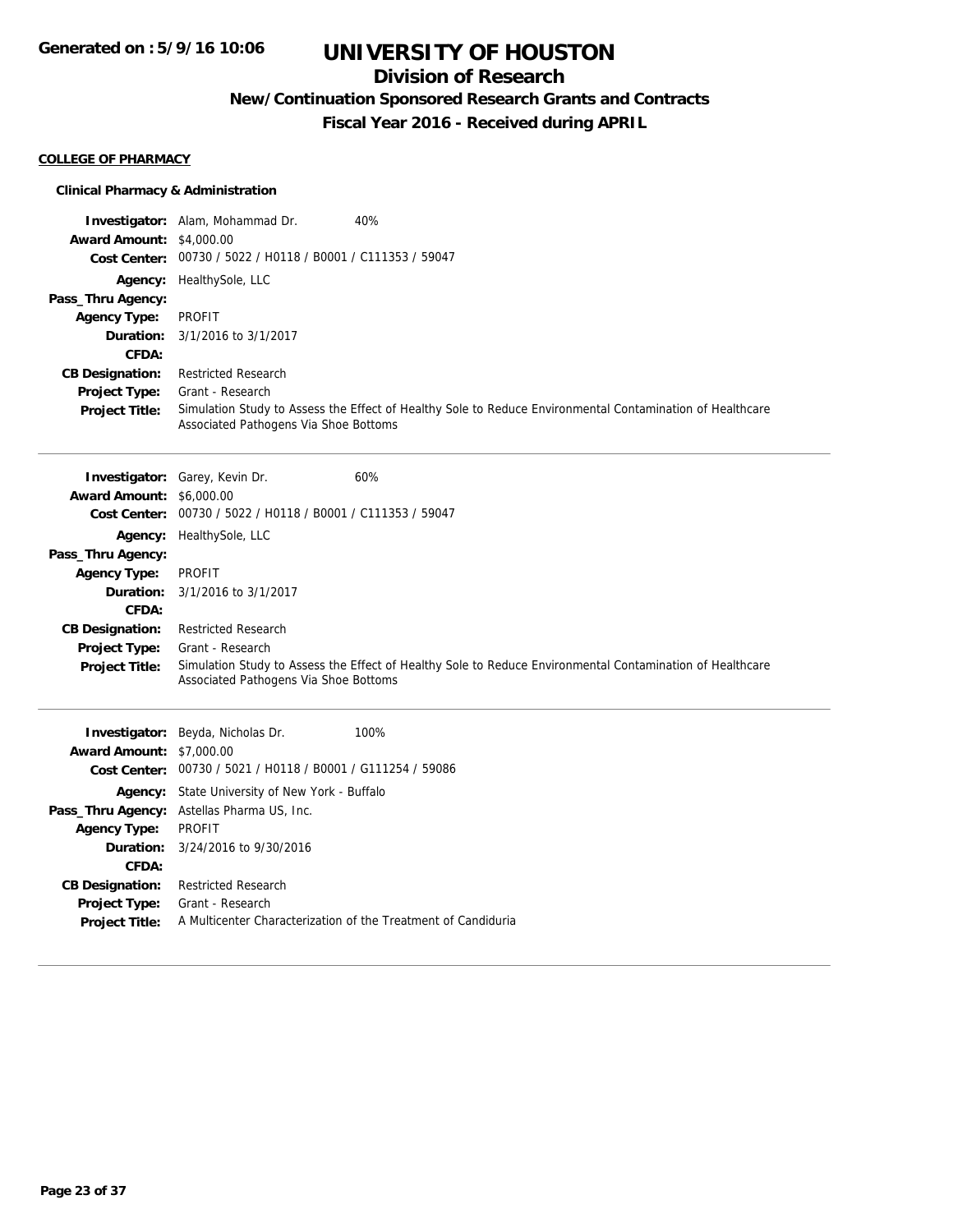## **Division of Research**

**New/Continuation Sponsored Research Grants and Contracts**

**Fiscal Year 2016 - Received during APRIL**

#### **COLLEGE OF PHARMACY**

#### **Pharmacological and Pharmaceutical Sciences**

**Investigator:** Tejada-Simon, Maria Dr. 2% **Award Amount:** \$4,986.58 **Cost Center:** 00730 / 5013 / H0509 / B0100 / G105861 / 56044 **Agency:** National Institute on Drug Abuse **Pass\_Thru Agency: Agency Type:** FEDERAL **Duration:** 8/1/2014 to 3/31/2017 **CFDA:** 93.279 Drug Abuse Research Programs **CB Designation:** Restricted Research **Project Type:** Grant - Research **Project Title:** University of Houston Drug Abuse Research Development Program II (UHDARDP II)

#### **COLLEGE OF TECHNOLOGY**

#### **Engineering Technology**

|                                 | 100%<br><b>Investigator:</b> Gurkan, Deniz Dr.                                                                |
|---------------------------------|---------------------------------------------------------------------------------------------------------------|
| <b>Award Amount: \$5,386.00</b> |                                                                                                               |
|                                 | Cost Center: 00730 / 5013 / H0139 / B0001 / G110218 / 59060                                                   |
|                                 | <b>Agency:</b> Baylor College of Medicine                                                                     |
|                                 | Pass_Thru Agency: National Science Foundation                                                                 |
| <b>Agency Type:</b>             | FEDERAL                                                                                                       |
|                                 | <b>Duration:</b> 10/1/2015 to 9/30/2016                                                                       |
| CFDA:                           | Computer and Information Science and Engineering (CISE)<br>47.070                                             |
| <b>CB Designation:</b>          | <b>Restricted Research</b>                                                                                    |
| <b>Project Type:</b>            | Grant - Research                                                                                              |
| <b>Project Title:</b>           | CC*DNI Networking Infrastructure: Enabling Frictionless Scientific Data Transfers in the Texas Medical Center |

#### **CULLEN COLLEGE OF ENGINEERING**

#### **Biomedical Engineering**

| <b>Investigator:</b> Naash, Muna<br><b>Award Amount: \$218,332.46</b> |                                         | 100%<br>Cost Center: 00730 / 5013 / H0071 / B0001 / G111443 / 58804 |
|-----------------------------------------------------------------------|-----------------------------------------|---------------------------------------------------------------------|
| Agency:                                                               | National Eye Institute                  |                                                                     |
| Pass_Thru Agency:                                                     |                                         |                                                                     |
| <b>Agency Type:</b>                                                   | <b>FFDFRAL</b>                          |                                                                     |
|                                                                       | <b>Duration:</b> 12/1/2015 to 6/30/2017 |                                                                     |
| CFDA:                                                                 | 93.867                                  | Vision Research                                                     |
| <b>CB Designation:</b>                                                | <b>Restricted Research</b>              |                                                                     |
| <b>Project Type:</b><br><b>Project Title:</b>                         | Grant - Research                        | Compacted DNA Nanoparticles for Ocular Therapy                      |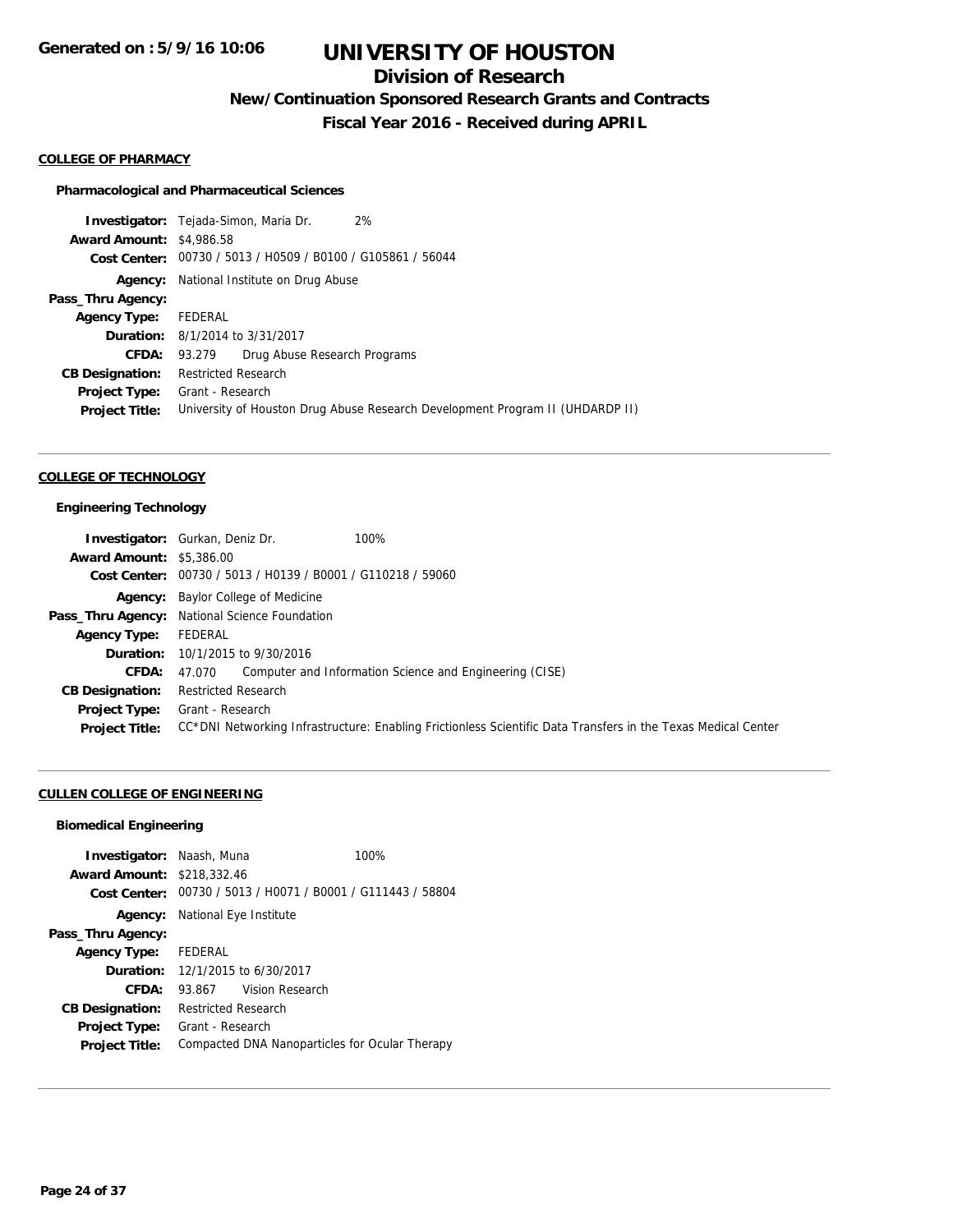## **Division of Research**

**New/Continuation Sponsored Research Grants and Contracts**

**Fiscal Year 2016 - Received during APRIL**

## **CULLEN COLLEGE OF ENGINEERING**

## **Biomedical Engineering**

| <b>Investigator: Naash, Muna</b>  |                                          |                        | 100%                                                                              |
|-----------------------------------|------------------------------------------|------------------------|-----------------------------------------------------------------------------------|
| <b>Award Amount: \$376,250.00</b> |                                          |                        |                                                                                   |
|                                   |                                          |                        | Cost Center: 00730 / 5013 / H0071 / B0001 / G111425 / 59051                       |
| Agency:                           | National Eye Institute                   |                        |                                                                                   |
| Pass_Thru Agency:                 |                                          |                        |                                                                                   |
| <b>Agency Type:</b>               | FEDERAL                                  |                        |                                                                                   |
|                                   | <b>Duration:</b> 12/3/2015 to 11/30/2019 |                        |                                                                                   |
| CFDA:                             |                                          | 93.867 Vision Research |                                                                                   |
| <b>CB Designation:</b>            | Restricted Research                      |                        |                                                                                   |
| <b>Project Type:</b>              | Grant - Research                         |                        |                                                                                   |
| <b>Project Title:</b>             |                                          |                        | Mechanisms of photoreceptor cell degeneration in animal models of retinal disease |

| <b>Investigator:</b> Al-Ubaidi, Muayyad<br>100% |
|-------------------------------------------------|
| <b>Award Amount: \$56,462.00</b>                |
| 00730 / 5021 / H0071 / B0001 / C110962 / 59114  |
| <b>Agency:</b> RP Foundation Fighting Blindness |
|                                                 |
| Agency Type: FOUNDATION                         |
| <b>Duration:</b> 11/1/2015 to 10/31/2017        |
|                                                 |
| <b>Restricted Research</b>                      |
| Grant - Research                                |
| Role of Tyrosine Sulfation in Vision            |
|                                                 |

## **Center for Innovative Grouting Materials and Tech**

| <b>Award Amount: \$6,000.00</b><br>Cost Center: 00730 / 5022 / H0069 / B0001 / C106967 / 53288<br><b>Agency:</b> Consortium Members - For Profit |  |
|--------------------------------------------------------------------------------------------------------------------------------------------------|--|
|                                                                                                                                                  |  |
|                                                                                                                                                  |  |
|                                                                                                                                                  |  |
| Pass_Thru Agency:                                                                                                                                |  |
| PROFIT<br><b>Agency Type:</b>                                                                                                                    |  |
| <b>Duration:</b> $1/1/2013$ to $8/31/2031$                                                                                                       |  |
| CFDA:                                                                                                                                            |  |
| <b>Restricted Research</b><br><b>CB Designation:</b>                                                                                             |  |
| Special Research Agreement - Research<br><b>Project Type:</b>                                                                                    |  |
| Center for Innovative Grouting Materials and Technology<br><b>Project Title:</b>                                                                 |  |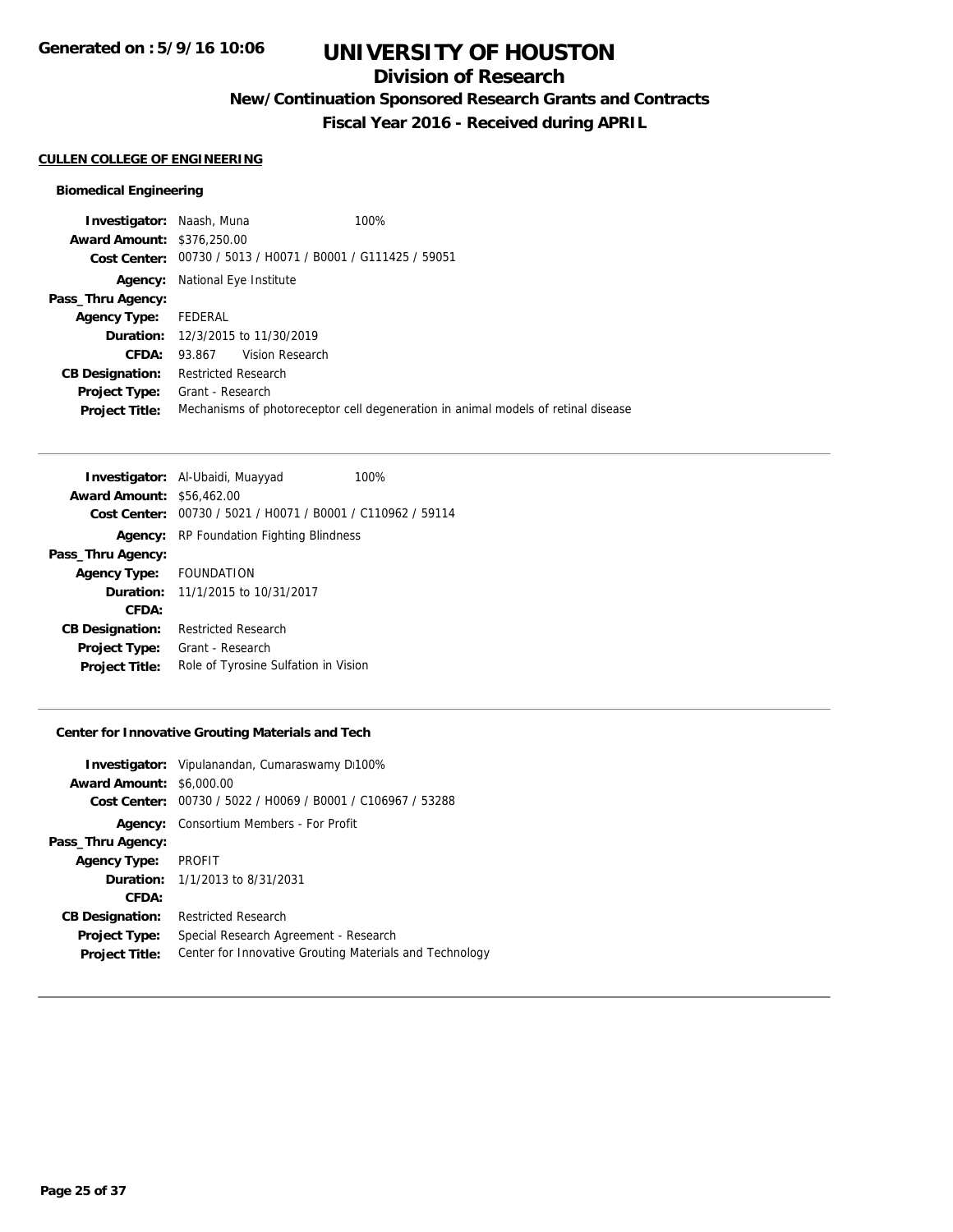## **Division of Research**

**New/Continuation Sponsored Research Grants and Contracts**

**Fiscal Year 2016 - Received during APRIL**

## **CULLEN COLLEGE OF ENGINEERING**

## **Center for Integrated Bio and Nano Systems**

|                                  | <b>Investigator:</b> Bao, Jiming Dr.                        | 50%                                                                                                                    |
|----------------------------------|-------------------------------------------------------------|------------------------------------------------------------------------------------------------------------------------|
| <b>Award Amount: \$40,000.00</b> |                                                             |                                                                                                                        |
|                                  | Cost Center: 00730 / 5021 / H0070 / B0001 / C111700 / 59106 |                                                                                                                        |
|                                  | <b>Agency:</b> The Welch Foundation                         |                                                                                                                        |
| Pass_Thru Agency:                |                                                             |                                                                                                                        |
| <b>Agency Type:</b>              | FOUNDATION                                                  |                                                                                                                        |
|                                  | <b>Duration:</b> 6/1/2016 to 5/31/2017                      |                                                                                                                        |
| <b>CFDA:</b>                     |                                                             |                                                                                                                        |
| <b>CB Designation:</b>           | <b>Restricted Research</b>                                  |                                                                                                                        |
| <b>Project Type:</b>             | Grant - Research                                            |                                                                                                                        |
| <b>Project Title:</b>            | photoelectrochemical investigation                          | Distinguishing photocatalytic activity of different cobalt oxides through controlled material synthesis and systematic |

|                                   | 22.5%<br><b>Investigator:</b> Litvinov, Dmitri Dr.               |                                                                                                  |
|-----------------------------------|------------------------------------------------------------------|--------------------------------------------------------------------------------------------------|
| <b>Award Amount: \$107,767.58</b> |                                                                  |                                                                                                  |
|                                   | Cost Center: 00730 / 5016 / H0067 / B0001 / G108656 / 57360      |                                                                                                  |
|                                   | <b>Agency:</b> Cancer Prevention and Research Institute of Texas |                                                                                                  |
| Pass_Thru Agency:                 |                                                                  |                                                                                                  |
| <b>Agency Type:</b>               | <b>STATE</b>                                                     |                                                                                                  |
|                                   | <b>Duration:</b> 3/1/2015 to 2/28/2017                           |                                                                                                  |
| CFDA:                             |                                                                  |                                                                                                  |
| <b>CB Designation:</b>            | <b>Restricted Research</b>                                       |                                                                                                  |
| <b>Project Type:</b>              | Grant - Research                                                 |                                                                                                  |
| <b>Project Title:</b>             |                                                                  | An ultra-sensitive nanomagnetic sensor for the early detection of anaplastic large cell lymphoma |

## **Chemical Engineering**

| <b>Award Amount: \$7,568.75</b> | 33%<br><b>Investigator:</b> Balakotaiah, Vemuri Dr.<br>Cost Center: 00730 / 5016 / H0073 / B0001 / G110200 / 57499        |
|---------------------------------|---------------------------------------------------------------------------------------------------------------------------|
|                                 | <b>Agency:</b> Texas A&M Engineering Experiment Station                                                                   |
|                                 | Pass_Thru Agency: Qatar National Research Fund                                                                            |
| <b>Agency Type:</b>             | FOUNDATION                                                                                                                |
|                                 | <b>Duration:</b> $5/1/2015$ to $4/30/2018$                                                                                |
| <b>CFDA:</b>                    |                                                                                                                           |
| <b>CB Designation:</b>          | <b>Restricted Research</b>                                                                                                |
| <b>Project Type:</b>            | Grant - Research                                                                                                          |
| <b>Project Title:</b>           | Integrated Modeling, Control and Diagnostics of Engine and Catalyst for Optimized Fuel Economy and Emissions<br>Reduction |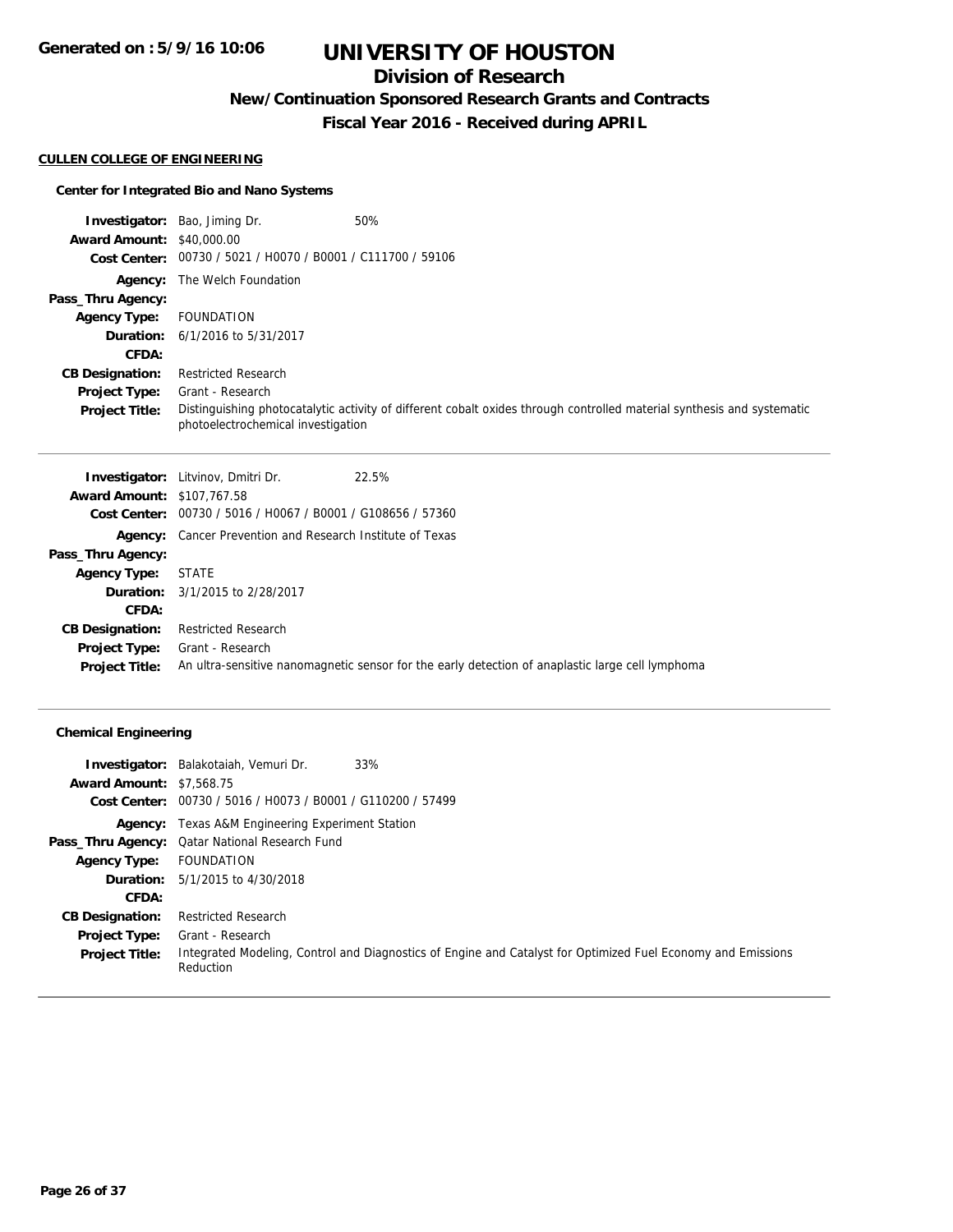## **Division of Research**

**New/Continuation Sponsored Research Grants and Contracts**

**Fiscal Year 2016 - Received during APRIL**

#### **CULLEN COLLEGE OF ENGINEERING**

## **Chemical Engineering**

|                                  | <b>Investigator:</b> Conrad, Jacinta Dr.                    | 100% |
|----------------------------------|-------------------------------------------------------------|------|
| <b>Award Amount: \$65,000.00</b> |                                                             |      |
|                                  | Cost Center: 00730 / 5021 / H0067 / B0001 / C111687 / 59127 |      |
|                                  | <b>Agency:</b> The Welch Foundation                         |      |
| Pass_Thru Agency:                |                                                             |      |
| Agency Type: FOUNDATION          |                                                             |      |
|                                  | <b>Duration:</b> 6/1/2016 to 5/31/2017                      |      |
| CFDA:                            |                                                             |      |
| <b>CB Designation:</b>           | <b>Restricted Research</b>                                  |      |
| Project Type:                    | Grant - Research                                            |      |
| <b>Project Title:</b>            | Structure and dynamics of attractive nanoparticle glasses   |      |

|                                  | 33%<br><b>Investigator:</b> Balakotaiah, Vemuri Dr.                                                                       |
|----------------------------------|---------------------------------------------------------------------------------------------------------------------------|
| <b>Award Amount: \$31,456.70</b> |                                                                                                                           |
|                                  | Cost Center: 00730 / 5016 / H0073 / B0001 / G107762 / 57498                                                               |
|                                  | <b>Agency:</b> Texas A&M Engineering Experiment Station                                                                   |
|                                  | <b>Pass_Thru Agency:</b> Qatar National Research Fund                                                                     |
| <b>Agency Type:</b>              | FOUNDATION                                                                                                                |
|                                  | <b>Duration:</b> 5/1/2015 to 4/30/2018                                                                                    |
| <b>CFDA:</b>                     |                                                                                                                           |
| <b>CB Designation:</b>           | <b>Restricted Research</b>                                                                                                |
| <b>Project Type:</b>             | Grant - Research                                                                                                          |
| <b>Project Title:</b>            | Integrated Modeling, Control and Diagnostics of Engine and Catalyst for Optimized Fuel Economy and Emissions<br>Reduction |
|                                  | <b>Investigator:</b> Palmer, Jeremy Dr.<br>100%                                                                           |
| <b>Award Amount: \$65,000.00</b> |                                                                                                                           |
|                                  | Cost Center: 00730 / 5021 / H0067 / B0001 / C111688 / 59126                                                               |
|                                  | <b>Agency:</b> The Welch Foundation                                                                                       |

**Project Title:** Metastable liquid-liquid phase transitions in molecular models of tetrahedral fluids

**Pass\_Thru Agency:**

**Agency Type:** FOUNDATION

**CB Designation:** Restricted Research **Project Type:** Grant - Research

**CFDA:**

**Duration:** 6/1/2016 to 5/31/2017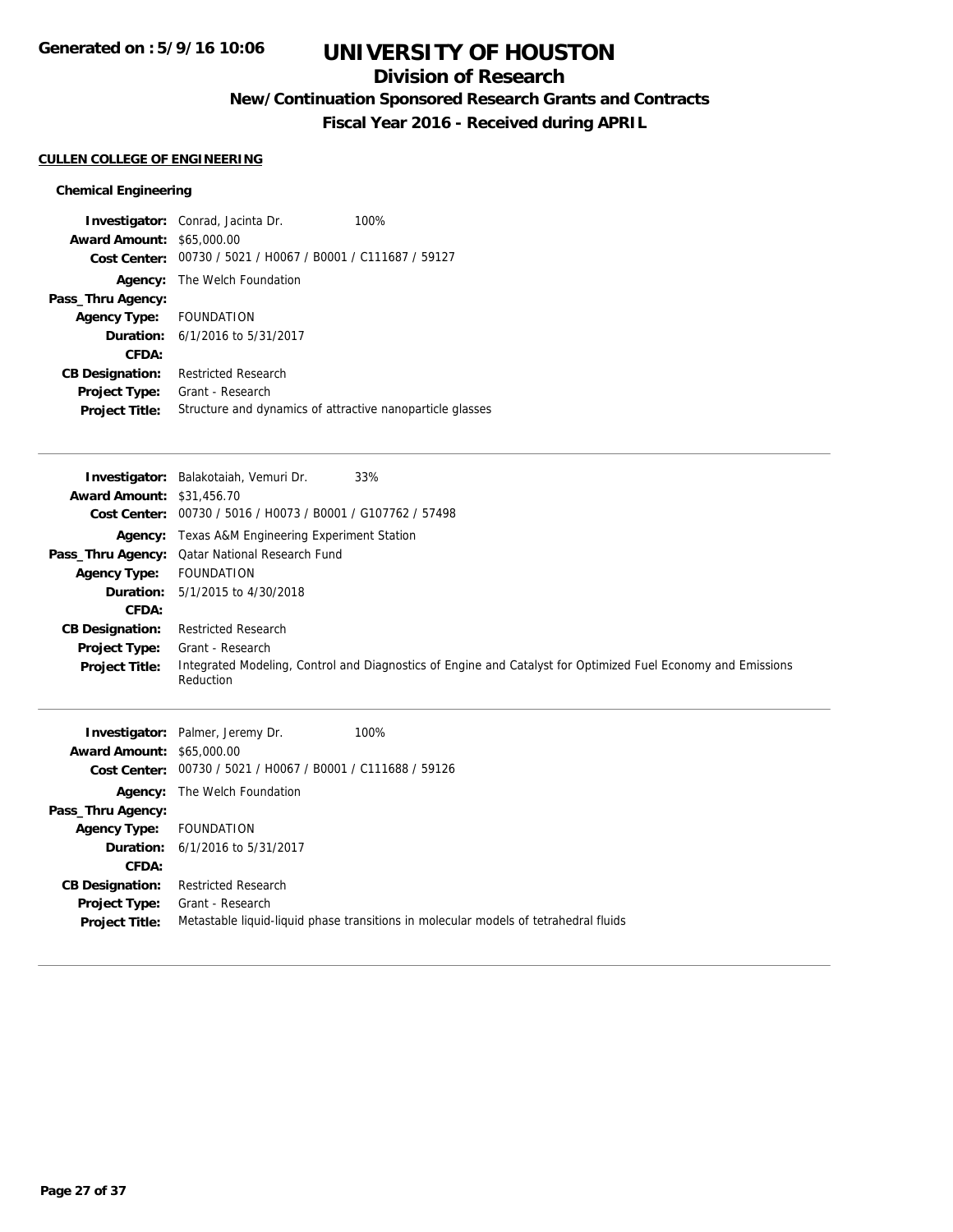## **Division of Research**

**New/Continuation Sponsored Research Grants and Contracts**

**Fiscal Year 2016 - Received during APRIL**

### **CULLEN COLLEGE OF ENGINEERING**

## **Chemical Engineering**

|                                   | <b>Investigator:</b> Willson, Richard Dr.                        | 35%                                                                                              |
|-----------------------------------|------------------------------------------------------------------|--------------------------------------------------------------------------------------------------|
| <b>Award Amount: \$167,638.45</b> |                                                                  |                                                                                                  |
|                                   | Cost Center: 00730 / 5016 / H0067 / B0001 / G108656 / 57360      |                                                                                                  |
|                                   | <b>Agency:</b> Cancer Prevention and Research Institute of Texas |                                                                                                  |
| Pass_Thru Agency:                 |                                                                  |                                                                                                  |
| <b>Agency Type:</b>               | STATE                                                            |                                                                                                  |
|                                   | <b>Duration:</b> 3/1/2015 to 2/28/2017                           |                                                                                                  |
| CFDA:                             |                                                                  |                                                                                                  |
| <b>CB Designation:</b>            | Restricted Research                                              |                                                                                                  |
| <b>Project Type:</b>              | Grant - Research                                                 |                                                                                                  |
| <b>Project Title:</b>             |                                                                  | An ultra-sensitive nanomagnetic sensor for the early detection of anaplastic large cell lymphoma |

| <b>Investigator:</b> Stein, Gila Dr. | 100%                                                                                               |
|--------------------------------------|----------------------------------------------------------------------------------------------------|
| <b>Award Amount: \$235,996.00</b>    |                                                                                                    |
|                                      | Cost Center: 00730 / 5013 / H0067 / B0001 / G111232 / 59071                                        |
|                                      | <b>Agency:</b> National Science Foundation                                                         |
| Pass_Thru Agency:                    |                                                                                                    |
| <b>Agency Type:</b>                  | FEDERAL                                                                                            |
|                                      | <b>Duration:</b> $7/1/2016$ to $6/30/2019$                                                         |
|                                      | <b>CFDA:</b> 47.041 Engineering Grants                                                             |
| <b>CB Designation:</b>               | <b>Restricted Research</b>                                                                         |
| <b>Project Type:</b>                 | Grant - Research                                                                                   |
| <b>Project Title:</b>                | Collaborative Research: Universal Processing Approaches for Functional Brush-like Polymer Surfaces |
|                                      |                                                                                                    |

| <b>Award Amount: \$23,948.35</b>              | 5%<br><b>Investigator:</b> Kourentzi, Ekaterini Dr.                                                                  |
|-----------------------------------------------|----------------------------------------------------------------------------------------------------------------------|
|                                               | Cost Center: 00730 / 5016 / H0067 / B0001 / G108656 / 57360                                                          |
|                                               | <b>Agency:</b> Cancer Prevention and Research Institute of Texas                                                     |
| Pass_Thru Agency:                             |                                                                                                                      |
| Agency Type:                                  | STATE                                                                                                                |
|                                               | <b>Duration:</b> 3/1/2015 to 2/28/2017                                                                               |
| CFDA:                                         |                                                                                                                      |
| <b>CB Designation:</b>                        | <b>Restricted Research</b>                                                                                           |
| <b>Project Type:</b><br><b>Project Title:</b> | Grant - Research<br>An ultra-sensitive nanomagnetic sensor for the early detection of anaplastic large cell lymphoma |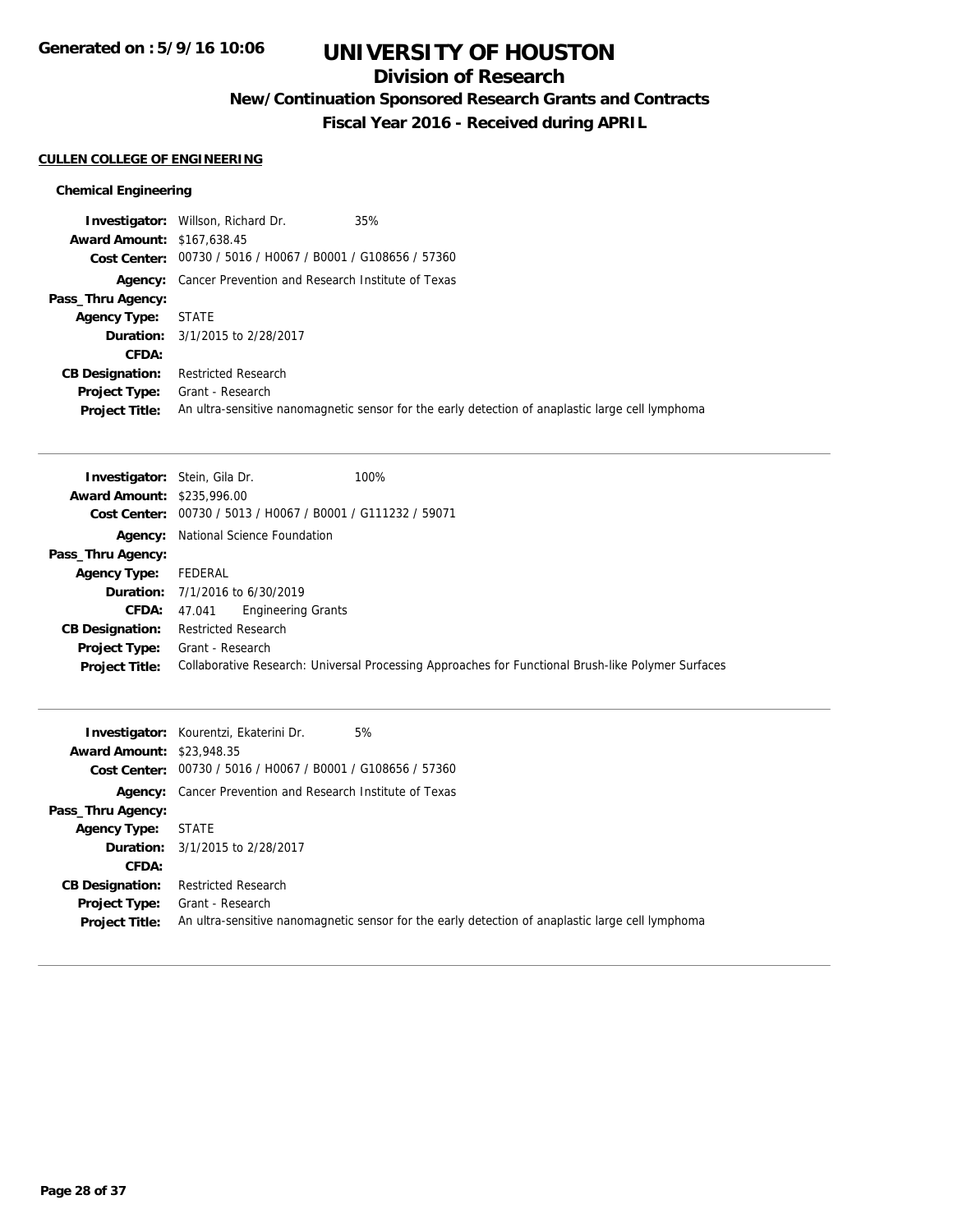## **Division of Research**

**New/Continuation Sponsored Research Grants and Contracts**

**Fiscal Year 2016 - Received during APRIL**

#### **CULLEN COLLEGE OF ENGINEERING**

### **Civil Engineering**

**Investigator:** Hu, Yandi Dr. 100% **Award Amount:** \$800.00 **Cost Center:** 00730 / 5021 / H0068 / B0100 / C109855 / 57095 **Agency:** Oak Ridge Associated Universities **Pass\_Thru Agency: Agency Type:** UNIVERSITY **Duration:** 3/1/2015 to 8/31/2016 **CFDA: CB Designation:** Non Restricted Research **Project Type:** Grant - Research **Project Title:** ORAU Travel Grants Program

|                                 | <b>Investigator:</b> Rodrigues, Debora Dr.     | 100% |
|---------------------------------|------------------------------------------------|------|
| <b>Award Amount: \$5,000.00</b> |                                                |      |
| Cost Center:                    | 00730 / 5021 / H0068 / B0001 / C111664 / 59105 |      |
|                                 | <b>Agency:</b> Venture Well                    |      |
| Pass_Thru Agency:               |                                                |      |
| Agency Type: NON PROFIT         |                                                |      |
|                                 | <b>Duration:</b> 4/1/2016 to 12/31/2016        |      |
| CFDA:                           |                                                |      |
| <b>CB Designation:</b>          | <b>Restricted Research</b>                     |      |
| <b>Project Type:</b>            | Grant - Research                               |      |
| <b>Project Title:</b>           | <b>WAVVE Stream</b>                            |      |

#### **Electrical & Computer Engineering**

|                                  | <b>Investigator:</b> Bao, Jiming Dr.           | 50%                                                                                                                    |
|----------------------------------|------------------------------------------------|------------------------------------------------------------------------------------------------------------------------|
| <b>Award Amount: \$40,000.00</b> |                                                |                                                                                                                        |
| Cost Center:                     | 00730 / 5021 / H0070 / B0001 / C111700 / 59106 |                                                                                                                        |
| Agency:                          | The Welch Foundation                           |                                                                                                                        |
| Pass_Thru Agency:                |                                                |                                                                                                                        |
| <b>Agency Type:</b>              | FOUNDATION                                     |                                                                                                                        |
|                                  | <b>Duration:</b> 6/1/2016 to 5/31/2017         |                                                                                                                        |
| CFDA:                            |                                                |                                                                                                                        |
| <b>CB Designation:</b>           | <b>Restricted Research</b>                     |                                                                                                                        |
| <b>Project Type:</b>             | Grant - Research                               |                                                                                                                        |
| <b>Project Title:</b>            | photoelectrochemical investigation             | Distinguishing photocatalytic activity of different cobalt oxides through controlled material synthesis and systematic |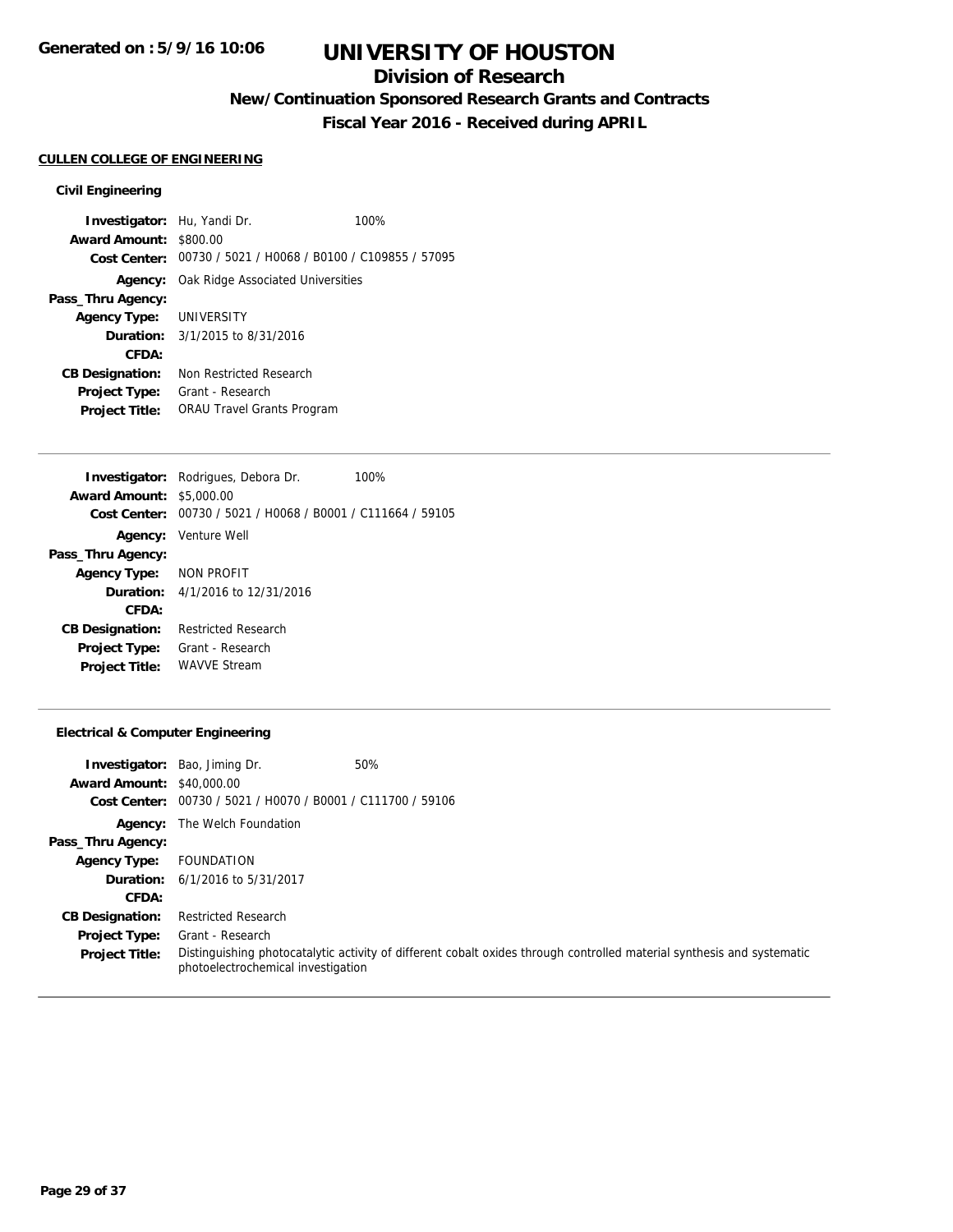## **Division of Research**

**New/Continuation Sponsored Research Grants and Contracts**

**Fiscal Year 2016 - Received during APRIL**

#### **CULLEN COLLEGE OF ENGINEERING**

#### **Electrical & Computer Engineering**

**Investigator:** Kayali, Mohammad Dr. 20% **Award Amount:** \$13,000.00 **Cost Center:** 00730 / 5022 / H0070 / B0001 / C106693 / 52848 **Agency:** Consortium Members - For Profit **Pass\_Thru Agency: Agency Type:** PROFIT **Duration:** 2/1/2013 to 1/31/2020 **CFDA: CB Designation:** Restricted Research **Project Type:** Contract - Research **Project Title:** Membership - Center for Electromagnetic compatibility Research

| <b>Investigator:</b> Chen, Ji Dr. |                                                             | 80%                                                            |
|-----------------------------------|-------------------------------------------------------------|----------------------------------------------------------------|
| <b>Award Amount: \$52,000.00</b>  |                                                             |                                                                |
|                                   | Cost Center: 00730 / 5022 / H0070 / B0001 / C106693 / 52848 |                                                                |
| Agency:                           | Consortium Members - For Profit                             |                                                                |
| Pass_Thru Agency:                 |                                                             |                                                                |
| <b>Agency Type:</b>               | PROFIT                                                      |                                                                |
|                                   | <b>Duration:</b> 2/1/2013 to 1/31/2020                      |                                                                |
| CFDA:                             |                                                             |                                                                |
| <b>CB Designation:</b>            | <b>Restricted Research</b>                                  |                                                                |
| <b>Project Type:</b>              | Contract - Research                                         |                                                                |
| <b>Project Title:</b>             |                                                             | Membership - Center for Electromagnetic compatibility Research |
|                                   |                                                             |                                                                |

|                                 | 50%<br><b>Investigator:</b> Shih, Wei-Chuan Dr.                                           |
|---------------------------------|-------------------------------------------------------------------------------------------|
| <b>Award Amount: \$6,000.00</b> |                                                                                           |
|                                 | Cost Center: 00730 / 5013 / H0070 / B0001 / G104094 / 50560                               |
| Agency:                         | National Science Foundation                                                               |
| Pass_Thru Agency:               |                                                                                           |
| <b>Agency Type:</b>             | FEDERAL                                                                                   |
|                                 | <b>Duration:</b> 3/15/2012 to 2/28/2017                                                   |
| CFDA:                           | <b>Engineering Grants</b><br>47.041                                                       |
| <b>CB Designation:</b>          | <b>Restricted Research</b>                                                                |
| <b>Project Type:</b>            | Grant - Research                                                                          |
| <b>Project Title:</b>           | <b>CAREER: Integrated Molecular And Computational Sensing for Label-free Bacteriomics</b> |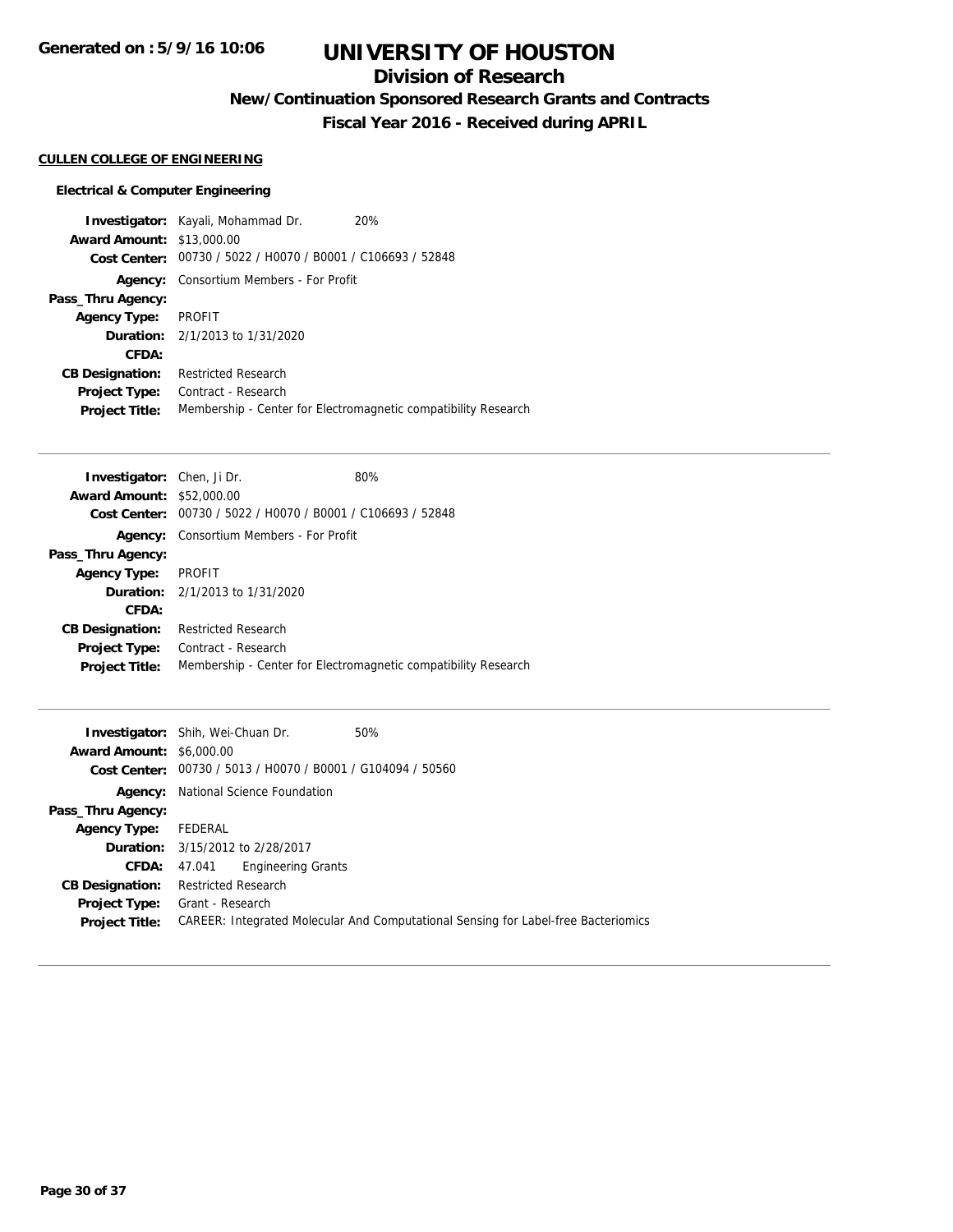**Generated on : 5/9/16 10:06**

## **UNIVERSITY OF HOUSTON**

## **Division of Research**

**New/Continuation Sponsored Research Grants and Contracts**

**Fiscal Year 2016 - Received during APRIL**

#### **CULLEN COLLEGE OF ENGINEERING**

#### **Electrical & Computer Engineering**

**Investigator:** Litvinov, Dmitri Dr. 22.5% **Award Amount:** \$107,767.58 **Cost Center:** 00730 / 5016 / H0067 / B0001 / G108656 / 57360 **Agency:** Cancer Prevention and Research Institute of Texas **Pass\_Thru Agency: Agency Type:** STATE **Duration:** 3/1/2015 to 2/28/2017 **CFDA: CB Designation:** Restricted Research **Project Type:** Grant - Research **Project Title:** An ultra-sensitive nanomagnetic sensor for the early detection of anaplastic large cell lymphoma

|                                  | <b>Investigator:</b> Chang, Long Dr.                             | 5%                                                                                               |
|----------------------------------|------------------------------------------------------------------|--------------------------------------------------------------------------------------------------|
| <b>Award Amount: \$23,948.35</b> |                                                                  |                                                                                                  |
|                                  | Cost Center: 00730 / 5016 / H0067 / B0001 / G108656 / 57360      |                                                                                                  |
|                                  | <b>Agency:</b> Cancer Prevention and Research Institute of Texas |                                                                                                  |
| Pass_Thru Agency:                |                                                                  |                                                                                                  |
| <b>Agency Type:</b>              | STATE                                                            |                                                                                                  |
|                                  | <b>Duration:</b> 3/1/2015 to 2/28/2017                           |                                                                                                  |
| CFDA:                            |                                                                  |                                                                                                  |
| <b>CB Designation:</b>           | <b>Restricted Research</b>                                       |                                                                                                  |
| <b>Project Type:</b>             | Grant - Research                                                 |                                                                                                  |
| <b>Project Title:</b>            |                                                                  | An ultra-sensitive nanomagnetic sensor for the early detection of anaplastic large cell lymphoma |

#### **Mechanical Engineering**

|                                   | 100%<br><b>Investigator:</b> Agrawal, Ashutosh Dr.                                               |
|-----------------------------------|--------------------------------------------------------------------------------------------------|
| <b>Award Amount: \$245,045.00</b> |                                                                                                  |
|                                   | Cost Center: 00730 / 5013 / H0073 / B0001 / G110835 / 59113                                      |
| Agency:                           | National Science Foundation                                                                      |
| Pass_Thru Agency:                 |                                                                                                  |
| <b>Agency Type:</b>               | FEDERAL                                                                                          |
|                                   | <b>Duration:</b> 6/1/2016 to 5/31/2019                                                           |
| <b>CFDA:</b>                      | <b>Engineering Grants</b><br>47.041                                                              |
| <b>CB Designation:</b>            | <b>Restricted Research</b>                                                                       |
| <b>Project Type:</b>              | Grant - Research                                                                                 |
| <b>Project Title:</b>             | Collaborative Research: Mechanics of tension-induced adaptation in clathrin-mediated endocytosis |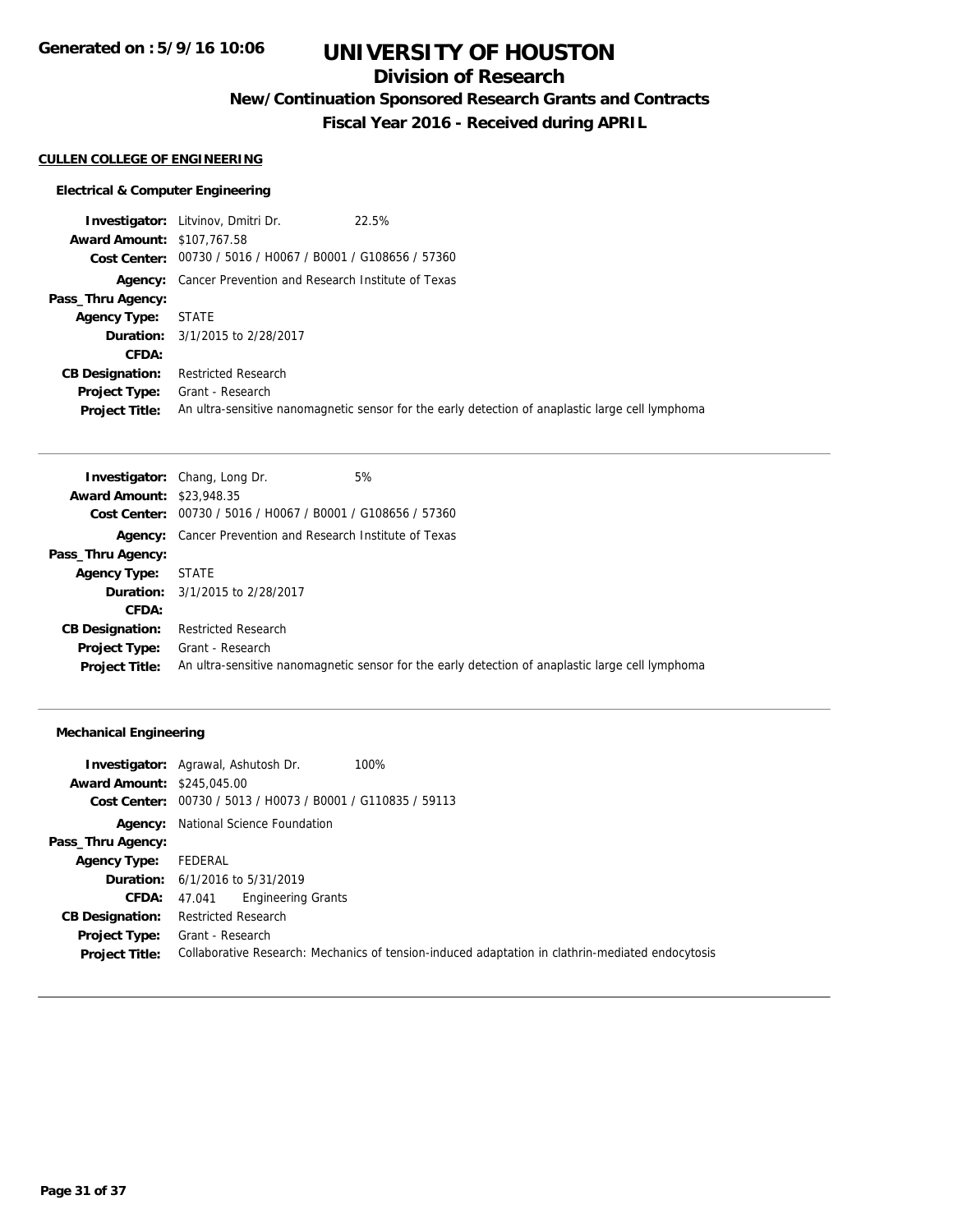## **Division of Research**

## **New/Continuation Sponsored Research Grants and Contracts**

**Fiscal Year 2016 - Received during APRIL**

#### **CULLEN COLLEGE OF ENGINEERING**

## **Mechanical Engineering**

| <b>Award Amount: \$7,568.75</b>                                                                                                                   | <b>Investigator:</b> Franchek, Matthew Dr.<br>33%<br>Cost Center: 00730 / 5016 / H0073 / B0001 / G110200 / 57499                                                                                                                                                                                                                                                                                                                                    |
|---------------------------------------------------------------------------------------------------------------------------------------------------|-----------------------------------------------------------------------------------------------------------------------------------------------------------------------------------------------------------------------------------------------------------------------------------------------------------------------------------------------------------------------------------------------------------------------------------------------------|
| <b>Agency Type:</b><br>Duration:<br>CFDA:<br><b>CB Designation:</b><br><b>Project Type:</b><br><b>Project Title:</b>                              | Agency: Texas A&M Engineering Experiment Station<br>Pass_Thru Agency: Qatar National Research Fund<br><b>FOUNDATION</b><br>5/1/2015 to 4/30/2018<br><b>Restricted Research</b><br>Grant - Research<br>Integrated Modeling, Control and Diagnostics of Engine and Catalyst for Optimized Fuel Economy and Emissions<br>Reduction                                                                                                                     |
| <b>Award Amount: \$7,798.11</b><br><b>Agency Type:</b><br>Duration:<br>CFDA:<br><b>CB Designation:</b><br>Project Type:<br><b>Project Title:</b>  | 34%<br>Investigator: Grigoriadis, Karolos M. Dr.<br>Cost Center: 00730 / 5016 / H0073 / B0001 / G110200 / 57499<br>Agency: Texas A&M Engineering Experiment Station<br>Pass_Thru Agency: Qatar National Research Fund<br><b>FOUNDATION</b><br>5/1/2015 to 4/30/2018<br><b>Restricted Research</b><br>Grant - Research<br>Integrated Modeling, Control and Diagnostics of Engine and Catalyst for Optimized Fuel Economy and Emissions<br>Reduction  |
| <b>Award Amount: \$31,456.70</b><br><b>Agency Type:</b><br>Duration:<br>CFDA:<br><b>CB Designation:</b><br>Project Type:<br><b>Project Title:</b> | 33%<br>Investigator: Franchek, Matthew Dr.<br>Cost Center: 00730 / 5016 / H0073 / B0001 / G107762 / 57498<br><b>Agency:</b> Texas A&M Engineering Experiment Station<br>Pass_Thru Agency: Qatar National Research Fund<br><b>FOUNDATION</b><br>5/1/2015 to 4/30/2018<br><b>Restricted Research</b><br>Grant - Research<br>Integrated Modeling, Control and Diagnostics of Engine and Catalyst for Optimized Fuel Economy and Emissions<br>Reduction |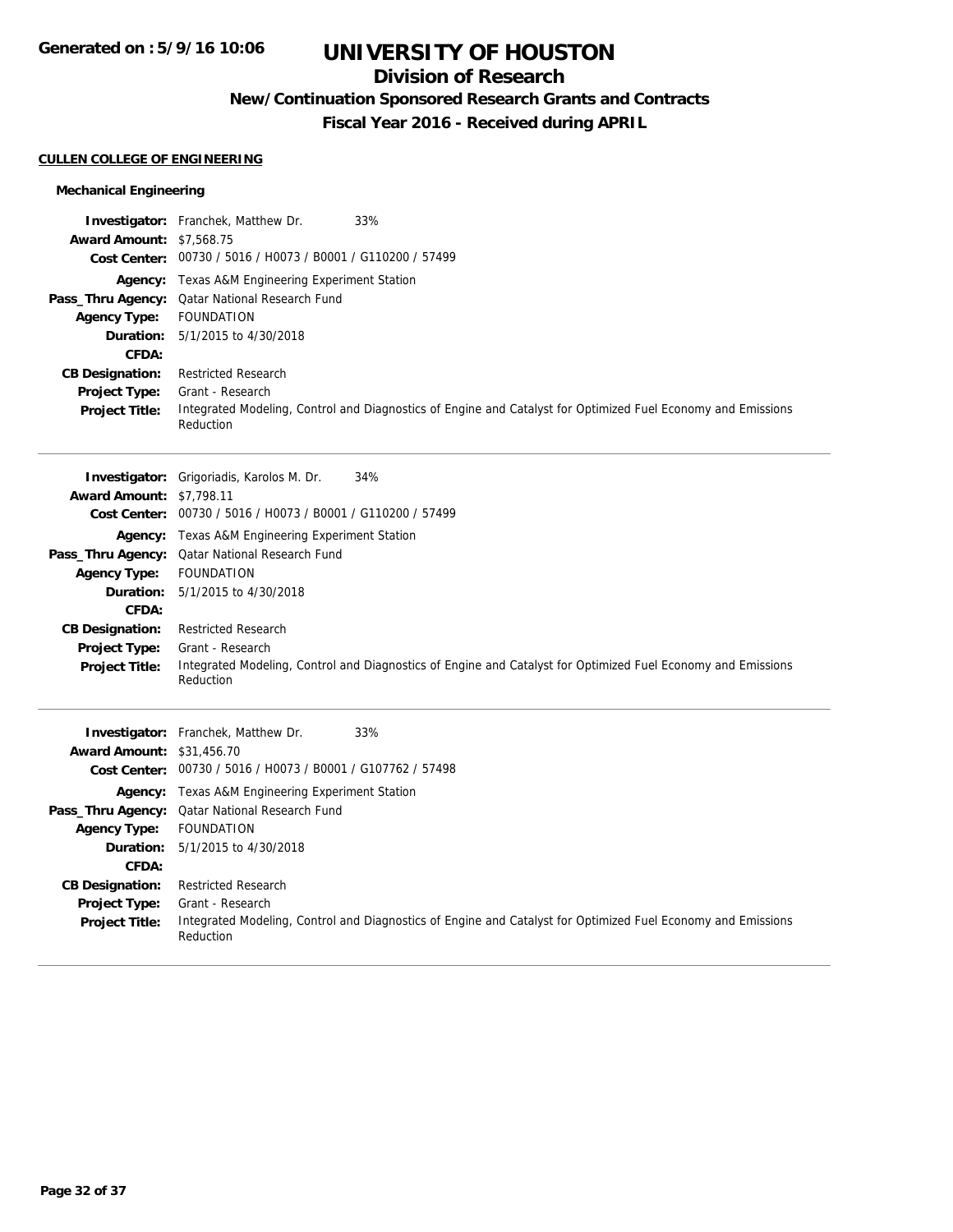## **Division of Research**

**New/Continuation Sponsored Research Grants and Contracts**

**Fiscal Year 2016 - Received during APRIL**

## **CULLEN COLLEGE OF ENGINEERING**

## **Mechanical Engineering**

|                                  | 34%<br><b>Investigator:</b> Grigoriadis, Karolos M. Dr.                                                                   |
|----------------------------------|---------------------------------------------------------------------------------------------------------------------------|
| <b>Award Amount: \$32,409.93</b> |                                                                                                                           |
|                                  | Cost Center: 00730 / 5016 / H0073 / B0001 / G107762 / 57498                                                               |
|                                  | <b>Agency:</b> Texas A&M Engineering Experiment Station                                                                   |
|                                  | <b>Pass_Thru Agency:</b> Qatar National Research Fund                                                                     |
| Agency Type:                     | FOUNDATION                                                                                                                |
|                                  | <b>Duration:</b> 5/1/2015 to 4/30/2018                                                                                    |
| CFDA:                            |                                                                                                                           |
| <b>CB Designation:</b>           | <b>Restricted Research</b>                                                                                                |
| <b>Project Type:</b>             | Grant - Research                                                                                                          |
| <b>Project Title:</b>            | Integrated Modeling, Control and Diagnostics of Engine and Catalyst for Optimized Fuel Economy and Emissions<br>Reduction |

#### **Nanosystem Manufacturing Center**

|                                 | <b>Investigator:</b> Shih, Wei-Chuan Dr.                    | 50%                                                                                       |
|---------------------------------|-------------------------------------------------------------|-------------------------------------------------------------------------------------------|
| <b>Award Amount: \$6,000.00</b> |                                                             |                                                                                           |
|                                 | Cost Center: 00730 / 5013 / H0070 / B0001 / G104094 / 50560 |                                                                                           |
| Agency:                         | National Science Foundation                                 |                                                                                           |
| Pass_Thru Agency:               |                                                             |                                                                                           |
| <b>Agency Type:</b>             | FEDERAL                                                     |                                                                                           |
|                                 | <b>Duration:</b> 3/15/2012 to 2/28/2017                     |                                                                                           |
| <b>CFDA:</b>                    | <b>Engineering Grants</b><br>47.041                         |                                                                                           |
| <b>CB Designation:</b>          | <b>Restricted Research</b>                                  |                                                                                           |
| <b>Project Type:</b>            | Grant - Research                                            |                                                                                           |
| <b>Project Title:</b>           |                                                             | <b>CAREER: Integrated Molecular And Computational Sensing for Label-free Bacteriomics</b> |

## **DIVISION OF RESEARCH**

## **TcSUH**

|                                  | <b>Investigator:</b> Ting, Chin-Sen Dr.                     | 50%                                                                       |
|----------------------------------|-------------------------------------------------------------|---------------------------------------------------------------------------|
| <b>Award Amount: \$55,000.00</b> |                                                             |                                                                           |
|                                  | Cost Center: 00730 / 5021 / H0112 / B0001 / C111683 / 59132 |                                                                           |
|                                  | <b>Agency:</b> The Welch Foundation                         |                                                                           |
| Pass_Thru Agency:                |                                                             |                                                                           |
| Agency Type: FOUNDATION          |                                                             |                                                                           |
|                                  | <b>Duration:</b> 6/1/2016 to 5/31/2017                      |                                                                           |
| CFDA:                            |                                                             |                                                                           |
| <b>CB Designation:</b>           | <b>Restricted Research</b>                                  |                                                                           |
| <b>Project Type:</b>             | Grant - Research                                            |                                                                           |
| <b>Project Title:</b>            |                                                             | Superconductivity in Fe-Pnictides and Other Electron-Correlated Materials |
|                                  |                                                             |                                                                           |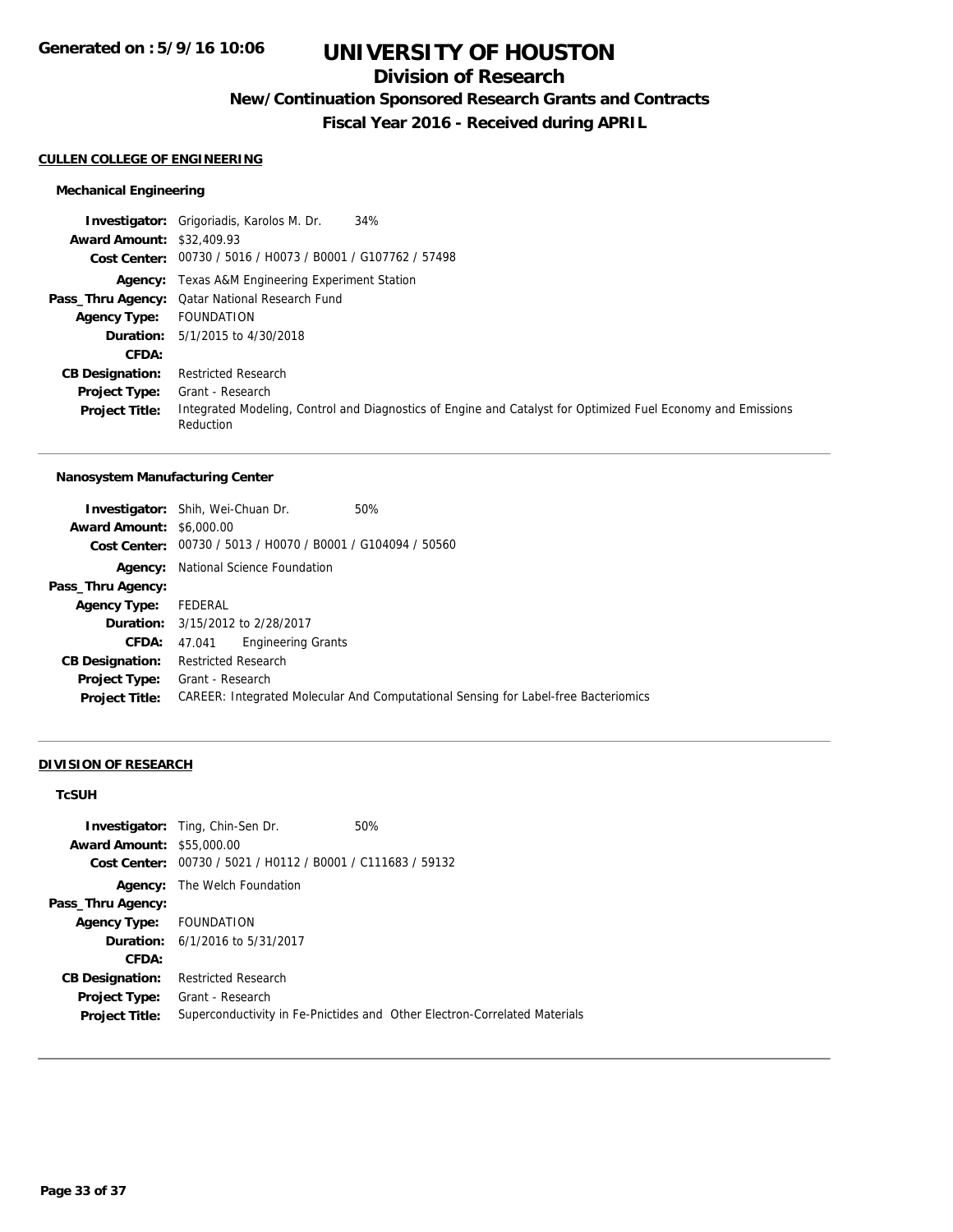## **Division of Research**

**New/Continuation Sponsored Research Grants and Contracts**

**Fiscal Year 2016 - Received during APRIL**

#### **DIVISION OF RESEARCH**

#### **Texas Obesity Research Center**

**Investigator:** Hamilton, Marc Dr. 100% **Award Amount:** \$198,698.00 **Cost Center:** 00730 / 5021 / H0500 / B0001 / C110765 / 58345 **Agency:** American Diabetes Association **Pass\_Thru Agency: Agency Type:** NON PROFIT **Duration:** 8/1/2015 to 12/31/2016 **CFDA: CB Designation:** Restricted Research **Project Type:** Grant - Research **Project Title:** Adaptive Effects of Reducing Daily Sedentary Time in Adults (Transfer)

#### **TIMES**

|                                  | <b>Investigator:</b> Pavlidis, Ioannis Dr.                  | 50% |
|----------------------------------|-------------------------------------------------------------|-----|
| <b>Award Amount: \$68,152.01</b> |                                                             |     |
|                                  | Cost Center: 00730 / 5022 / H0288 / B0001 / G106793 / 55148 |     |
| Agency:                          | Toyota Motor Corporation                                    |     |
| Pass_Thru Agency:                | <b>Texas Transportation Institute</b>                       |     |
| <b>Agency Type:</b>              | <b>STATE</b>                                                |     |
|                                  | <b>Duration:</b> 1/17/2014 to 12/31/2016                    |     |
| CFDA:                            |                                                             |     |
| <b>CB Designation:</b>           | <b>Restricted Research</b>                                  |     |
| <b>Project Type:</b>             | Contract - Research                                         |     |
| <b>Project Title:</b>            | Toyota Economic Loss Settlement Safety Research             |     |

|                                 | <b>Investigator:</b> Francis, David Dr.                                 | 5% |
|---------------------------------|-------------------------------------------------------------------------|----|
| <b>Award Amount: \$1,890.00</b> |                                                                         |    |
|                                 | Cost Center: 00730 / 5021 / H0058 / B0100 / C108487 / 55594             |    |
|                                 | <b>Agency:</b> Houston $A$ + Challenge (previously Annenburg Challenge) |    |
| Pass_Thru Agency:               |                                                                         |    |
| Agency Type: NON PROFIT         |                                                                         |    |
|                                 | <b>Duration:</b> 6/1/2014 to 8/31/2017                                  |    |
| CFDA:                           |                                                                         |    |
| <b>CB Designation:</b>          | Non Restricted Research                                                 |    |
| <b>Project Type:</b>            | Grant - Research                                                        |    |
| <b>Project Title:</b>           | $IJIH - A + IJP$                                                        |    |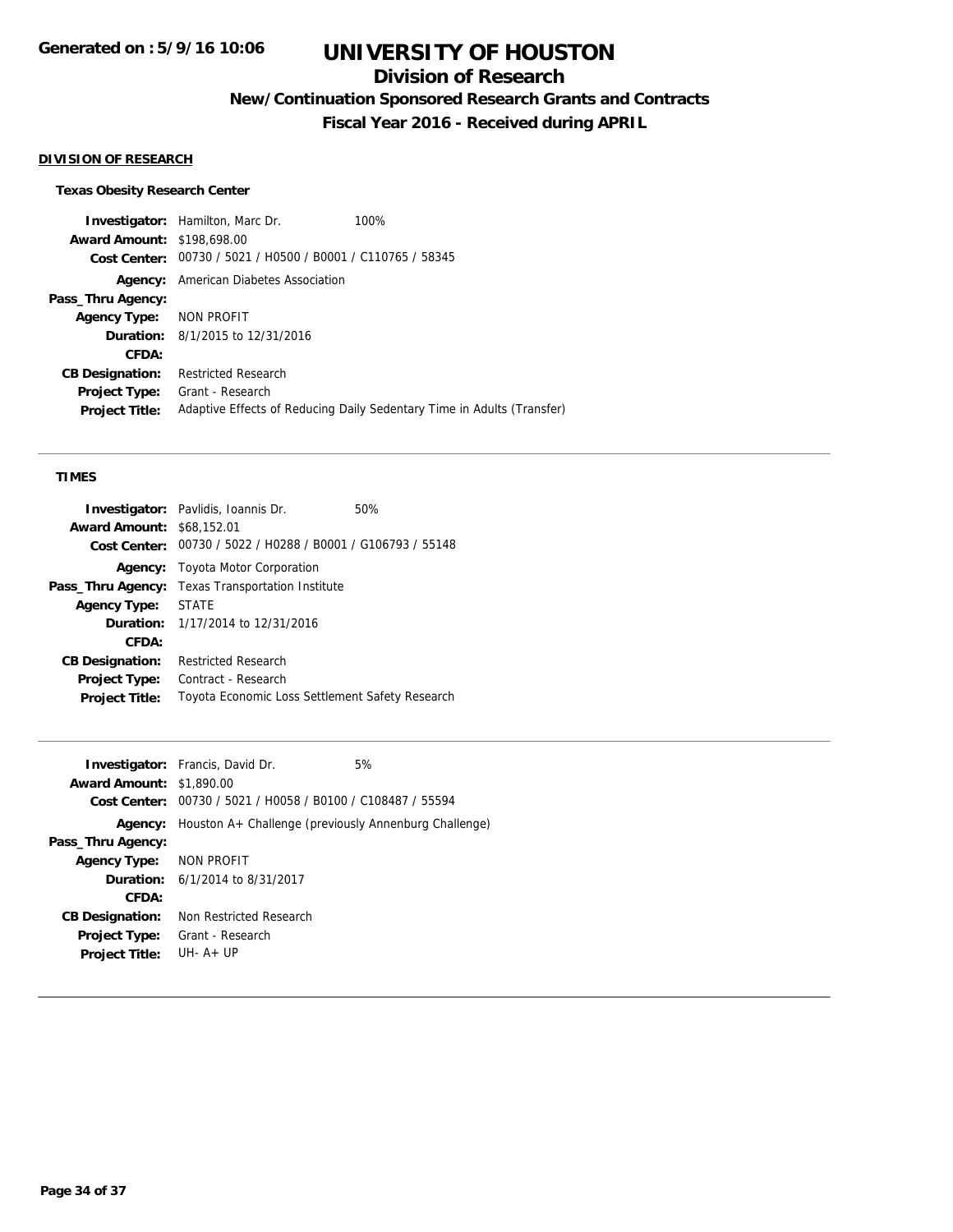## **Division of Research**

## **New/Continuation Sponsored Research Grants and Contracts**

**Fiscal Year 2016 - Received during APRIL**

#### **DIVISION OF RESEARCH**

## **TIMES**

|                                   | <b>Investigator:</b> Fletcher, Jack Dr.                     | 35% |
|-----------------------------------|-------------------------------------------------------------|-----|
| <b>Award Amount: \$350,000.00</b> |                                                             |     |
|                                   | Cost Center: 00730 / 5022 / H0288 / B0001 / C111623 / 59130 |     |
|                                   | Agency: Enterprise Products Company                         |     |
| Pass_Thru Agency:                 |                                                             |     |
| <b>Agency Type: PROFIT</b>        |                                                             |     |
|                                   | <b>Duration:</b> 12/1/2015 to 11/30/2021                    |     |
| CFDA:                             |                                                             |     |
| <b>CB Designation:</b>            | <b>Restricted Research</b>                                  |     |
| Project Type:                     | Grant - Research                                            |     |
| <b>Project Title:</b>             | UH Texas Consortium High Risk Children                      |     |

|                        | <b>Investigator:</b> Francis, David Dr.        | 35% |
|------------------------|------------------------------------------------|-----|
| <b>Award Amount:</b>   | \$350,000.00                                   |     |
| Cost Center:           | 00730 / 5022 / H0288 / B0001 / C111623 / 59130 |     |
| Agency:                | <b>Enterprise Products Company</b>             |     |
| Pass_Thru Agency:      |                                                |     |
| <b>Agency Type:</b>    | <b>PROFIT</b>                                  |     |
|                        | <b>Duration:</b> $12/1/2015$ to $11/30/2021$   |     |
| CFDA:                  |                                                |     |
| <b>CB Designation:</b> | Restricted Research                            |     |
| <b>Project Type:</b>   | Grant - Research                               |     |
| <b>Project Title:</b>  | UH Texas Consortium High Risk Children         |     |
|                        |                                                |     |

|                                  | <b>Investigator:</b> Alfano, Candice Dr.<br>42%                                                                                                       |
|----------------------------------|-------------------------------------------------------------------------------------------------------------------------------------------------------|
| <b>Award Amount: \$52,500.00</b> |                                                                                                                                                       |
|                                  | Cost Center: 00730 / 5013 / H0288 / B0001 / G108758 / 56643                                                                                           |
|                                  | <b>Agency:</b> NASA - National Aeronautics and Space Administration - Johnson Space Center                                                            |
| Pass_Thru Agency:                |                                                                                                                                                       |
| <b>Agency Type:</b>              | FEDERAL                                                                                                                                               |
|                                  | <b>Duration:</b> 11/13/2014 to 11/12/2017                                                                                                             |
| <b>CFDA:</b>                     | Basic Research, Educational Outreach, or Training in the area of Exploration<br>43.003                                                                |
| <b>CB Designation:</b>           | Restricted Research                                                                                                                                   |
| Project Type:                    | Grant - Research                                                                                                                                      |
| <b>Project Title:</b>            | CHARACTERIZATION OF PSYCHOLOGICAL RISK, OVERLAP WITH PHYSICAL HEALTH, AND ASSOCIATED<br>PERFORMANCE IN ISOLATED, CONFINED, EXTREME (ICE) ENVIRONMENTS |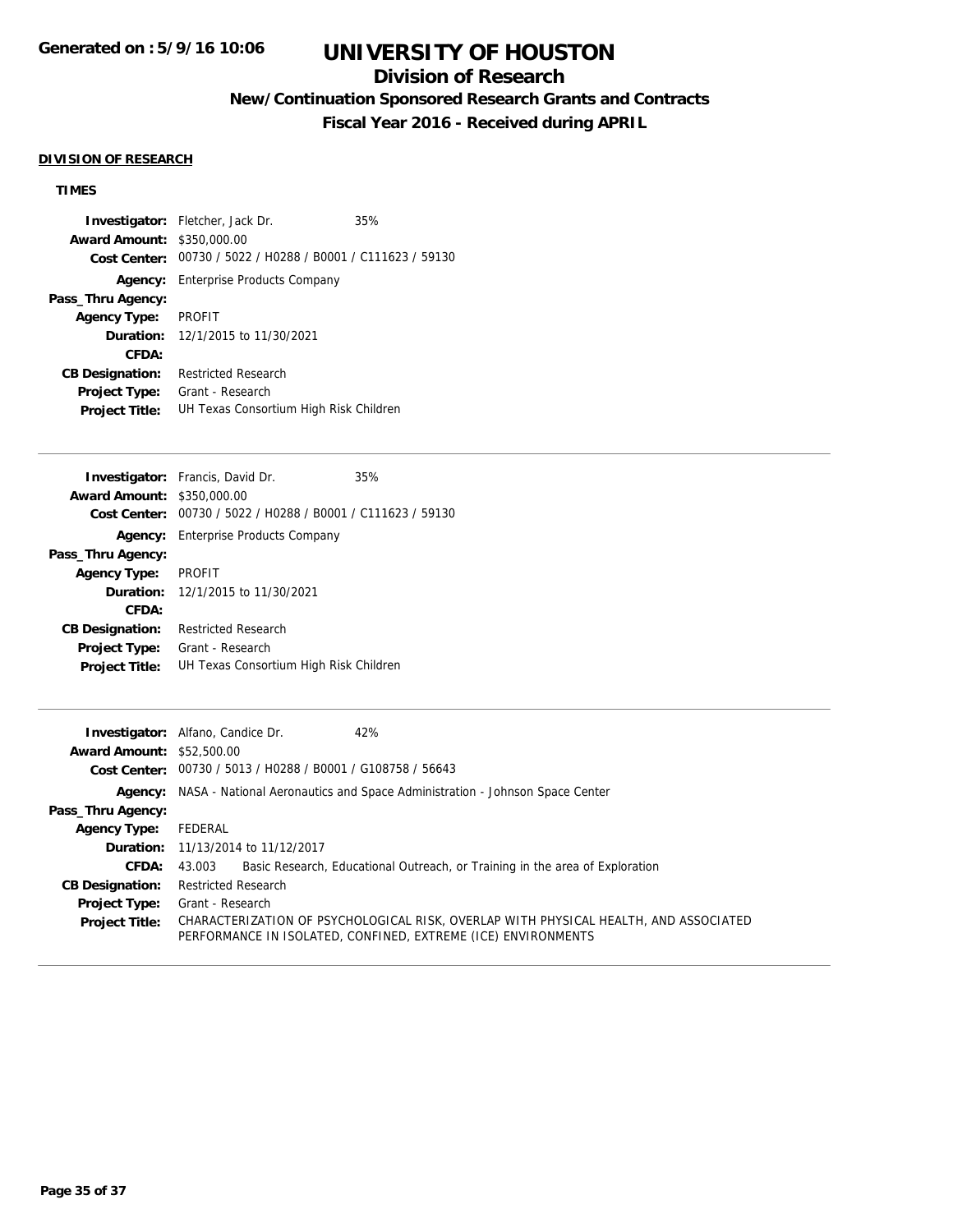## **Division of Research**

**New/Continuation Sponsored Research Grants and Contracts**

**Fiscal Year 2016 - Received during APRIL**

#### **DIVISION OF RESEARCH**

## **TIMES**

|                                  | <b>Investigator:</b> Kakadiaris, Ioannis Dr.<br>100%        |
|----------------------------------|-------------------------------------------------------------|
| <b>Award Amount: \$84,327.00</b> |                                                             |
|                                  | Cost Center: 00730 / 5013 / H0288 / B0001 / G111322 / 58651 |
|                                  | <b>Agency:</b> U.S. Department of Homeland Security         |
| Pass_Thru Agency:                |                                                             |
| <b>Agency Type:</b>              | FEDERAL                                                     |
| <b>Duration:</b>                 | 1/16/2016 to 6/30/2016                                      |
| CFDA:                            | Centers for Homeland Security<br>97.061                     |
| <b>CB Designation:</b>           | <b>Restricted Research</b>                                  |
| Project Type:                    | Grant - Research                                            |
| <b>Project Title:</b>            | <b>CBTIR: External Projects and Sub-Recipients</b>          |

|                             | Investigator: Grigorenko, Elena Dr.<br>70%                                        |  |  |
|-----------------------------|-----------------------------------------------------------------------------------|--|--|
| <b>Award Amount: \$0.85</b> |                                                                                   |  |  |
|                             | Cost Center: 00730 / 5013 / H0288 / B0001 / G111023 / 58589                       |  |  |
|                             | <b>Agency:</b> National Institute of Child Health and Human Development           |  |  |
| Pass_Thru Agency:           |                                                                                   |  |  |
| <b>Agency Type:</b>         | FEDERAL                                                                           |  |  |
|                             | <b>Duration:</b> 9/1/2015 to 5/31/2020                                            |  |  |
| <b>CFDA:</b>                | 93.865 Center for Research for Mothers and Children                               |  |  |
| <b>CB Designation:</b>      | <b>Restricted Research</b>                                                        |  |  |
| <b>Project Type:</b>        | Grant - Research                                                                  |  |  |
| <b>Project Title:</b>       | A Community-Based Evaluation of Interventions for Orphans and Vulnerable Children |  |  |
|                             |                                                                                   |  |  |

## **GRADUATE COLLEGE OF SOCIAL WORK**

#### **Child & Family for Innovative Research**

|                                 | <b>Investigator:</b> Kao, Dennis Dr.                                          | 3% |  |  |
|---------------------------------|-------------------------------------------------------------------------------|----|--|--|
| <b>Award Amount: \$7,479.87</b> |                                                                               |    |  |  |
|                                 | Cost Center: 00730 / 5013 / H0509 / B0100 / G105861 / 56044                   |    |  |  |
| Agency:                         | National Institute on Drug Abuse                                              |    |  |  |
| Pass_Thru Agency:               |                                                                               |    |  |  |
| <b>Agency Type:</b>             | FEDERAL                                                                       |    |  |  |
|                                 | <b>Duration:</b> 8/1/2014 to 3/31/2017                                        |    |  |  |
| <b>CFDA:</b>                    | Drug Abuse Research Programs<br>93.279                                        |    |  |  |
| <b>CB Designation:</b>          | <b>Restricted Research</b>                                                    |    |  |  |
| <b>Project Type:</b>            | Grant - Research                                                              |    |  |  |
| <b>Project Title:</b>           | University of Houston Drug Abuse Research Development Program II (UHDARDP II) |    |  |  |